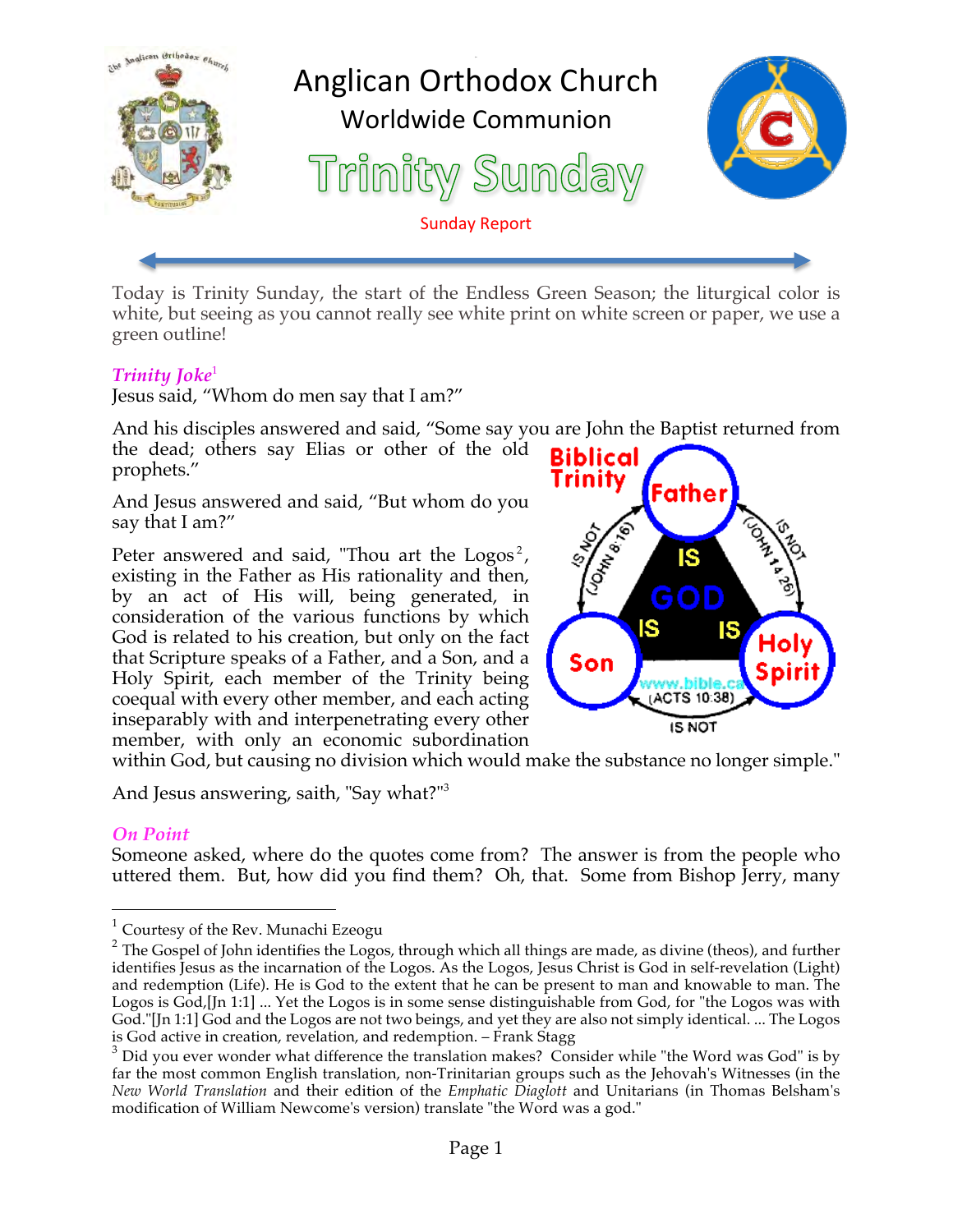from Rev Bryan Dabney, a few from other places, some from Rev Geordie Menzies-Grierson, but overall mostly from Bryan. He always has some great ones to share. On to the On Point quotes –

All get what they want; they do not always like it.

*Jack Lewis* The Magician's Nephew

A dying culture invariably exhibits personal rudeness. Bad manners. Lack of consideration for others in minor matters. A loss of politeness, of gentle manners, is more significant than is a riot.

> *Robert A. Heinlein* 20<sup>th</sup> century American science fiction author

Get thee behind me, Satan: for it is written, Thou shalt worship the Lord thy God, and him only shalt thou serve.

*St. Luke 4:8*

Marvel not, my brethren, if the world hate you.

*I St. John 3:13*

Let it never surprise us if we are tempted of the devil. Let us rather expect it as a matter of course if we are living members of Christ. The Master's lot will be the lot of his disciples. That mighty spirit who did not fear to attack Jesus himself is still going about as a roaring lion seeking whom he may devour. That murderer and liar who vexed Job and overthrew David and Peter still lives and is not yet bound (Job 1:12; 2:6; 1 Chr. 21:1; Luke 22:31-32). If he cannot rob us of heaven, he will at any rate make our journey thither painful. If he cannot destroy our souls, he will at least bruise our heels (Gen. 3:15). Let us beware of despising him, or thinking lightly of his power. Let us rather put on the whole armor of God and cry to the strong for strength (James 4:7). Let us all watch and pray daily against his devices. There is no enemy worse than an enemy who is never seen and never dies, who is near to us wherever we live, and goes with us wherever we go.

> *JC Ryle* 19<sup>th</sup> century Anglican bishop and author

### *Propers*

Each Sunday there are Propers: special prayers and readings from the Bible. There is a Collect for the Day; that is a single thought prayer, most written either before the refounding of the Church of England in the 1540s or written by Bishop Thomas Cranmer, the first Archbishop of Canterbury after the re-founding.

The Collect for the Day is to be read on Sunday and during Morning and Evening Prayer until the next Sunday. The Epistle is normally a reading from one of the various Epistles, or letters, in the New Testament. The Gospel is a reading from one of the Holy Gospels, Matthew, Mark, Luke and John. The Collect is said by the minister as a prayer, the Epistle can be read by either a designated reader (as we do in our church) or by one of the ministers and the Holy Gospel, which during the service in our church is read by an ordained minister.

The propers are the same each year, except if a Red Letter Feast, that is one with propers in the prayerbook, falls on a Sunday, then those propers are to be read instead, except in a White Season, where it is put off. Red Letter Feasts, so called because in the Altar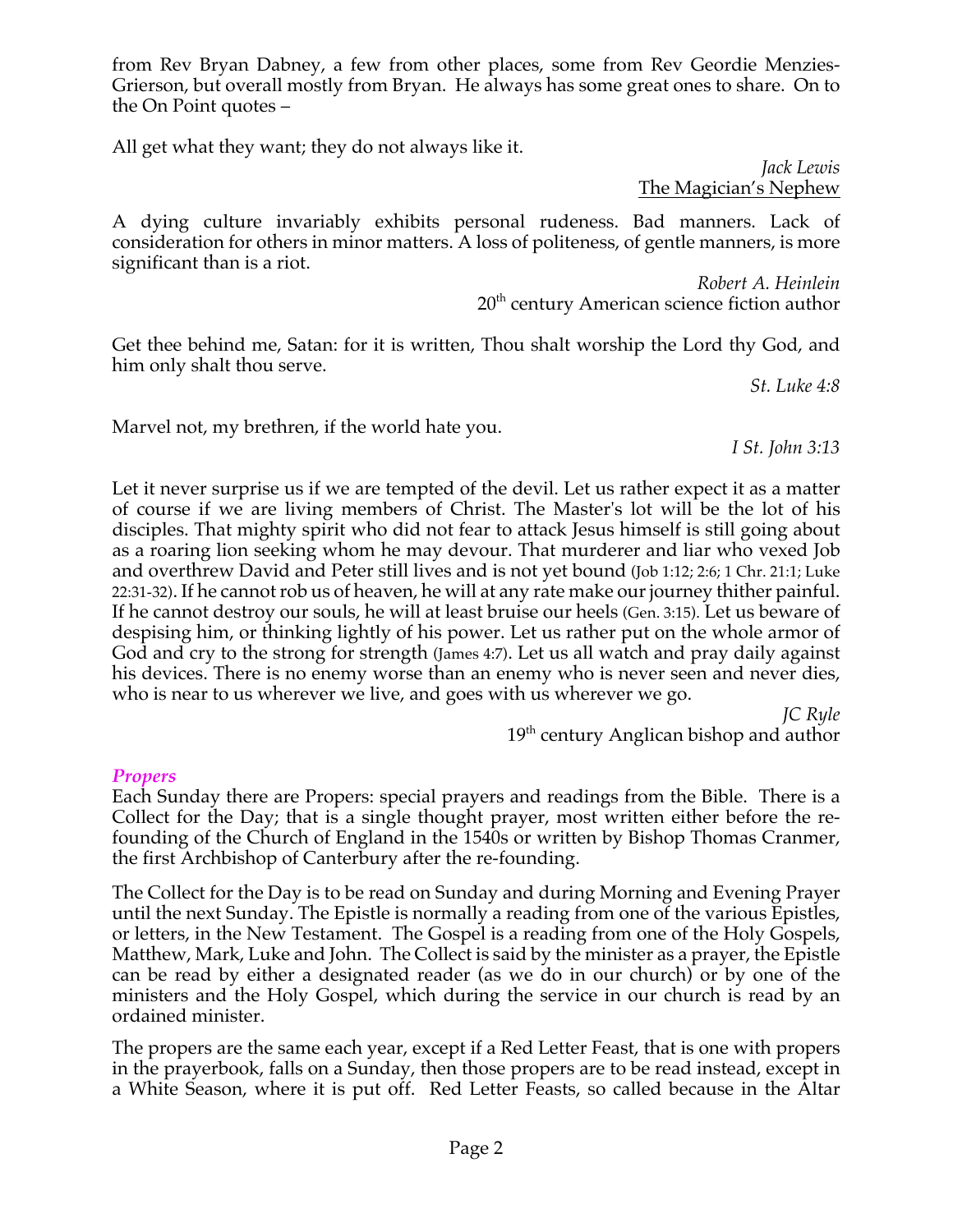Prayerbooks the titles are in red, are special days. Most of the Red Letter Feasts are dedicated to early saints instrumental in the development of the church, others to special events. Some days are particularly special and the Collect for that day is to be used for an octave (eight days) or an entire season, like Advent or Lent.

The Propers for today are found on Page 186-188, with the Collect first:

#### Trinity Sunday. *The Collect.*

**LMIGHTY** and everlasting God, who hast given unto us thy servants grace, by the  $\Delta$  confession of a true faith, to acknowledge the glory of the eternal Trinity, and in the power of the Divine Majesty to worship the Unity; We beseech thee that thou wouldest keep us stedfast in this faith, and evermore defend us from all adversities, who livest and reignest, one God, world without end. *Amen.*

The text which serves as this morning's Epistle comes from the Fourth Chapter of the Revelation of Saint John the Divine beginning at the First Verse. John attempts to show us the majesty and glory of heaven using words. The picture he paints is intended to be awe inspiring and seems to meet that goal handily:

FTER this I looked, and, behold, a door was opened in heaven: and the first voice which I heard was as it were of a trumpet talking with me; which said, Come up  $\angle$   $\angle$   $\angle$  hither, and I will shew thee things which must be hereafter. And immediately I was in the spirit: and, behold, a throne was set in heaven, and one sat on the throne. And he that sat was to look upon like a jasper and a sardine stone: and there was a rainbow round about the throne, in sight like unto an emerald. And round about the throne were four and twenty seats: and upon the seats I saw four and twenty elders sitting, clothed in white raiment; and they had on their heads crowns of gold. And out of the throne proceeded lightnings and thunderings and voices: and there were seven lamps of fire burning before the throne, which are the seven Spirits of God. And before the throne there was a sea of glass like unto crystal: and in the midst of the throne, and round about the throne, were four living creatures full of eyes before and behind. And the first was like a lion, and the second like a calf, and the third had a face as a man, and the fourth was like a flying eagle. And the four living creatures had each of them six wings about him; and they were full of eyes within: and they rest not day and night, saying, Holy, holy, holy, Lord God Almighty, which was, and is, and is to come. And when those living creatures give glory and honour and thanks to him that sat on the throne, who liveth for ever and ever, the four and twenty elders fall down before him that sat on the throne, and worship him that liveth for ever and ever, and cast their crowns before the throne, saying, Thou art worthy, O Lord, to receive glory and honour and power: for thou hast created all things, and for thy pleasure they are, and were created.

Today's Gospel came from the Third Chapter of the Gospel according to Saint John beginning at the First Verse:

 $\Box$  HERE was a man of the Pharisees, named Nicodemus, a ruler of the Jews: the same came to Jesus by night, and said unto him, Rabbi, we know that thou art a teacher come from God: for no man can do these miracles that thou doest, except God be with him. Jesus answered and said unto him, Verily, verily, I say unto thee, Except a man be born again, he cannot see the kingdom of God. Nicodemus saith unto him, How can a man be born when he is old? Can he enter the second time into his mother's womb, and be born? Jesus answered, Verily, verily, I say unto thee, Except a man be born of water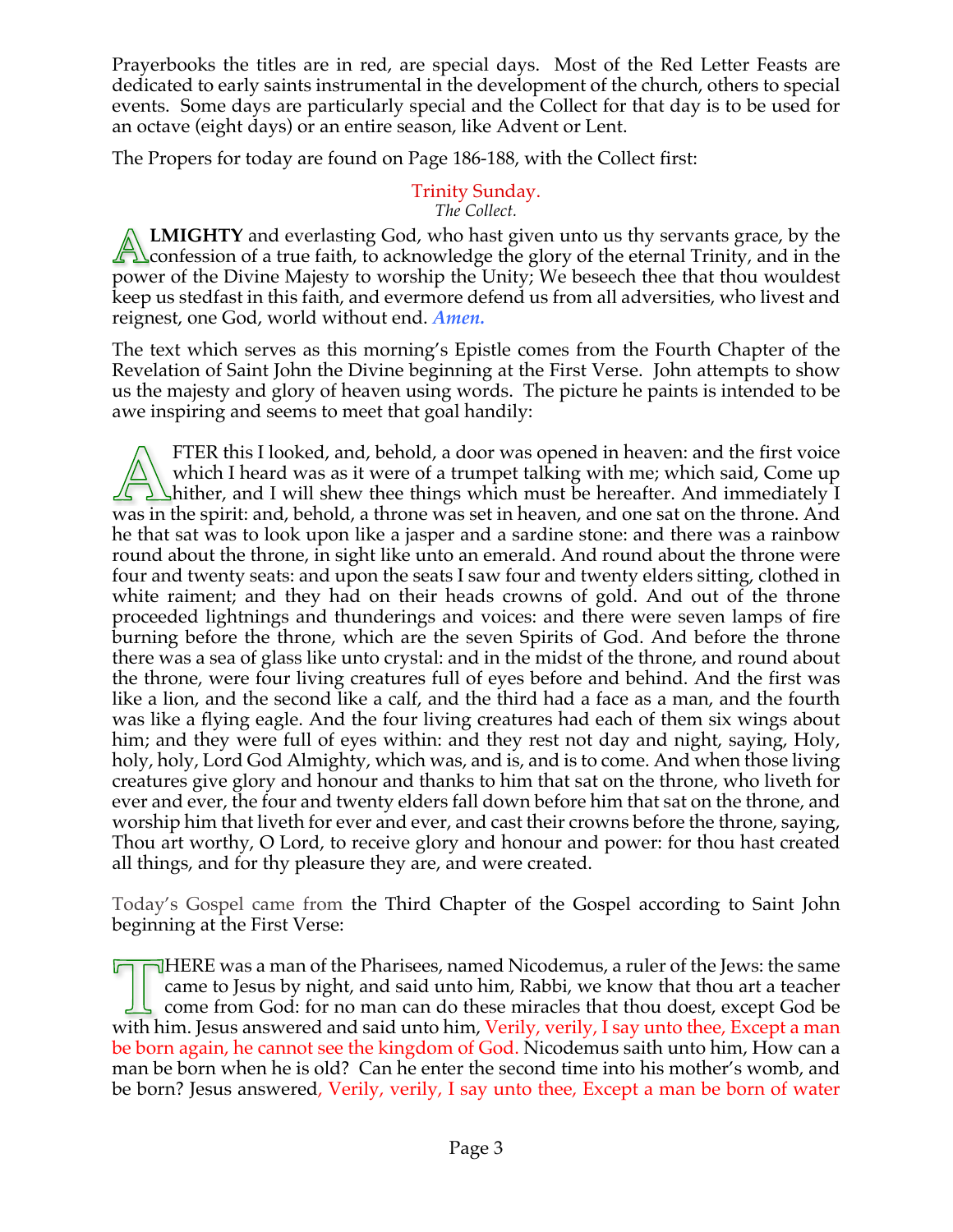and of the Spirit, he cannot enter into the kingdom of God. That which is born of the flesh is flesh; and that which is born of the Spirit is spirit. Marvel not that I said unto thee, Ye must be born again. The wind bloweth where it listeth, and thou hearest the sound thereof, but canst not tell whence it cometh, and whither it goeth: so is every one that is born of the Spirit. Nicodemus answered and said unto him, How can these things be? Jesus answered and said unto him, Art thou a master of Israel, and knowest not these things? Verily, verily, I say unto thee, We speak that we do know, and testify that we have seen; and ye receive not our witness. If I have told you earthly things, and ye believe not, how shall ye believe, if I tell you of heavenly things? And no man hath ascended up to heaven, but he that came down from heaven, even the Son of man which is in heaven. And as Moses lifted up the serpent in the wilderness, even so must the Son of man be lifted up: that whosoever believeth in him should not perish, but have eternal life.

### *The Exhortation*

While it can be read every time before Holy Communion, three times a year the Exhortation is mandatory; the rubric says: *That the Exhortation shall be said on the First Sunday in Advent, the First Sunday in Lent, and Trinity Sunday*. The word exhortation means - *an address or communication emphatically urging someone to do something*. In this case, it urges each of us to consider precisely what we are doing when we come forward to receive the bread and wine of Holy Communion. First, think about the term Holy Communion, that is two words put together. Holy – *Set aside* Communion – *Joined together*. Interesting. We are set aside from the world and joined together with God and our fellow Christians in this sacrament.

At this point, we should consider what the Catechism<sup>4</sup> has to say about sacraments:

| Question | What do you mean by this word Sacrament?                                                                                                                                                                                 |
|----------|--------------------------------------------------------------------------------------------------------------------------------------------------------------------------------------------------------------------------|
| Answer   | I mean by this word Sacrament an outward and visible sign of an inward<br>and spiritual grace given unto us; ordained by Christ himself, as a means<br>whereby we receive this grace, and a pledge to assure us thereof. |
| Question | How many parts are there in a Sacrament?                                                                                                                                                                                 |
| Answer   | There are two parts in a Sacrament; the outward and visible sign, and the<br>inward and spiritual grace.                                                                                                                 |
| Question | Why was the Sacrament of the Lord's Supper ordained?                                                                                                                                                                     |
| Answer   | The Sacrament of the Lord's Supper was ordained for the continual<br>remembrance of the sacrifice of the death of Christ, and of the benefits<br>which we receive thereby.                                               |
| Question | What is the outward part or sign of the Lord's Supper?                                                                                                                                                                   |
| Answer   | The outward part or sign of the Lord's Supper is, Bread and Wine, which<br>the Lord hath commanded to be received.                                                                                                       |
| Question | What is the inward part, or thing signified?                                                                                                                                                                             |
| Answer   | The inward part, or thing signified, is the Body and Blood of Christ,<br>which are spiritually taken and received by the faithful in the Lord's<br>Supper.                                                               |

<sup>&</sup>lt;sup>4</sup> Catechism - a series of fixed questions, answers, or precepts used for instruction in other situations.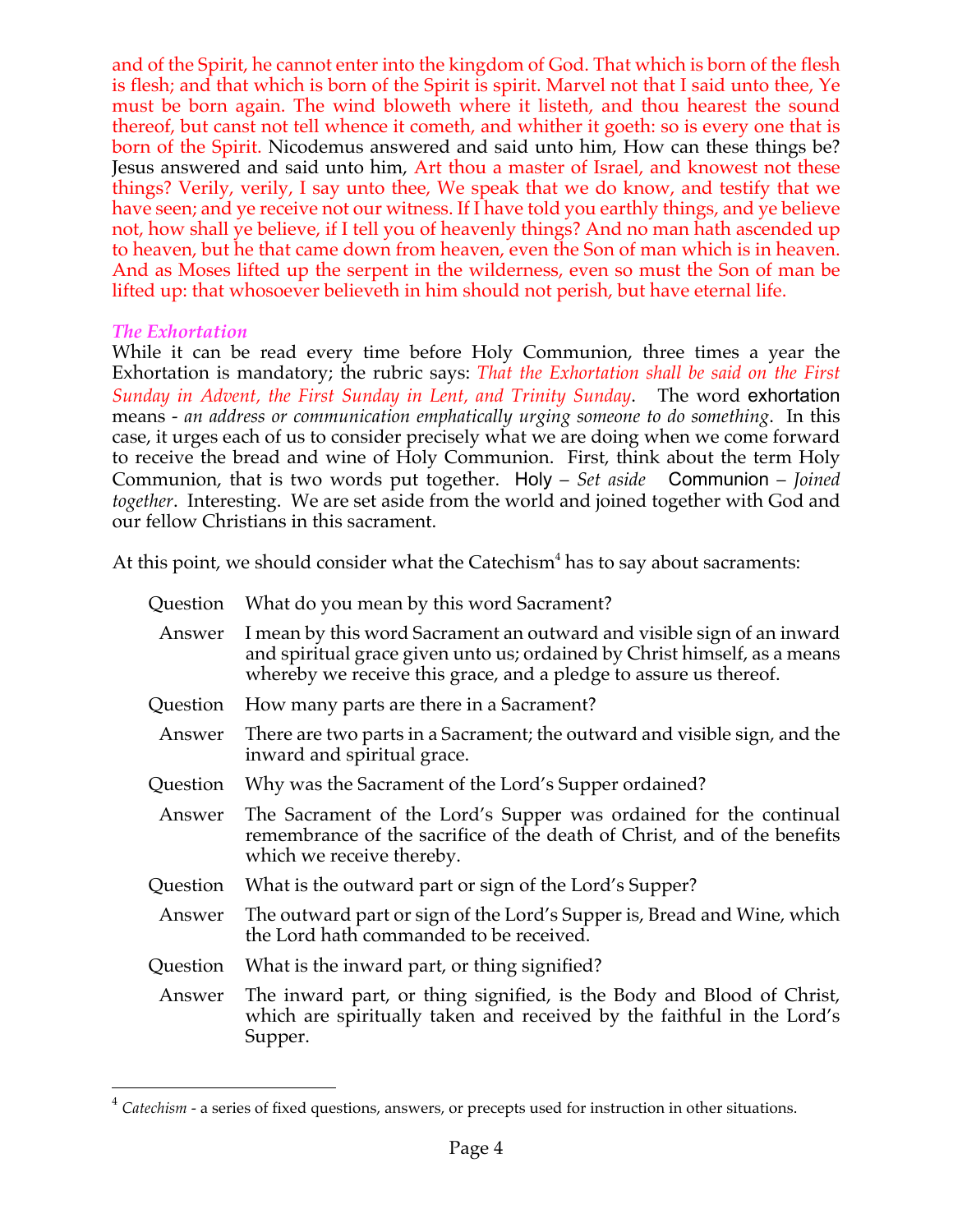- Question What are the benefits whereof we are partakers in the Lord's Supper?
- Answer The benefits whereof we are partakers in the Lord's Supper are the strengthening and refreshing of our souls by the Body and Blood of Christ, as our bodies are strengthened and refreshed by the Bread and Wine.
- Question What is required of those who come to the Lord's Supper?
- Answer It is required of those who come to the Lord's Supper to examine themselves, whether they repent them truly of their former sins, with stedfast purpose to lead a new life; to have a lively faith in God's mercy through Christ, with a thankful remembrance of his death; and to be in charity with all men.

Now when you read or listen to *The Exhortation*, you will see it is really nothing more than a fancy regurgitation<sup> $\delta$ </sup> of the Catechism.

#### THE EXHORTATIONS.

¶ At the time of the Celebration of the Communion, after the prayer for the whole state of Christ's Church, the Priest may say this Exhortation. And Note, That the Exhortation shall be said on the First Sunday in Advent, the First Sunday in Lent, and Trinity Sunday.

**EARLY** beloved in the Lord, ye who mind to come to the holy Communion of the Body and Blood of our Saviour Christ, must consider how Saint Paul exhorteth all persons diligently to try and examine themselves, before they presume to eat of that Bread, and drink of that Cup. For as the benefit is great, if with a true penitent heart and lively faith we receive that holy Sacrament; so is the danger great, if we receive the same unworthily. Judge therefore yourselves, brethren, that ye be not judged of the Lord; repentyou truly for your sins past; have a lively and stedfast faith in Christ our Saviour; amend your lives, and be in perfect charity with all men; so shall ye be meet partakers of those holy mysteries. And above all things ye must give most humble and hearty thanks to God, the Father, the Son, and the Holy Ghost, for the redemption of the world by the death and passion of our Saviour Christ, both God and man; who did humble himself, even to the death upon the Cross, for us, miserable sinners, who lay in darkness and the shadow of death; that he might make us the children of God, and exalt us to everlasting life. And to the end that we should always remember the exceeding great love of our Master, and only Saviour, Jesus Christ, thus dying for us, and the innumerable benefits which by his precious blood-shedding he hath obtained for us; he hath instituted and ordained holy mysteries, as pledges of his love, and for a continual remembrance of his death, to our great and endless comfort. To him therefore, with the Father and the Holy Ghost, let us give, as we are most bounden, continual thanks; submitting ourselves wholly to his holy will and pleasure, and studying to serve him in true holiness and righteousness all the days of our life. *Amen*. **D**

<sup>&</sup>lt;sup>5</sup> This is Rev Jack Arnold's term for summarizing, rearranging and expounding on the underlying text; kind of a descriptive and interesting way of putting it!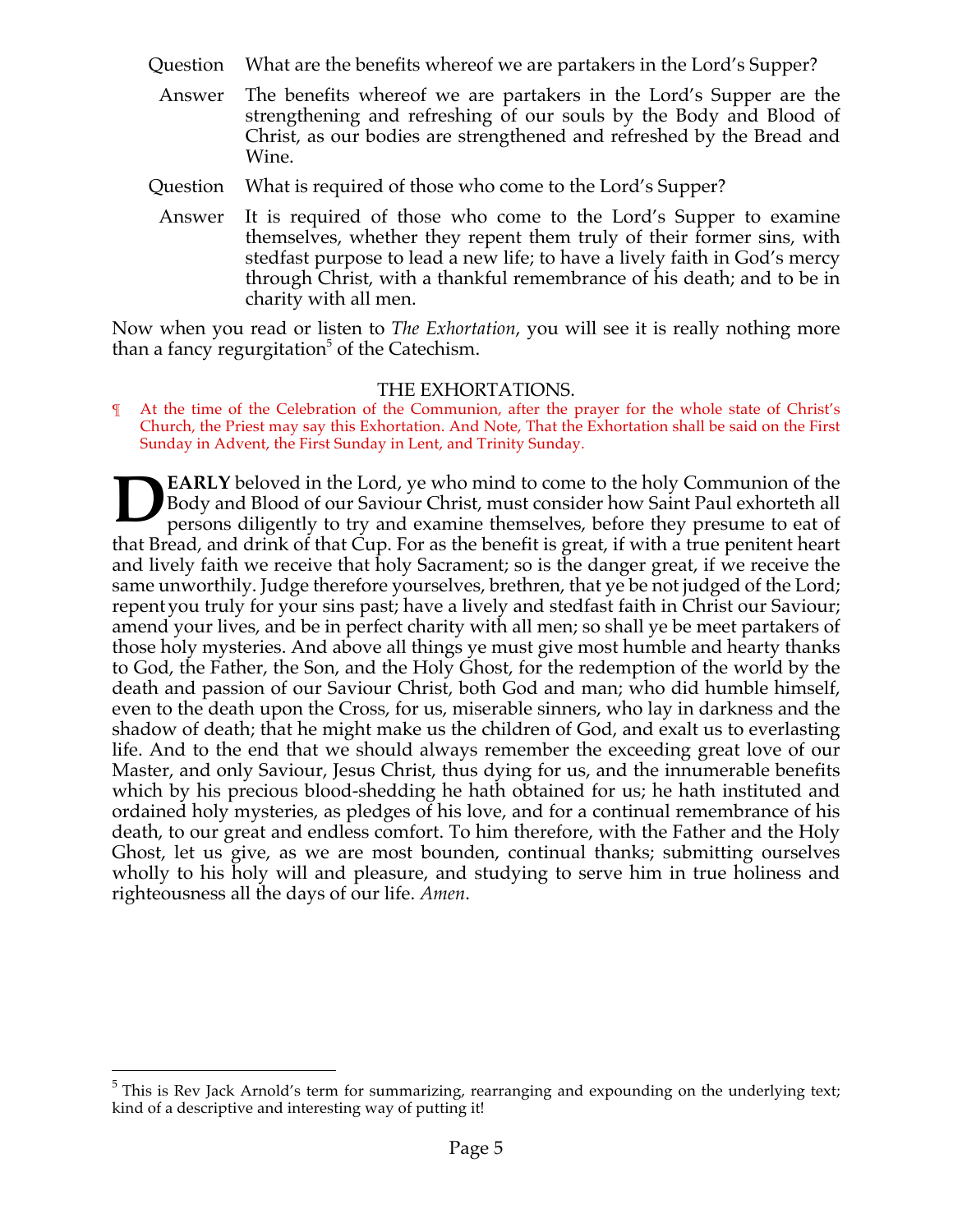### *Bishop Ogles' Sermon*

We are oft fortunate to get copies of Bishop Jerry's sermon notes. Today is one of those

Sundays. Today's sermon starts off with the collect, and like always, it will give you a lot to consider in your heart.

### **Sermon Notes**

Trinity Sunday 11 June 2017, Anno Domini

#### Trinity Sunday. *The Collect.*

**LMIGHTY** and everlasting God, who hast given unto  $\sqrt{\frac{1}{2}}\}$ us thy servants grace, by the confession of a true faith, to acknowledge the glory of the eternal Trinity, and in the power of the Divine Majesty to worship the Unity; We beseech thee that thou wouldest keep us stedfast in this faith, and evermore defend us from all adversities, who livest and reignest, one God, world without end. *Amen.*



**HERE** *was a man of the Pharisees, named Nicodemus, a ruler of the Jews: <sup>2</sup> The same came to Jesus by night, and said unto him, Rabbi, we know that thou art a teacher come from God: for no man can do these miracles that thou doest, except God be with him. <sup>3</sup> Jesus answered and said unto him, Verily, verily, I say unto thee, Except a man be born again, he cannot see the kingdom of God. <sup>4</sup> Nicodemus saith unto him, How can a man be born when he is old? can he enter the second time into his mother's womb, and be born? <sup>5</sup> Jesus answered, Verily, verily, I say unto thee, Except a man be born of water and of the Spirit, he cannot enter into the kingdom of God. <sup>6</sup> That which is born of the flesh is flesh; and that which is born of the Spirit is spirit. <sup>7</sup> Marvel not that I said unto thee, Ye must be born again. <sup>8</sup> The wind bloweth where it listeth, and thou hearest the sound thereof, but canst not tell whence it cometh, and whither it goeth: so is every one that is born of the Spirit. <sup>9</sup> Nicodemus answered and said unto him, How can these things be? <sup>10</sup> Jesus answered and said unto him, Art thou a master of Israel, and knowest not these things? <sup>11</sup> Verily, verily, I say unto thee, We speak that we do know, and testify that we have seen; and ye receive not our witness. <sup>12</sup> If I have told you earthly things, and ye believe not, how shall ye believe, if I tell you of heavenly things? <sup>13</sup> And no man hath ascended up to heaven, but he that came down from heaven, even the Son of man which is in heaven. <sup>14</sup> And as Moses lifted up the serpent in the wilderness, even so must the Son of man be lifted up: <sup>15</sup> That whosoever believeth in him should not perish, but have eternal life. <sup>16</sup> For God so loved the world, that he gave his only begotten Son, that whosoever believeth in him should not perish, but have everlasting life.* (John 3:1-16)

Today's text is about the change of the heart that we call *regeneration,* and we also are going to compare two entirely different men both of whom began their journey is totally different places, and each going in the opposite direction – JUDAS and NICODEMUS.

Precisely what IS regeneration and how does it occur?

Regeneration is not merely an IMPROVEMENT of character brought about through effort and study of classical philosophy, or even of the study of God's Word.. Regeneration is that complete change of character that occurs through the process of being born anew in Christ. Anything that is born is a new creature. Anything that is born anew is also a new creature whose former character and

And habits have disappeared. – or even died with the old self (which was also dead before coming to Christ). It is not an improvement of disposition, but a fundamental change in nature.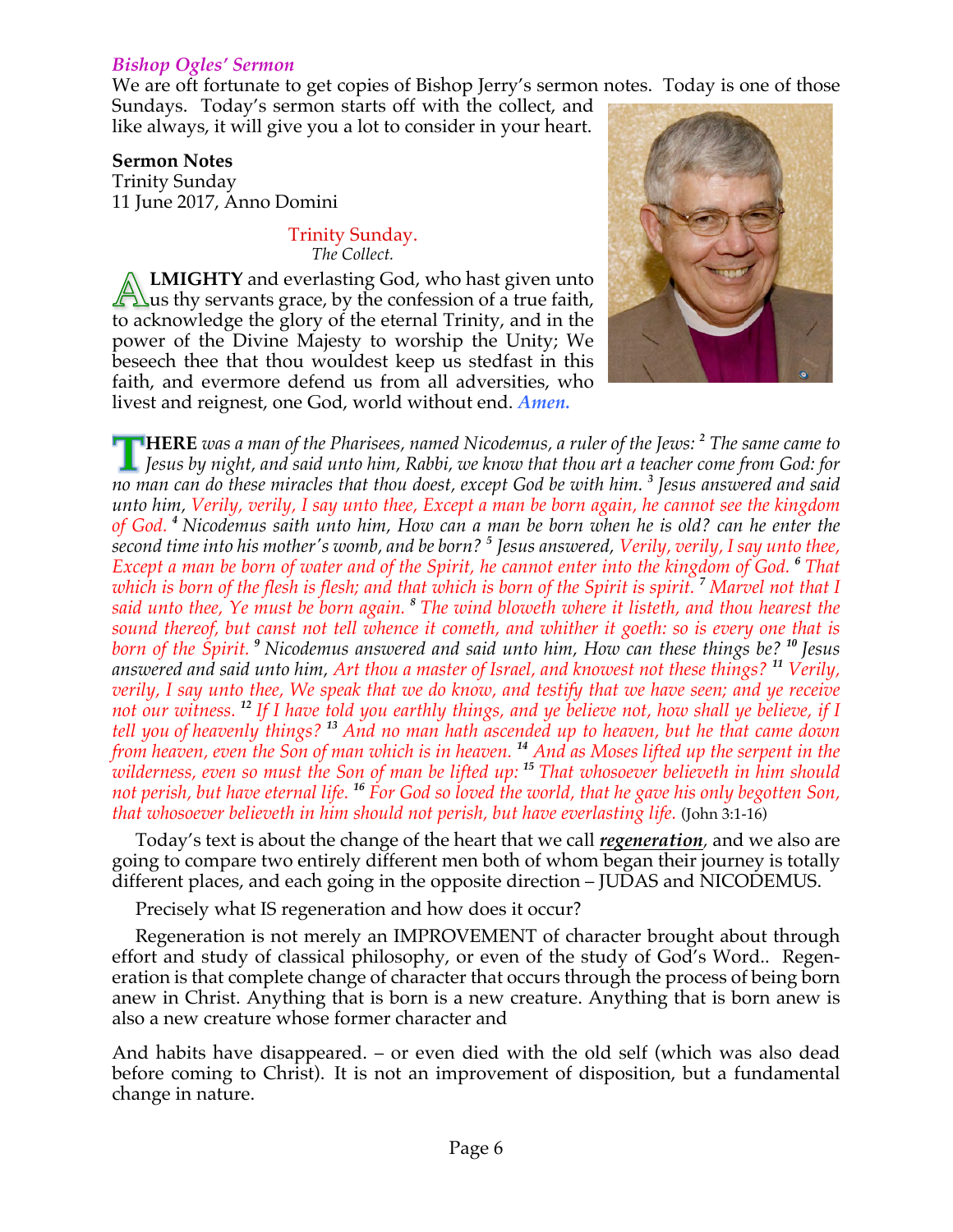There was once a drop of water that found itself puddle in a dirty and unsavory gutter drain. It was constantly subject to being spat upon and frequented by mosquitoes laying their larvae in the water. The little drop of water looked everyday up to the beautiful blue skies above and yearned, for once, to be clean and pure, and separated from the filth of the gutter. The yearning of its heart was heard in heaven, and the warmth of the sun began to draw the small droplet up, up, and away from the filth it had always known. Being drawn higher and higher, the air around the droplet was no longer foul and smelly, but clear and pristine. Yet, it was drawn still higher by the force of the sun to levels of colder and colder air. The winds took up the droplet of water and carried it far away where it became a beautiful, white snowflake. It was deposited on the heights of Mt. Everest where its beauty could be seen, mingled with other snowflakes, for many miles around. The droplet of water, transformed by the power of Heaven, had moved from the lowest and dirtiest place, to the highest and most beautiful on earth. That is regeneration, and that is the power of God to make new the soul of man.

*1 . There was a man of the Pharisees, named Nicodemus, a ruler of the Jews: <sup>2</sup> The same came to Jesus by night.* By the way: there was a contrasting character who had followed our Lord throughout His ministry and was an Apostle, but he did not come by night; but he surely LEFT by Night as we shall see shortly.

We see a contrast being drawn in the text between a man of great power, wealth, and learning; and the Lord Jesus Christ who did not have a place to lay His head. Nicodemus was an influential member of the ruling Sanhedrin. He was a Pharisee who truly sought more knowledge. But Nicodemus was also keen to the politics of the day and did not wish to be exposed as someone who would be an admirer of Christ – at least not until he had come to know Him for the Lord that He was. So, Nicodemus came under cover of darkness. I know that secrecy was his motive from other Scripture references that suggest that motive strongly.

Earlier in the day, Nicodemus had seen Christ drive out the money changers and those who made merchandise of the House of God. He had heard, that day, His strange but refreshing counsel: *Take these things hence; make not my Father's house an house of merchandise.* (John 2:16) He had heard the profound and beautiful teachings of Christ and seen His miracles. His logical mind could not deny that Jesus had strange powers that could only come from God, unlike those political posers who sat with him of the Sanhedrin.

If we desire to know a man better, we must find out where He is and talk with him. Nicodemus obviously had scouted out Christ to know where He was sleeping in Jerusalem that first Passover of Christ's ministry.

#### *……… and said unto him, Rabbi, we know that thou art a teacher come from God: for no man can do these miracles that thou doest, except God be with him*

Nicodemus has the least seed of faith in his heart, but it was enough to drive him to Christ. He recognized the power of God in Christ and he must settle the issue before the dawning of another day. Though he comes here at night, he later publicly defends Christ in the Sanhedrin (John 7:50-52) and even publicly goes with Joseph of Arimethaea to claim the body of Christ for burial even under threat of retribution from Rome and the Jewish rulers (John 19:39). The one who came by night later became one who feared no one but God. John considers the change in Nicodemus so significant that he always makes reference to Nicodemus in later references as "he who came to Jesus by night." This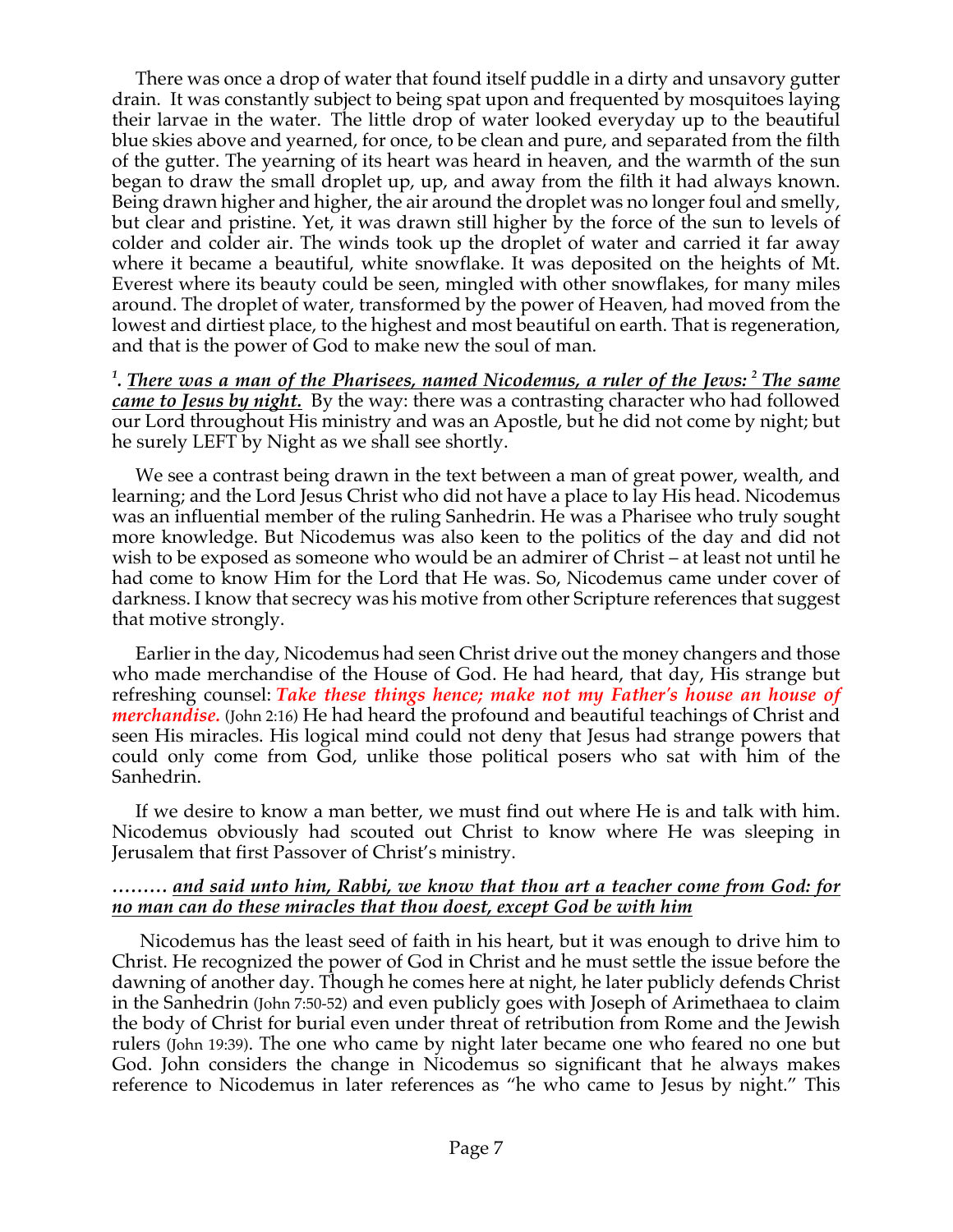demonstrates the change of heart and increasing courage inculcated by being "*born again*" in Christ.

Jesus is frank in His approach to Nicodemus. He knows the heart of Nicodemus, and He knows that complete transparency and blunt truth is the very thing Nicodemus desires.

*Verily, verily, I say unto thee, Except a man be born again, he cannot see the kingdom of God.* Jesus tells Nicodemus what he desperately NEEDS to know, not that which his ears would have been comforted to hear. Nicodemus is considered himself to be a great teacher, yet he calls Christ RABBI., or Teacher. Nicodemus is not too proud to accept the role of student before superior knowledge of a better Teacher. But these words of Christ are simply too amazing for Nicodemus to grasp.

*<sup>4</sup> Nicodemus saith unto him, How can a man be born when he is old? can he enter the second time into his mother's womb, and be born?* This is not a frivolous response by Nicodemus. He does not ask *WHY*, but *HOW*. If Jesus were making reference to the Gentiles, Nicodemus could have understood somewhat, but Jesus is speaking to a ruler of the Jews – the presumed people of God! To Nicodemus, it does not make sense, but he trusts in the superior wisdom of Christ to shed light on the matter. Our first longings of faith must be satisfied through deeper inquiry even if we risk ridicule by the world.

5 . *Verily, verily, I say unto thee, Except a man be born of water and of the Spirit, he cannot enter into the kingdom of God. <sup>6</sup> That which is born of the flesh is flesh; and that which is born of the Spirit is spirit. <sup>7</sup> Marvel not that I said unto thee, Ye must be born again* Nicodemus belonged to a religion that based salvation upon a complete obedience to the Law written on Tables of Stone. It was a difficult concept to to receive that his entire previous training had been lacking. Christ points to a change that is alien to Nicodemus' thinking. There is the story of an owner of a clothing store that decided to clean his main display window. He gathered his cleaning materials and went outside to clean. After working diligently, the window appeared immaculate with the exception of a single troubling blemish high up on the glass. Regardless the efforts and elbow grease used to clean the spot, it remained a glaring flaw in an otherwise clear glass. At last he discovered that the dirty blemish was not on the outside, but the INSIDE of the glass. Regardless our efforts to dress and beautify our persons, we cannot cleanse the heart by dressing the outward appearance with good works. *Purge me with hyssop, and I shall be clean: wash me, and I shall be whiter than snow.* (Psalm 51:7) God cleans us inside first with the purgative of the Holy Spirit ere making our appearance clean on the outside. If the heart is full of filth, it matters not the outward APPEARANCE.

When we lay down this life, we lay down the body of flesh before our parents who gave us our traits and hereditary and features of flesh. We then are drawn in the spirit back to the Father who gave us the Spirit of Life. *Or ever the silver cord be loosed, or the golden bowl be broken, or the pitcher be broken at the fountain, or the wheel broken at the cistern. Then shall the dust return to the earth as it was: and the spirit shall return unto God who gave it.* (Eccl 12:6-7)

*<sup>8</sup> The wind bloweth where it listeth, and thou hearest the sound thereof, but canst not tell whence it cometh, and whither it goeth: so is every one that is born of the Spirit.* Does any man have the key to the gate of the wind, to open and close as he deems fit? The Wind is no different in certain aspects than the Holy Spirit. We do not know the source of the wind, but we KNOW it has a source. We can hear the wind if we are quiet and attentive. It literally whispers as that still, small voice of God. (1 Kings 19:12) We cannot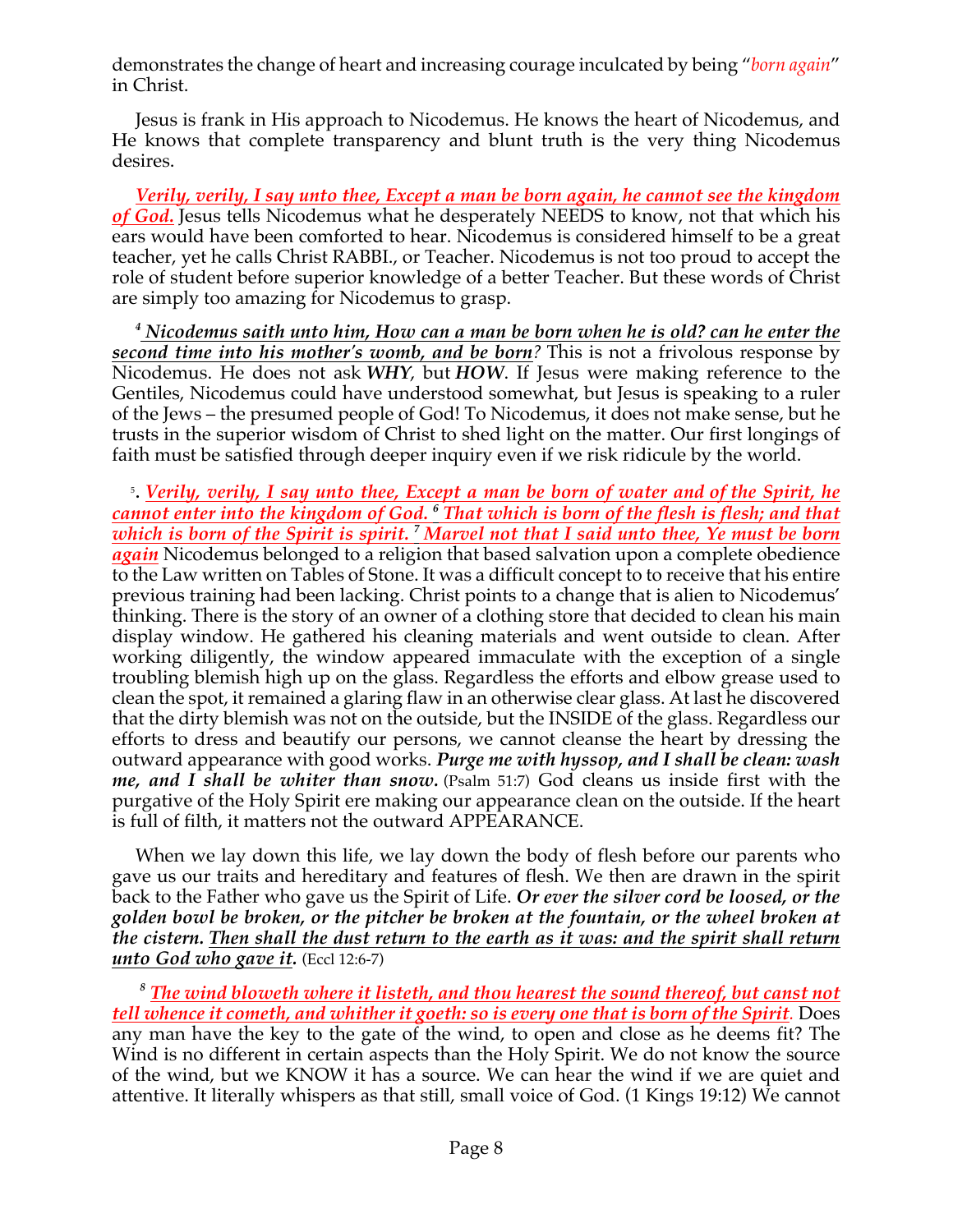say its direction or where it is going. The Wind is unseen just as the Holy Spirit is unseen. We see its effects, but not its essence. Those who are born of God have been touched by that Wind of the Holy Spirit. Their change is complete and not prideful in display.

Can you imagine Nicodemus' eyes squinting in effort to understand this strange new doctrine? *<sup>9</sup> Nicodemus answered and said unto him, How can these things be? <sup>10</sup> Jesus answered and said unto him, Art thou a master of Israel, and knowest not these things*

Nicodemus is very much like many who are educated in theology and who press a single olive until it becomes a watermelon. He is well educated but, unfortunately, in things that are not real. Jesus points out his ignorance to him. Many prominent theologians of our day lack the simple wisdom of a poor farmer who knows the Lord. This was Nicodemus' problem, but he is open to amendment in understanding. I wish we all were.

*<sup>11</sup> Verily, verily, I say unto thee, We speak that we do know, and testify that we have seen; and ye receive not our witness. <sup>12</sup> If I have told you earthly things, and ye believe not, how shall ye believe, if I tell you of heavenly things?* Jesus places His evidence before the bar. He taught often in parables so that the simple farmer or fisherman could grasp greater spiritual truth when illustrated by earthly logic. But those educated too much in 'theological error' may not be able to grasp the simplicity of the Gospel which a child can easily grasp. It is not faith and knowledge that saves us, but 'faith in Christ' and right knowledge of Him. We may know the print in a thousand theological works, but if we lack the nature of a little child in faith, we are lost.

*<sup>13</sup> And no man hath ascended up to heaven, but he that came down from heaven, even the Son of man which is in heaven.* Despite the delusional dreams and copyrighted commercial works of many today, no one has ascended to heaven or come down but Christ.

*<sup>14</sup> And as Moses lifted up the serpent in the wilderness, even so must the Son of man be lifted up: <sup>15</sup> That whosoever believeth in him should not perish, but have eternal life.* God sent fiery serpents among the Children of Israel in the Wilderness for their sins. When they pleaded for relief, God told Moses to erect a brass serpent on a pole for all to look unto when bitten that they might live. The serpent represented our sins that are crucified on the cross with Christ. Looking to the sacrifice of Christ, for our own sins, we are saved from eternal death. (Numbers 21:6-9) We have the same symbolized in the medical caduceus today.

*<sup>16</sup> For God so loved the world, that he gave his only begotten Son, that whosoever believeth in him should not perish, but have everlasting life* Do not be deceived by modern versions of the Bible such as the NIV or ESV. Jesus Christ is the literal ISSUE of the Father. He is God because He is of the same substance with God. Not a son or daughter through the adoption that we are, but the true and issuing Son of the Father – the only Begotten, not One and Only!

We see Nicodemus came to Christ out of the dark of night, but left with a new light of learning and wisdom in Christ for Christ is the Light of the World.

Contrast the man, Nicodemus, with the man, Judas. Judas was the man who most likely coveted his responsibility to carry the purse (bag) for the group of disciples. He was with the Lord during most of His profound teaching, healing, and other works of miraculous and divine power. Yet, Judas, knowing all of that, betrayed Christ with a kiss in the dead of night.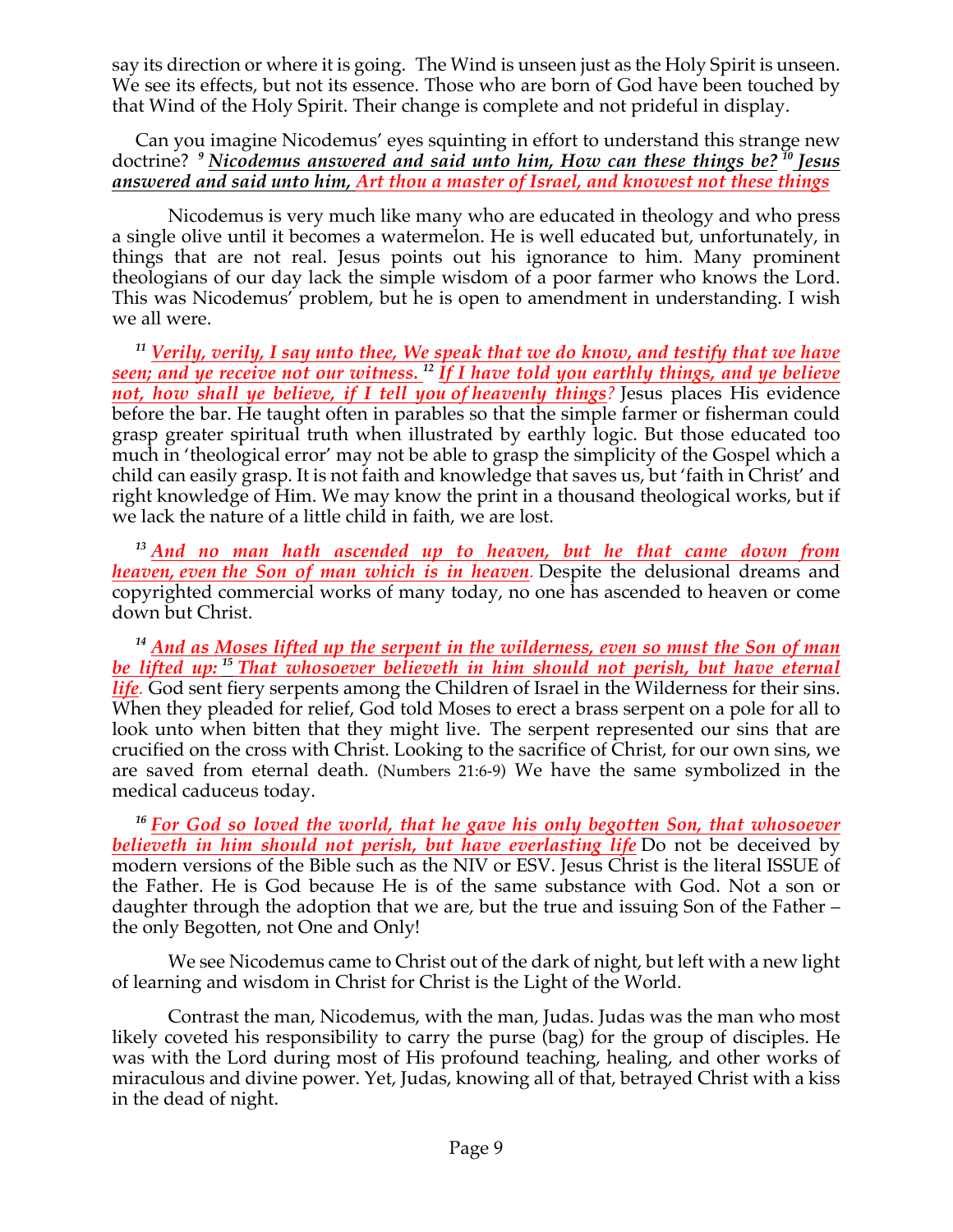At the Last Supper of our Lord, after He had washed the disciples feet, we read: *<sup>21</sup> When Jesus had thus said, he was troubled in spirit, and testified, and said, Verily, verily, I say unto you, that one of you shall betray me. <sup>22</sup> Then the disciples looked one on another, doubting of whom he spake. <sup>23</sup> Now there was leaning on Jesus' bosom one of his disciples, whom Jesus loved. <sup>24</sup> Simon Peter therefore beckoned to him, that he should ask who it should be of whom he spake. <sup>25</sup> He then lying on Jesus' breast saith unto him, Lord, who is it? <sup>26</sup> Jesus answered, He it is, to whom I shall give a sop, when I have dipped it. And when he had dipped the sop, he gave it to Judas Iscariot, the son of Simon. <sup>27</sup> And after the sop Satan entered into him. Then said Jesus unto him, That thou doest, do quickly. <sup>28</sup> Now no man at the table knew for what intent he spake this unto him. <sup>29</sup> For some of them thought, because Judas had the bag, that Jesus had said unto him, Buy those things that we have need of against the feast; or, that he should give something to the poor. 30 He then having received the sop went immediately out: and it was night*. (John 13:21-30)

Where did Judas go after he was exposed by receiving the sop? He went out from the Lord and it was NIGHT. It was an eternal night for before daybreak, Judas was hanging in the Potter's Field. He never saw another sunrise. Look at the contrast in destinies of Nicodemus and Judas. Nicodemus came out of the dark night to the Light of Christ and left with that glowing light. Judas, on the other hand, followed in the Light during most of our Lord's ministry, yet, went out into the eternal night. A warning to the wise is sufficient.

### *Sermon – Reverend Jack Arnold - Time and Action Church of the Faithful Centurion - Descanso, California*

Today's sermon brought the Collect, Epistle and Gospel together and is partly contained



in the forewords above.

Today's sermon was on the basic concept of the Triune God, that is the Father, Son and Holy Ghost and how they were introduced to us through time and the Bible in particular. Today's sermon brought the Collect, Epistle and Gospel together and is partly contained in the forewords above.

Consider these words from the Collect:

… acknowledge the glory of the eternal Trinity, and in the power of the Divine Majesty to worship the Unity …

In the Collect, we acknowledge there is a Triune God, that is to say there are three aspects of God; God the

Father, God the Son and God the Holy Ghost. A Triune God, that means Three in One, not three separate Gods or godlets, but a single being with three aspects. How does this work?

The honest answer is – WE DON'T KNOW. We have not been told of how this Being operates. We just have been told that there are three and They are ONE. We have some knowledge and scriptural guidance on how parts of the thing work, but not all. Saint Paul told the people of Corinth, *<sup>12</sup> For now we see through a glass, darkly; but then face to face: now I know in part; but then shall I know even as also I am known.* (1 Corinthians 13:12) One of the basic principles of classified information is that it is only to be revealed to those who have an actual NEED TO KNOW, not just the curious. Like many secrets, we don't really have a need to know, so we have not been told.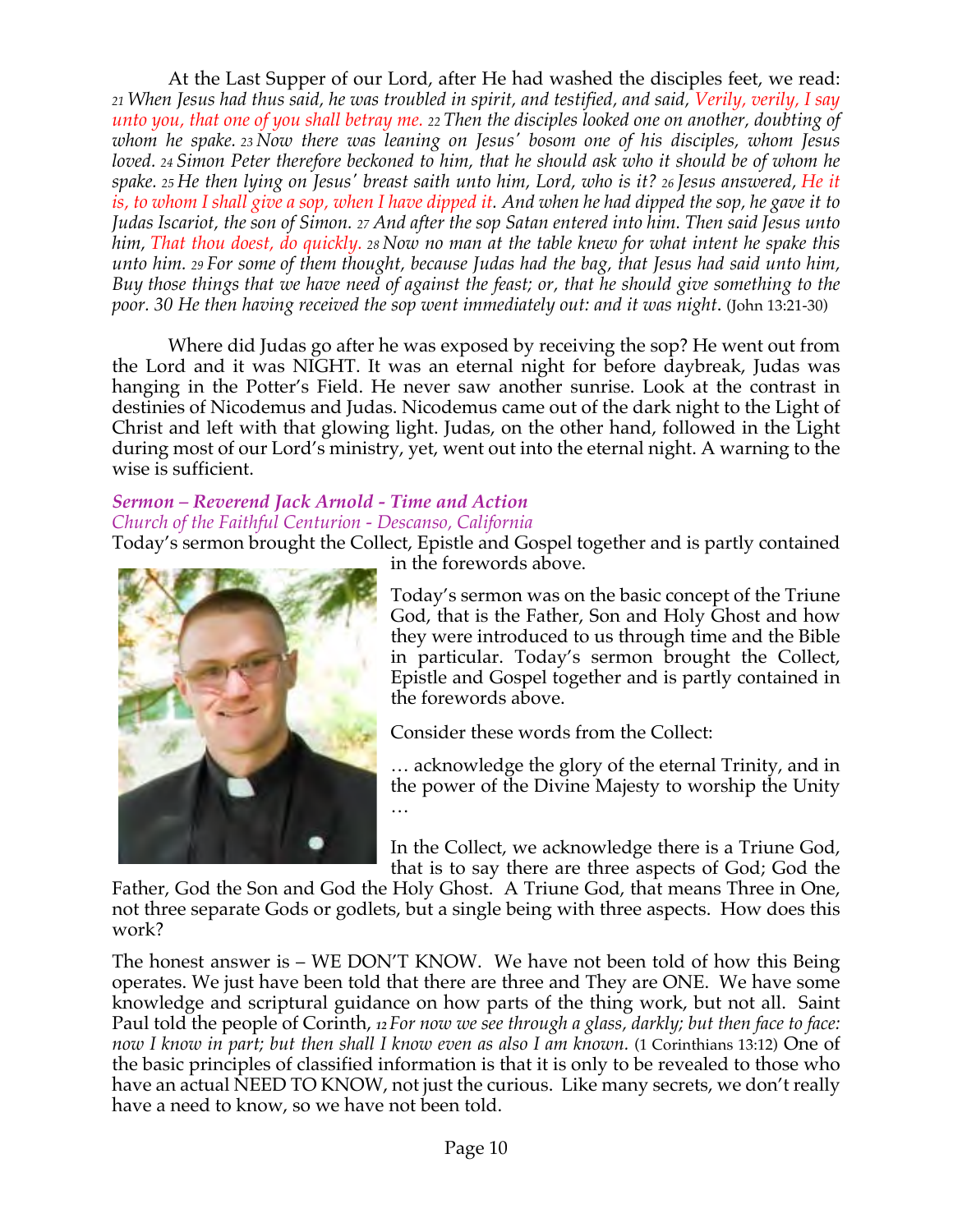We know:

- God is I AM;
- God the Father sent The Son to be our Savior, He was there at the beginning of this world;
- The Holy Ghost breathed life into the world, and brings understanding, comfort, strength, perseverance, courage, inspiration, patience;
- They all have always been and always will be.

That is what we know; it leaves a lot we don't know, but we can certainly be kept busy with what we do know. That must be enough for the here and now. It is enough for us to operate on His Word with our simple and limited understanding of the Trinity. We must be content with what we read in Scripture, all the other stuff we wonder about Him is just extraneous details, like how many angels can dance on the head of a pin? So much theological discussion is captured in that term. So, how many angels can dance on the head of a pin? Whatever the number, the answer from our standpoint is so very simple, As many as God determines the circumstances require. Note, as God requires! Not you, not me. God. Trying to think about those detailed details that we do not know or understand only serves as a distraction from following God and doing what He asks. He does not want us to speculate on how the Three in One concept works, but rather just understand it is and go forth and follow Him to the best of our abilities.

We must put aside the thoughts of who and what God is, and just understand He is I AM, there is God, there is the Son, there is the Holy Ghost and they all work together in their own way to be the one God of our faith. There is a reason for this even though we don't know it, but it works out, so we do not have to wonder how it works, we just continue believing and acting!

But, what of later? If we have eternal life, we have it now and later. What comes later? Heaven. What is heaven? John attempts to tell us. He attempts to show us the majesty and glory of heaven using words. The picture he paints is intended to be awe inspiring and seems to meet that goal handily. The main thing we can be certain of is that we will not be disappointed. We speculate as to will this or that be in heaven? When we get there, the answer will manifest itself and you will have no regrets. John's description is to tell us heaven will easily surpass all of our expectations. He is trying to convey Heaven is a destination truly worth our earthly toils. In heaven, there is no disappointment. Heaven is the real world, where things are bright, not dull and dark as though looking through a glass. Rest assured, we will see for ourselves what it is like one day, all we need to know is that it is a really wonderful place we should be aiming to go to when we die, through our belief and actions here on earth working together!

So, how do we get to the real world from these Shadowlands? There is but one way, Jesus Christ the righteous; and he is the Propitiation for our sins.<sup>6</sup>

Do not be fooled by "fair", there is only one way into heaven. That door is at the end of a long and narrow trail, steeply inclined upward with many seemingly easy, smooth, beautiful and interesting branches leading downward into the pit. Doing good is good, so to speak; doing good without God is not good enough. Only being accounted perfect will get you up the path and in the door.

We need help! Lots of help. The first thing we need in our hearts is a new heart, a new

 $6$  1 St. John ii. 1, 2 and Book of Common Prayer, page 76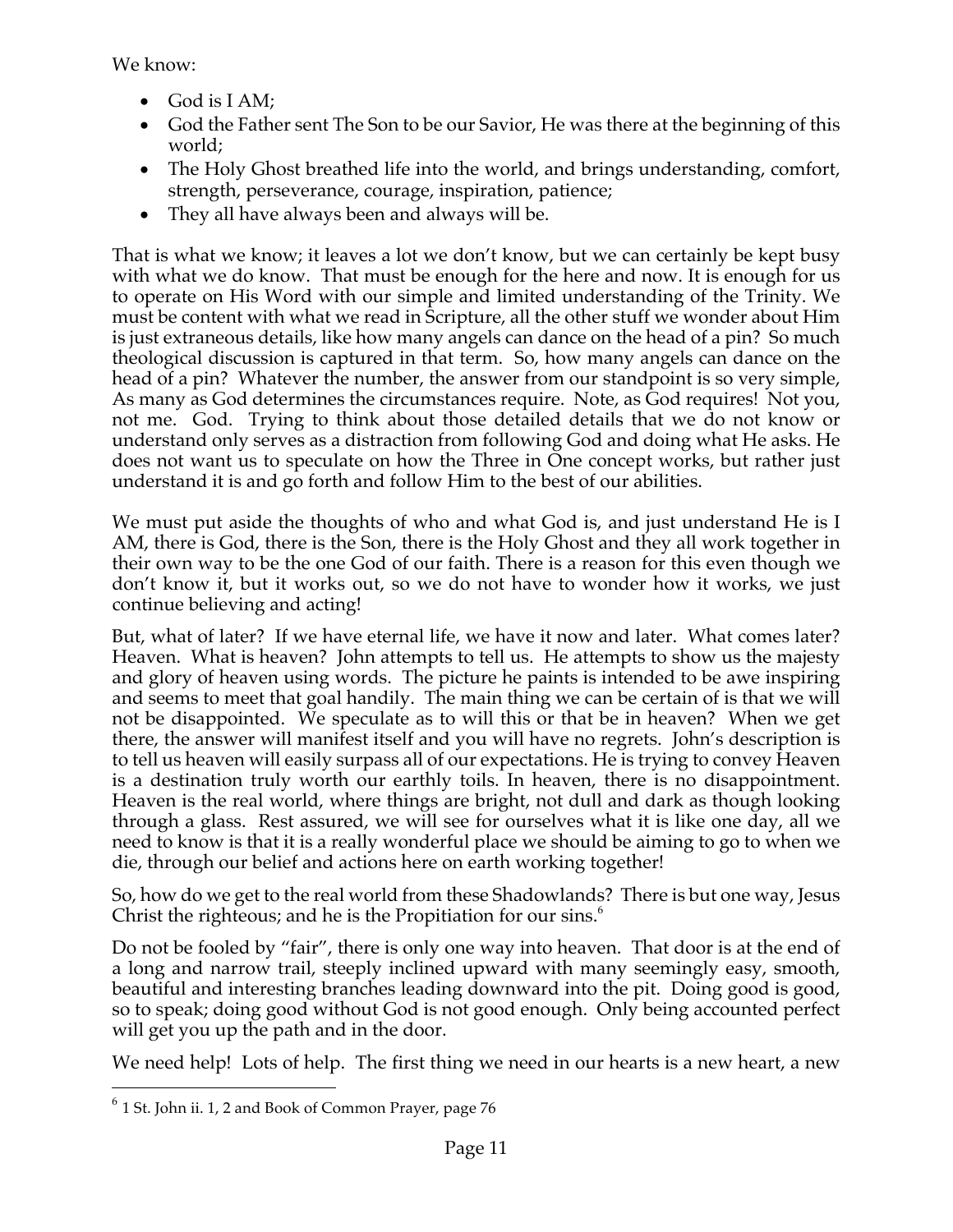and contrite heart. This is what Jesus was telling Nicodemus in the Gospel. He was explaining how we need a new heart in order to continue to serve God. The Pharisees could not or would not see that their hearts were not good enough on their own to serve Him, as ours are not if they are not regenerated. That is really hard, in fact, it is so hard it cannot be done by ourselves. We need something. A new start.

We must be born of the spirit! What spirit?

The Holy Ghost. We must accept we in and of ourselves will never be perfect. Our hearts as they are will not lead us towards God, but away from God unless we have the help of the Holy Ghost! No one gets in to heaven unless they are accounted as perfect. We will never be perfect in and of ourselves. Should we quit trying? No! We are commanded to follow our Christ. Will we fail? Without question. What is the solution? To believe and follow the Christ. To open our hearts to the Holy Ghost that we might believe in full and accept the help from the Christ that our imperfection needs to be His followers.

To follow God, we need Christ as our leader and the Holy Ghost as our compass. In short, we need all members of the Trinity's influence in our lives if we are to arrive in the real world, that of Heaven.

There is but one way to heaven.

That easy to find, easy to follow, easy to hike path does not lead to the summit where eternal life in the real world awaits. Open your heart to the Holy Ghost; use His Power to follow our Lord to God who awaits in heaven.

Heaven is at the end of an uphill trail. The easy downhill trail does not lead to the summit.

The time is now, not tomorrow. The time has come, indeed. How will you ACT?

It is by our actions we are known.

## **Be of God - Live of God - Act of God**

### *Bishop Dennis Campbell's Sermon*

Bishop Dennis is a brilliant speaker. He is able to take biblical precepts and make them



perfectly understandable, even to me. Oft he provides the text of his sermons and I take the utmost pleasure in passing them on:

> **Holy Trinity** 1 Peter 1:2 Trinity Sunday June 11, 2017

*Elect according to theforeknowledge of God the Father, through sanctification of the Spirit, unto obedience and sprinkling of the*

*blood of Jesus Christ.* (1 Peter 1:2)

Many churches are named after the Holy Trinity. CS Lewis was a member of Holy Trinity Church in Oxford, England. Reverend Charles Simeon, who was one of the influential evangelical ministers in the Anglican Church, served at Holy Trinity Church, Cambridge. William Shakespeare was a member of Holy Trinity Church, Stratford upon Avon, England. There is a Holy Trinity Anglican Church in London, another in Yorkshire,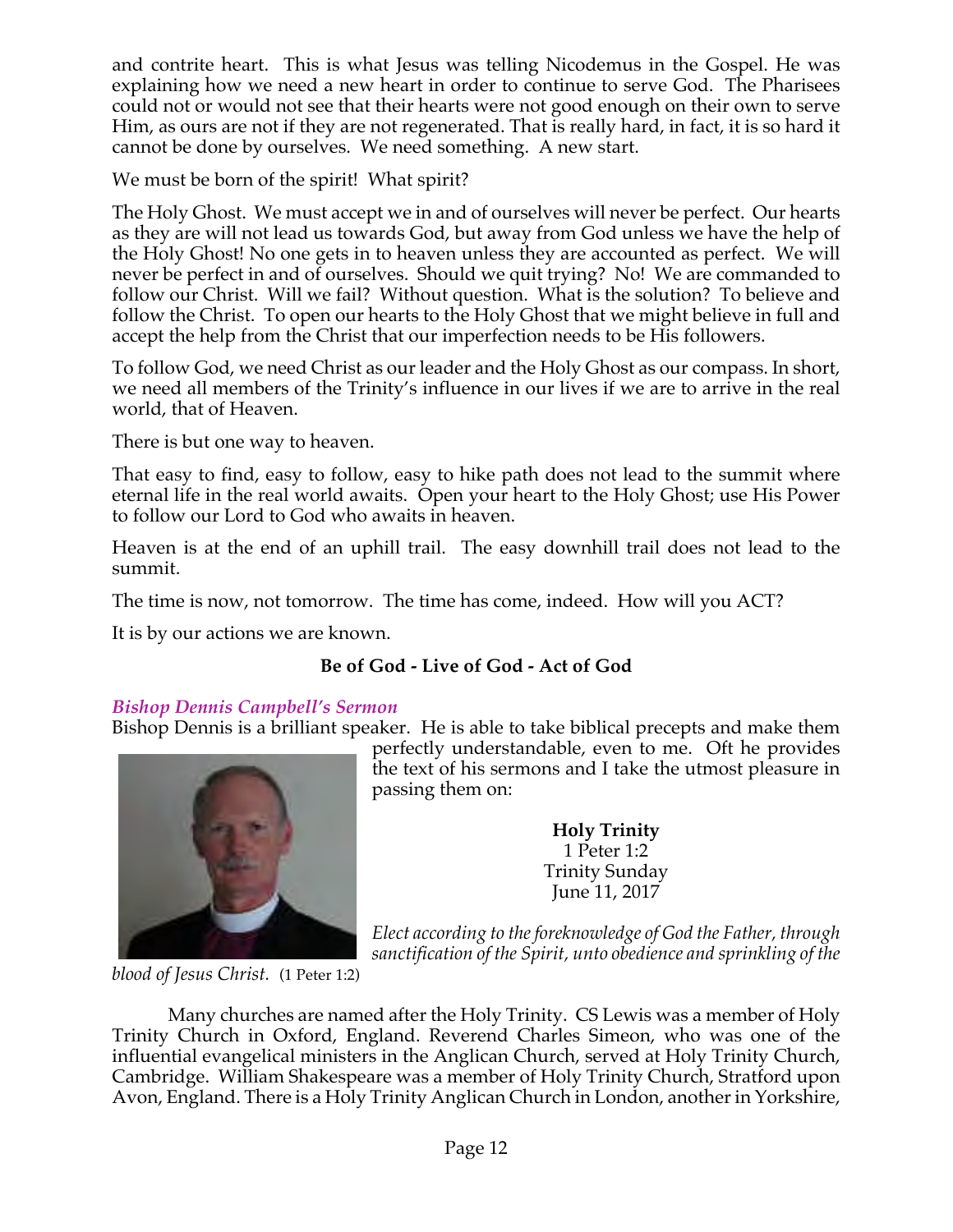another in Alberta Canada, and another in Winnipeg, and Alberta. There are about a hundred of them in the United States, and there is one in Powhatan, Virginia. What is so compelling about the Trinity that so many churches are named for it? That's what I want to talk about today.

First, we need to remind ourselves there is only one God. When Isaiah, saw the Lord in the Temple, high and lifted up, he didn't se three Gods. He saw one God. When Moses, on the plains of Moab reminded the Hebrew people to remember God in the Promised Land, he said, "Hear, O Israel; the Lord thy God is one" (Dt. 6:4). This truth is stated throughout the Old Testament. It would not be too much to say that the entire Old Testament, and New Testament is built upon this one truth; our God is One. It is very significant that the Hebrew word used in this verse means "one and only." He is the one and only God. But this one and only God, who calls Himself "He" as in a singular number in Genesis 1:5, also calls Himself "us" as in plural in Genesis 1:26. "Let us make man in our image, after our likeness." So we are not surprised when we turn to 1 Peter 1 and find God referred to as one Being, saying we are "kept by the power of God." Nor are we surprised to find, in that same passage, that the very same one and only God is referred to as Father, Son, and Spirit. It sounds confusing to us because we are finite, and we cannot really comprehend God. I like to use the illustration of trying to pour the Atlantic Ocean into a thimble. No matter how hard or how long you work, you can never make a thimble hold more than a thimble full. You and I are thimbles. God is the Atlantic, the world, the universe. Actually, the universe is tiny compared to the infinity of God's being. What we need to know about Him is given to us in the Bible. But there is much more to Him than we read there, and our tiny thimbles don't even fully understand all of the Bible. Its basic doctrines are clear and plain, but there are some things that still puzzle us after four thousand years of studying the Old Testament and two thousand years of studying the New Testament. Even Peter said some things in Scripture are hard to understand and some people wrest or twist them to their own destruction. The very popular idea that we can ignore two thousand years of Church teaching, and, with nothing but the Bible and the Holy Spirit, understand the whole Bible, is a fable. Christ gave the Christian faith to the Apostles with the commission to make disciples of all nations. That means, make students of them. That means the Apostles had to teach us. Their doctrine has to be learned, and it has to be taught to others who will carry on the Apostolic ministry of teaching the Apostolic Faith. Thus, when Phillip asked the Ethiopian if he understood what he was reading in the book of Isaiah, the Ethiopian said, how can I, unless someone teaches me? 2 Timothy 2:2 tells Timothy to teach the faith to others, who will be able to teach it to others also. That same chapter of Scripture tells Timothy that, a servant of the Lord, meaning a man called and ordained to the ministry of Christ's Church, must be "apt to teach." 1 Timothy 3:1 uses that same phrase describing the qualifications for men to be ordained as Bishops in the Church. They must be "apt to teach." Ephesians talks about pastors and teachers in the Church as part of God's gifts to His people. These men teach the Apostolic faith; the faith given to the Church through the Apostles. This does not mean there will be more Apostles. The Apostle John was the last Apostle. He outlived all the others, and when he died, the Apostolic office died. That office is ended and closed. Those who claim to be modern Apostles are deluded or lying or both. Dully trained and ordained men are called to carry on the ministry of teaching and shepherding God's Church, and in that sense they have an Apostolic ministry, but they are not themselves Apostles.

But why do we have to wrestle with this doctrine of the Trinity? Because God is Trinity. I can't really explain the Trinity to you, but 1 Peter 1:2 gives us a glimpse of how each Person of the Holy Trinity operates in the salvation of your soul.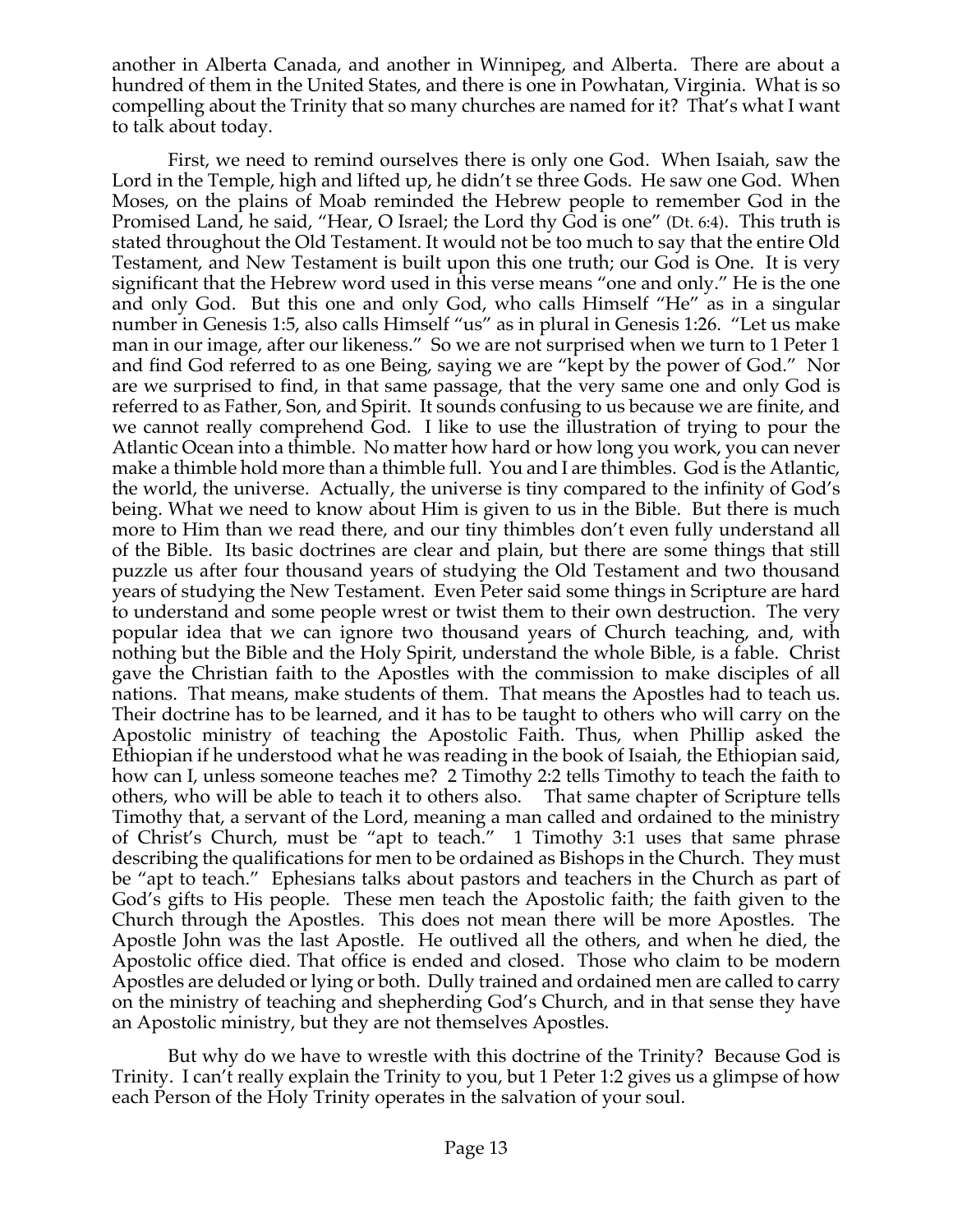The first thing we see in this verse is, the Father elects. Many people don't like this verse of the Bible. Many say it doesn't mean what it says. But there is no way to understand this verse other than that God the Father, elects, singles out, and chooses people to receive His grace. Notice He elects according to His foreknowledge. This is where many people get lost on the doctrine of election. They try to turn it around and say God elects those He foresees will believe in Christ. But foreknowledge does not have that meaning. Foreknowledge means pre-determined. It means God's actions are working out a pre-determined plan. It means God has decreed certain things to happen, that's why He knows they will happen. He foreknows what He has foreordained.

Here is what that means to us today. God the Father, before He laid the foundations of the world or said, "Let there be light" choose, and determined to save you. He determined to create you. He determined to pour upon you the blessings of His grace. He determined to love you, to come to earth and live as a man, and die on the cross and rise again to save you from your sin. He chose you to belong to Him, and to be the recipient of everything His love can give you. God the Father decreed your salvation. That's what God the Father does in relationship to your salvation.

The Holy Spirit applies your salvation. Peter is still talking about God here. He is still talking about the same God Moses wrote about, saying, "the Lord our God is one;" one and only one. The Holy Spirit is His Spirit. The Holy Spirit is Him. What the Spirit does, God does. What the Holy Spirit is, God is. God and the Spirit are one. And the Holy Spirit sanctifies you. It is the Spirit who made you aware of God. The Spirit made you aware of your sin. The Spirit gave you understanding of the Bible; of verses like, "all have sinned." "The wages of sin is death." "The gift of God is eternal life through Jesus Christ our Lord." "God so loved the world that He gave His only begotten Son, that whosoever believeth in Him should not perish, but have everlasting life." The Holy Spirit enabled you to understand that. He opened the eyes of your understanding. He enabled you to believe it, and to trust in Christ as your Saviour. It is the Spirit who dwells in you, leading you daily into God. Sometimes chastising you for your unwillingness to follow Him. Sometimes encouraging you to keep on following Christ even though you are weak and tired, or just plain lazy. It is the Spirit who applies the means of grace to your soul. It is through His work that the Bible, the Sacraments, the Church, Prayer/Worship, and obedience work faith in you. It is through Him that the means of grace strengthen you, and make you become Godly. The Bible often speaks of obedience. The Holy Spirit helps you become obedient to God, and that enables you to live the highest and best life it is possible to live on this earth, now, and in that "inheritance incorruptible, and undefiled, and that fadeth not away, reserved in Heaven for you" (1 Pt. 1:4). These are ways the Holy Spirit applies your salvation.

This brings us to that great sacrifice once offered for your sins. I am talking about the sacrifice of Christ on the cross. This is what Peter means by the blood of Christ. We could say God the Father decreed our salvation. We could say God the Holy Spirit applies our salvation. But it is God the Son, Jesus Christ, who purchased our salvation with His blood. He suffered the whip and the cross. He died your death and suffered your hell. His blood was poured out for you. Blood, in the Bible, represents life. So Christ's life was poured out for you. That's what we mean when we say we are cleansed by the blood of Christ. He gave His life in your place. He took your sins upon Himself and died for them on the cross. As His life, His blood flowed out of Him your sins were washed away, and you are clean. Peter expresses this by saying you are sprinkled with His blood. In Exodus 24:8 Moses sprinkled the blood of the covenant on the people, and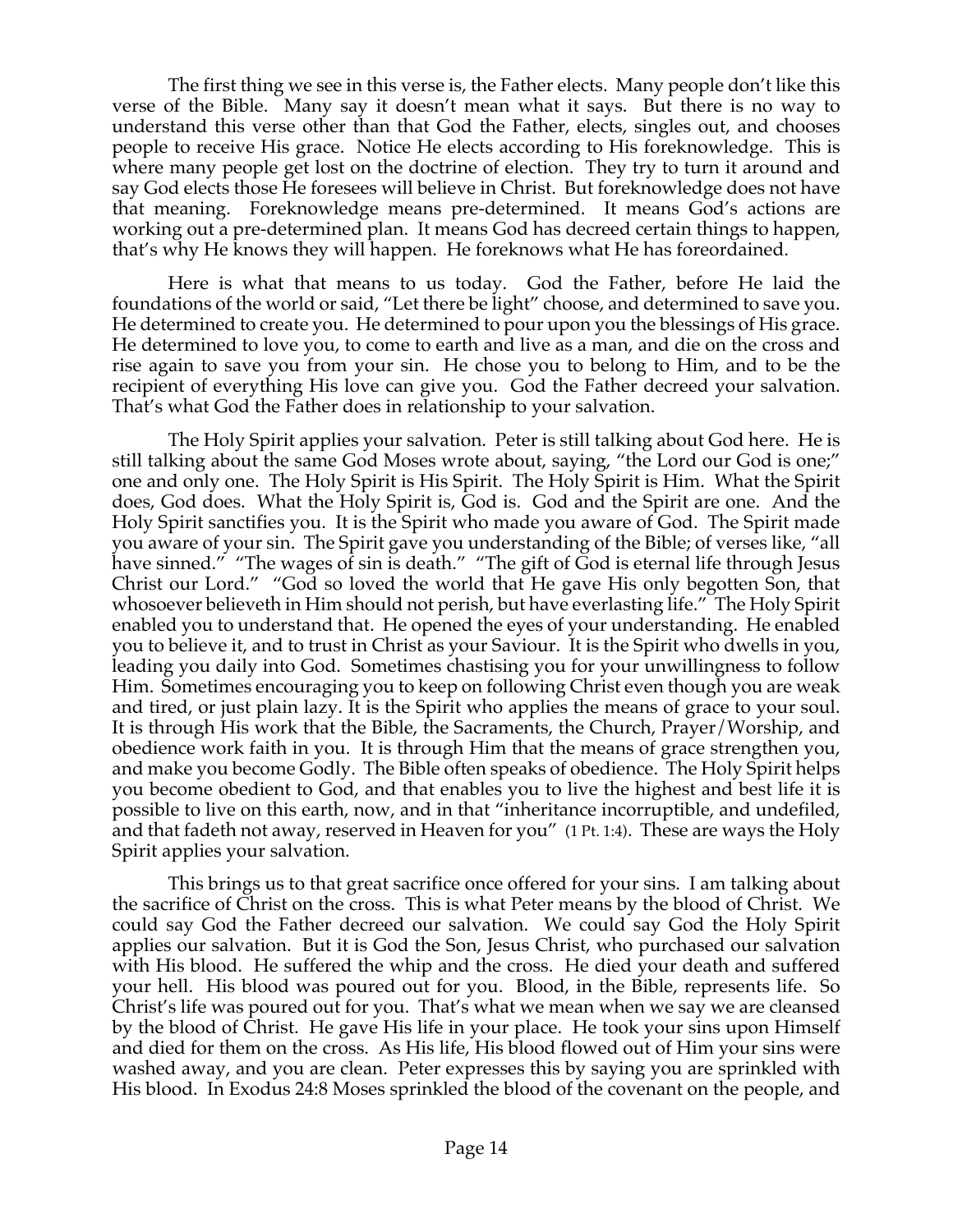in your baptism you were symbolically sprinkled with the blood of the New Covenant, Jesus Christ. His blood purchased your forgiveness.

So each person of the Trinity has an important part to play in your salvation. If any part of the Trinity failed to do His part, your salvation would be non-existent. Only as God the Father purposed and ordained your election, can you be saved. Only as God the Holy Spirit applies the work of Christ to you can you be saved. Only as God the Son went to the cross in your place, and suffered the penalty of sin in your place can you be saved. It took all of God to save you. But you are completely saved if you are in Him through Biblical faith.

-- +Dennis Campbell Bishop, Anglican Orthodox Church Diocese of Virginia Rector, Holy Trinity Anglican Orthodox Church Powhatan, Virginia www.HolyTrinityAnglicanOrthodoxChurch.org www.lifeinthescriptures.blogspot.com

### *Roy Morales-Kuhn, Bishop and Pastor - St. Paul's Anglican Church - Anglican Orthodox Church*

Bishop Roy is pastor of the biggest AOC parish West of the Mississippi and is in charge of the Diocese of the Epiphany, as well as Central and South America.

> **Trinity Sunday** 11 June 2017 Revelation 4:1-11 • John 3:1-15

> > *You must be born again*

Trinity Sunday. *The Collect.*

**LMIGHTY** and everlasting God, who hast given unto  $\sum$ us thy servants grace, by the confession of a true faith,

to acknowledge the glory of the eternal Trinity, and in the power of the Divine Majesty to worship the Unity; We beseech thee that thou wouldest keep us stedfast in this faith, and evermore defend us from all adversities, who livest and reignest, one God, world without end. *Amen.*

*John 3:1-15*

THERE was a man of the Pharisees, named Nicodemus, a ruler of the Jews: 2 The same came to<br>Jesus by night, and said unto him, Rabbi, we know that thou art a teacher come from God: for L Jesus by night, and said unto him, Rabbi, we know that thou art a teacher come from God: for *no man can do these miracles that thou doest, except God be with him.*

Even though Nicodemus comes to Jesus at night, so others would not see such an important figure coming to visit this carpenter, Jesus still puts the truth to him. Nicodemus is crediting Jesus with being from God, by the signs and wonders, the miracles that Jesus had being doing with the people. Jesus turns this back on Nicodemus by saying that is he wasn't born again, he would not see this God or his kingdom.

3 Jesus answered and said unto him, Verily, verily, I say unto thee, Except a man be born again, *he cannot see the kingdom of God. 4 Nicodemus saith unto him, How can a man be born when he*

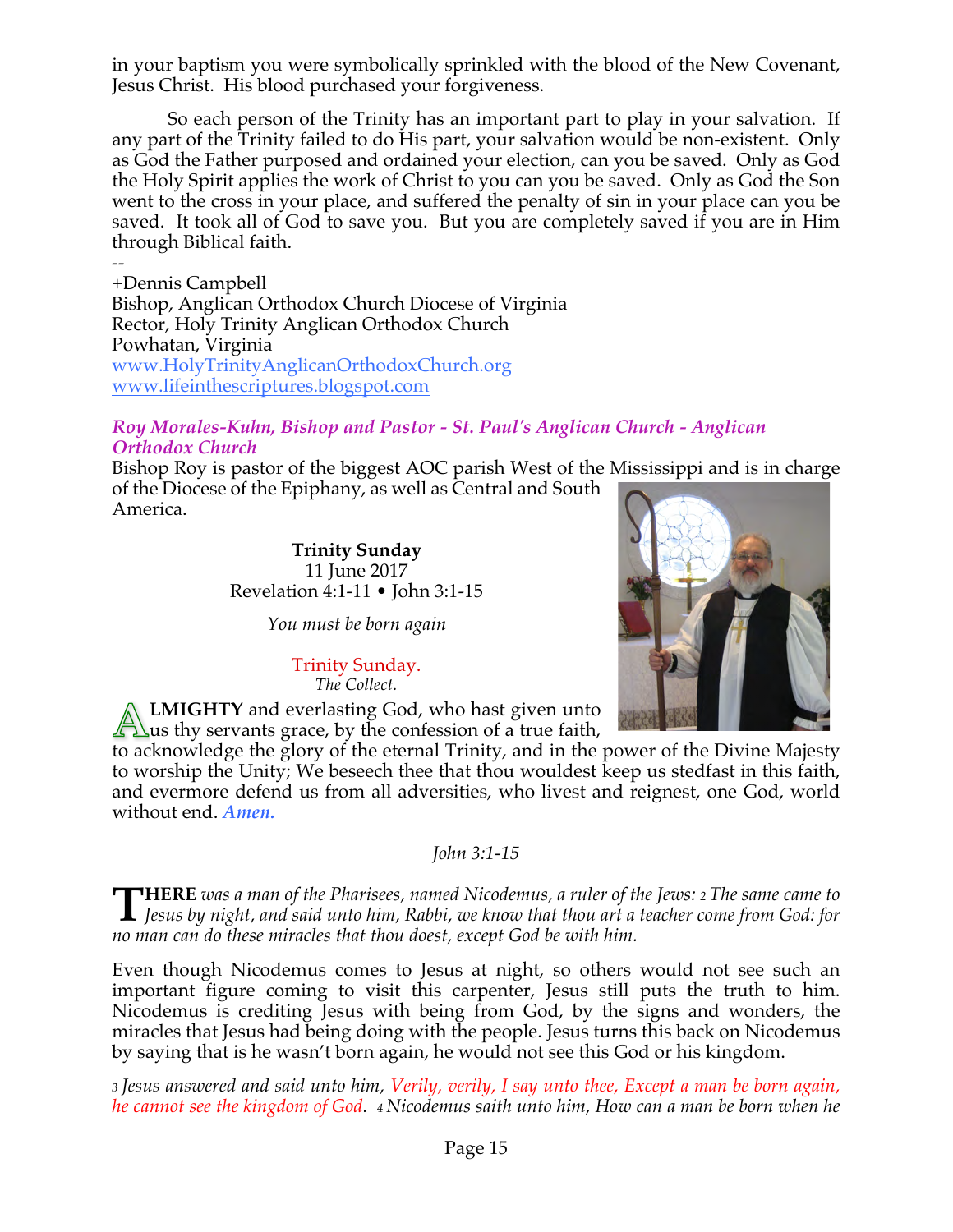### *is old? can he enter the second time into his mother's womb, and be born?*

Nicodemus immediately questions Jesus, this is Nicodemus' training. He is seeing this purely from a physical way, even after having acknowledged that Jesus was from God. So, Jesus will clarify what he mean, even using a physical example to show Nicodemus why he shouldn't be amazed.

5 Jesus answered, Verily, verily, I say unto thee, Except a man be born of water and of the Spirit, he cannot enter into the kingdom of God. 6 That which is born of the flesh is flesh; and that which is born of the Spirit is spirit. 7 Marvel not that I said unto thee, Ye must be born again. 8 The wind *bloweth where it listeth, and thou hearest the sound thereof, but canst not tell whence it cometh,* and whither it goeth: so is every one that is born of the Spirit. 9 Nicodemus answered and said unto *him, How can these things be?*

It appears Nicodemus is being totally dense, but from the spiritual and historical aspect of this encounter, it is us who are being instructed. Nicodemus is taking the fall, but Jesus is pointing out to us, the sophisticated reader, we don't understand either.

*<sup>10</sup> Jesus answered and said unto him, Art thou a master of Israel, and knowest not these things?*  11 Verily, verily, I say unto thee, We speak that we do know, and testify that we have seen; and ye receive not our witness. 12 If I have told you earthly things, and ye believe not, how shall ye believe, if I tell you of heavenly things. 13 And no man hath ascended up to heaven, but he that came down *from heaven, even the Son of man which is in heaven.*

Jesus chides Nicodemus [and us] for his/our unbelief. Then he puts the last detail into focus, that he, Jesus, like the image of the serpent that Moses lifted in the wilderness to save those who had been bitten by serpents; would save those who believed when He was raised up on the cross when the time came. Jesus is foreshadowing his death, but also explaining why his death is necessary. The very next verse encapsulates the whole Gospel, John 3:16.

14 And as Moses lifted up the serpent in the wilderness, even so must the Son of man be lifted up: *<sup>15</sup> That whosoever believeth in him should not perish, but have eternal life. (3:16, For God so loved the World, that he gave his only begotten Son, that whosoever believes on him shall not perish but have eternal life.)*

Let us pray:

**ATHER**, we come to you with humble heart and a broken spirit, raise us up to **FATHER**, we come to you with humble heart and a broken spirit, raise us up to salvation as you have shown us in your Word today. Give us that true sense of grace to accept what you did for us, because you loved us. You sent us your only Son, to die and to come back to life, so that we, following his perfect example, will also partake of that gift. These things we ask in the Name of the Father, and the Name of the Son, and the Name of the Holy Spirit. *Amen*

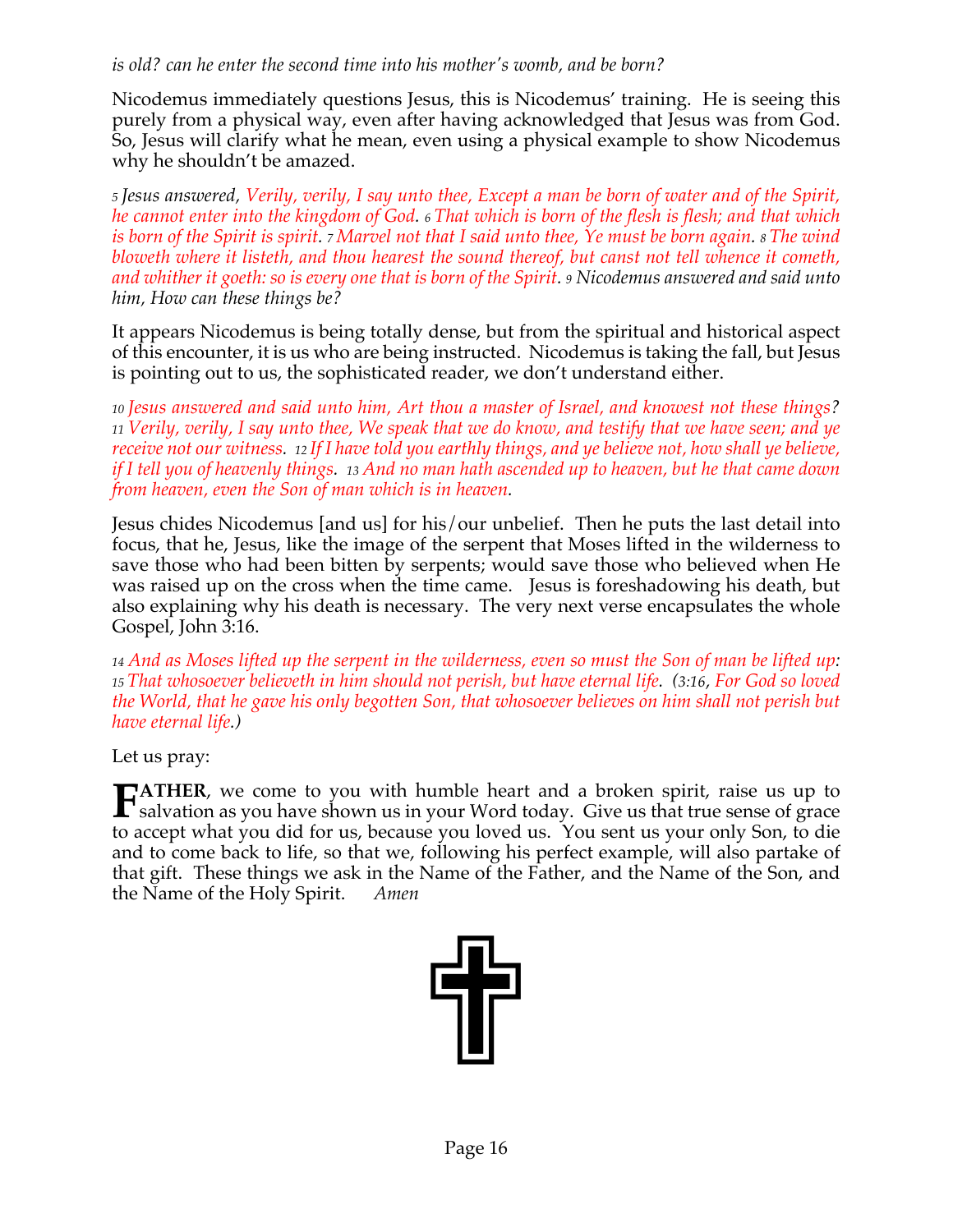### *Rev Bryan Dabney of Saint John's Sunday Sermon*

We are fortunate to have Bryan's Sunday Sermon. If you want people to come to The Truth, you have to speak the truth, espouse the truth and live

the truth. This is really a good piece and I commend it to your careful reading.

### **Trinity Sunday**

Nicodemus was a learned man and teacher among the Jews. He approached our Lord in secret that he might have his undivided attention free from the chorus of his fellows. He came with an earnest desire to understand those truths of God which our Lord had openly expressed. He saw in our Lord something that he had not seen in other would-be prophets. Consider the



following comment, *Rabbi, we know that thou art a teacher come from God: for no man can do these miracles that thou doest, except God be with him* (St. John 3:2).

Nicodemus no doubt possessed a personal expectation about what he would hear from our Lord though the gospel account does not tell us. Nevertheless, we can be sure that whatever it was, it did not include our Lord's response: Ye must be born again. Clearly Nicodemus did not understand that being born again was not a second birth in the natural sense, but was spiritual in character. Our Lord said, *Except a man be born of water and of the Spirit, he cannot enter the kingdom of God*.

Nicodemus came to accept Jesus of Nazareth as the Messiah, but most of his colleagues never did. As St. Paul noted in his first epistle to the Corinthians (2:14*), But the natural man receiveth not the things of the Spirit of God: for they are foolishness unto him: neither can he know they because they are spiritually discerned.* Like Nicodemus, his fellows knew the scriptures, but their lack of a God-consciousness prevented them from accepting our Lord as Nicodemus had done. In point of fact, they were spiritually dead.

This goes hand in hand with God's just sentence of Adam and Eve because they had violated his command: *but of the tree of the knowledge of good and evil, thou shalt not eat of it: for in the day that thou eatest thereof thou shalt surely die* (Genesis 2:17). The Bible speaks of two types of death which have afflicted mankind since the fall of our first parents in the Garden, one being physical and the other spiritual. In such a state, what can we do? The answer is, We can do nothing of our own selves to mitigate or set aside this fallen condition. Our only hope rests in our turning unto the Saviour who died that we might have eternal life through his shed blood. And that is where the preaching of the gospel comes in as the apostle Paul once noted, *so then faith cometh by hearing and hearing by the word of God* (Romans 10:17).

Now we understand from Scripture that not many people possess the capacity to hear much less receive the gospel. As our Lord explained in the parable of the sower, there must be good ground for his word to take root in, grow and finally bear fruit. It is that last part which is crucial for if we do not bear fruit in our Lord's service, then we are wicked and slothful servants worthy only to be bound up like tares and cast into the fire (St. Matthew 13:1-23). Still, in order for those to hear, St. Paul observed, *How then shall they call on him in whom they have not believed? and how shall they believe in him whom they have not heard? and how shall they hear without a preacher? And how shall they preach, except they be sent? as it is written, How beautiful are the feet of them that preach the gospel of peace and bring glad tidings of good things* (Romans 10:14-16)!

There is something in our makeup which knows we need a Saviour and which prompts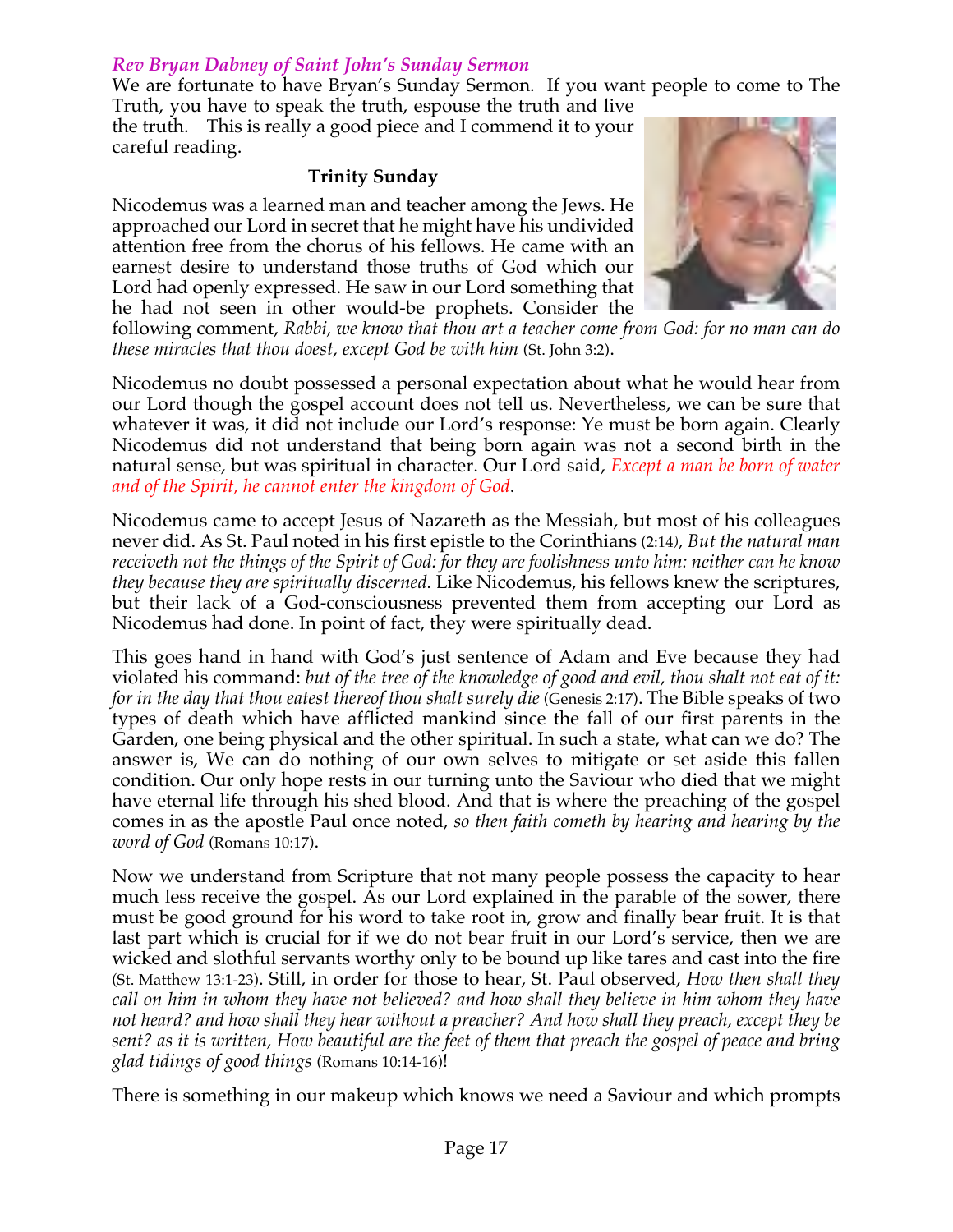us to call out to God for his salvation. So. what is it? Theologians from centuries past have framed the issue via two important questions: Do we call out to God for salvation because the Holy Ghost came beforehand to impress upon us our need for God's saving grace? or, Do we call out to God in response to his open invitation to receive his free gift of grace in the name of his only begotten Son? In other words, Do we therefore come to God of our own volition, or do we come because he has compelled us in some manner? Are we invited to come to Christ, or, are we stiff-armed?

The Scriptures tell us that mankind can be divided into two distinct groups which are described in the parables of the wheat and tares (St. Matthew 13:24-30), and the good fish and bad fish (St. Matthew 13:47-50). Our Lord said, *He that is of God heareth God's words: ye therefore hear them not, because ye are not of God* (St. John 8:47). His meaning is clear: there are those who will receive the Spirit of God and there are those who will not. That which empowers those who have received the gift of faith also urges them to seek after the things of God. Consider the words of the apostle Paul who said, *For they that are after the flesh do mind the things of the flesh; but they that are after the Spirit the things of the Spirit... so then they that are in the flesh cannot please God. But ye are not in the flesh, but in the Spirit, if so be that the Spirit of God dwell in you. Now if any man have not the Spirit of Christ, he is none of*  his. And if Christ be in you the body is dead because of sin; but the Spirit is life because of *righteousness. But if the Spirit of him that raised up Jesus from the dead dwell in you, he that raised up Christ from the dead shall quicken your mortal bodies by his Spirit that dwelleth in you... the Spirit beareth witness with our spirit, that we are the children of God*...(Romans 8: 5-17).

In an earlier chapter, St. Paul reminded the Romans that, *The wrath of God is revealed from heaven against all ungodliness and unrighteousness of men, who hold the truth in unrighteousness. Because that which may be known of God is manifest in them; for God hath shewed it unto them. For the invisible things of him from the creation of the world are clearly seen, being understood by the things which are made, even his eternal power and Godhead; so that they are without excuse* (1:18-20). Based upon those verses we may safely conclude that there is no excuse which can cover the unregenerate in their denial of the existence of God. Though the natural man cannot perceive the things of the Spirit of God, he is nonetheless accountable to God for not seeing them because they are plainly in front of him. Unregenerate man, as the apostle has noted, holds the truth in unrighteousness not in ignorance.

True and faithful Christians know that God is sovereign in his calling and in our living. He is sovereign in our affirmation of him, or in our negation of him. We should further understand that God desires obedience and not sacrifice. He desires for all men to repent and to believe (I St. Timothy 2:1-4), and to that end he has given us the gift of faith which comes from the hearing of his word (Ephesians 2:8; Romans 10:17). So, in a manner of speaking, he has given to us the impetus to seek after him per the hearing of the gospel while at the same time leaving us free to choose. Many of the Jews in the time of our Lord's earthly ministry did not understand his message largely because they refused to believe on him as the Messiah. Our Lord reminded them that, *Ye will not come to me, that ye might have life... I am come in my Father's name, and ye receive me not: if another shall come in his own name, him ye will receive* (St. John 5:40-43). As Matthew Henry once noted concerning the first passage, "Their estrangement from Christ was the fault of their wills. The only reason why sinners die [spiritually and eternally] is because they will not come to Christ for life and happiness; it is not because they cannot, but because they will not."

Nicodemus did not understand what our Lord had said to him because his training and studies had not focused on the principal reason for the Messiah's coming— to free humanity from the eternal effects of original sin. His training did not take into account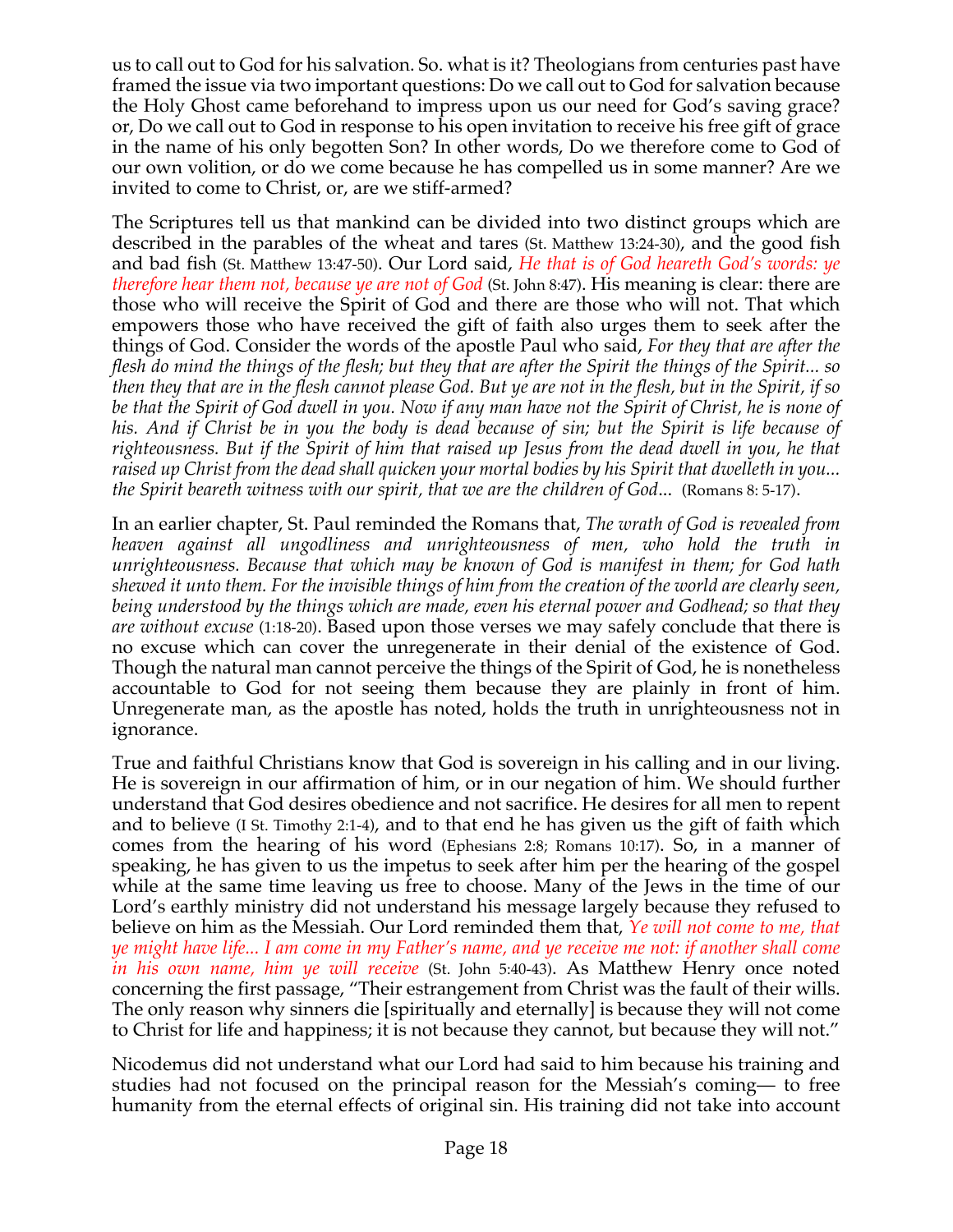the dead spiritual nature of mankind and that human beings possess no capacity to save themselves from the effects of original sin. The Messiah Nicodemus and his fellows were looking for was an earthly deliverer— someone who would drive the Romans out of the land of Israel. Yet God's plan of salvation involved more than a mere transitory event. His plan was and remains one of an everlasting nature. It involves eternally transforming penitent sinners into new beings in Christ (Ephesians 4:24) whose names will be inscribed in Lamb's book of life. That is what God has in mind regarding his gift of salvation to us. But to obtain this gift, we must repent and turn unto to him in the name of his only begotten Son, Jesus Christ. If we are sincere in our request, a just and holy God will hear from heaven and send us the Holy Ghost that he might guide us into to all truth.

Let us close with a passage from St. Paul's epistle to the Ephesians (2:5), *Even when we were dead in sins, hath [he] quickened us together with Christ, (by grace ye are saved).* May God grant to you that quickening of your spirits that you will seek to better know and love him through the atoning work of our Lord and Saviour Jesus Christ. Only then will you truly understand what means to be born again.

Let us pray,

**EAVENLY** Father, grant us the filling of the Holy Ghost; that our lives hereafter will **FRAVENLY** Father, grant us the filling of the Holy Ghost; that our lives hereafter will<br> **Header the gift of grace**; for these things we ask in the name of our Lord and Saviour,<br> **Header Chock and Saviour** Jesus Christ, who liveth and reigneth with thee and the Holy Ghost, ever one God, world without end. *Amen*.

Have a blessed week, Bryan+

## *After Church Hospitality*

We would like some pictures of your after service gatherings. Come on! Help out!

# *People in our Prayers* - http://faithfulcenturionprayerteam.blogspot.com/

### **Why? Prayer is an extremely important activity.**

It is not that God knows not our needs, for He surely does. Yet, Jesus commanded us to ask God for those same needs. In addition to the obvious of asking God for help, offering thanksgiving and the like, prayer helps us focus our thoughts on how we might do God's work.

The Prayer Team of the Anglican Orthodox Church was established to help our members and fellow Christians pray for those in need and to give thanks as well for the blessings we have been granted.

### **Who can be on the list? Do I have to be a member of the Anglican Orthodox Church to be prayed for?**

No! The only qualification to be on the list is that you want our prayer team to pray for you. We are Christians and are happy to pray for you, no matter who you are. If you want help from God, you are our kind of people.

### **What is the commitment from the prayer team?**

Each member of the team will pray for the desired outcome at last once per day.

## **How do I get myself or someone else on the prayer list?**

You can email one of the prayer team leaders: Jack - jack@faithfulcenturion.org or Dru dru@ faithfulcenturion.org, or call the office at (619) 659-3608 or fill out a prayer card at your church.

### **What should I ask for?**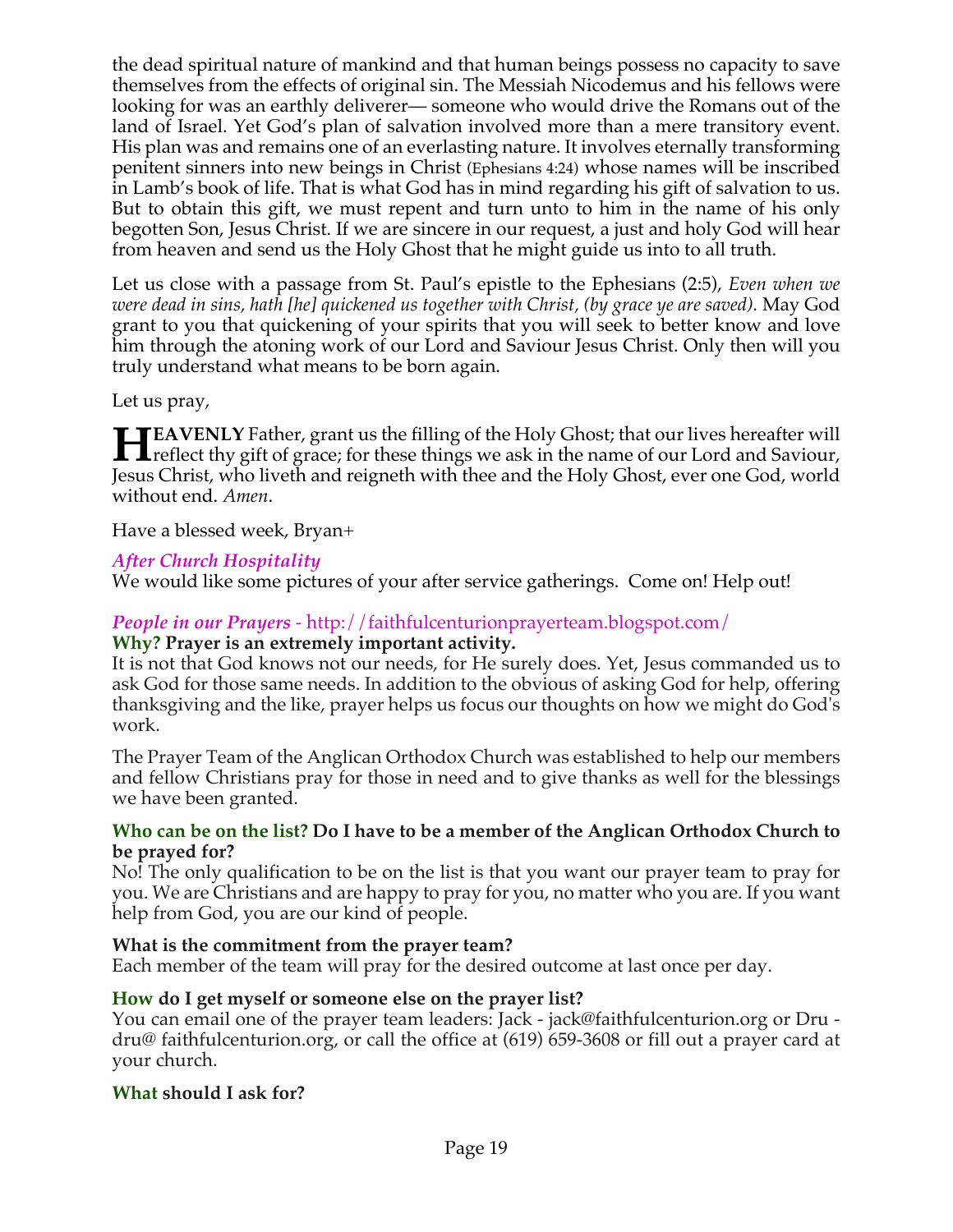Depends on what you want. Some people merely want God to be asked to heal their ills and be mentioned by their first name, others want a specific outcome and / or have more of their personal information known to the team. Ask for what you want. It is your desire and need for prayer the team is attempting to meet. For typical examples, see the list below.

## **Updating the Team**

If you are on our prayer list, or if you have submitted a person that you have asked us to pray for, please update one of the team members or Hap in person, by telephone or email. It helps to be able to pray specifically for these individuals including their specific needs; plus if they get better, it is our happy duty to give thanks!

Please note that on the yellow (maybe green or orange if you get an old one) cards at church, you can ask that those to be prayed for have their names disseminated to the prayer team. Those names will be said in church and appear here. Or, you can ask that their names and purpose be kept confidential, then only Hap will know to pray for them.

### *Prayer List Notice – If you have someone on the prayer list and their needs have changed, please let us know. We'd like to update our prayers to reflect the need and most important to give thanks!*

## *Immediate Prayer Please*

*Jill* is on life support; her family members are traveling a great distance to see her.

- *Kurt Thomas* is now home after undergoing open heart surgery in Richmond, Virginia as the result of a life threatening bacterial blood infection which settled in his heart and other places. The infection resulted in a hole in his heart. Kurt. They successfully replaced about half his heart with donor parts. Kurt had a permanent pacemaker installed on 26 March 2017 and he returned to work the first of June! It is a God given miracle Kurt made it through all this. Please join Kurt and Mary, his family and friends in giving thanks. There is still a long and rocky road ahead; please pray for spiritual and physical strength for Kurt, his wife Mary and their family. Please pray for the medical team treating Kurt that they might pay attention, do their very best and be open to God's guidance. Pray also for Kurt to accept what he cannot do at present and concentrate on what he can do. This is a very foreign situation for this Christian warrior. He needs God's help to adapt and prosper.
- *Cindy,* Bishop Jerry's cousin, may need to undergo brain surgery if medication is not effective. Please pray the Lord will extend a hand of mercy and healing to Cindy.
- *Samson Hendrik* has prostate cancer and his kidneys are not working. Pray our Lord Jesus Christ will be close to him and his family of friends during this illness.

## *Travel*

*Don* and *Ruth* are traveling to pick up their teenage grandchildren, *Alex* and *Sarah*, in an RV, take them on an educational trip and bring them back to their home. They will be gone a month. Play for safe travel and a peaceful, relaxing and educational time for all.

## *Birthdays*

*Bishop Jerry Ogles* celebrated his 74<sup>th</sup> birthday 3 June 2017. Bob Reisor celebrated his 71<sup>st</sup> birthday 3 June 2017.

## *Move*

*The Thomas Family* are now in Virginia on what was to be a headquarters tour. Pray for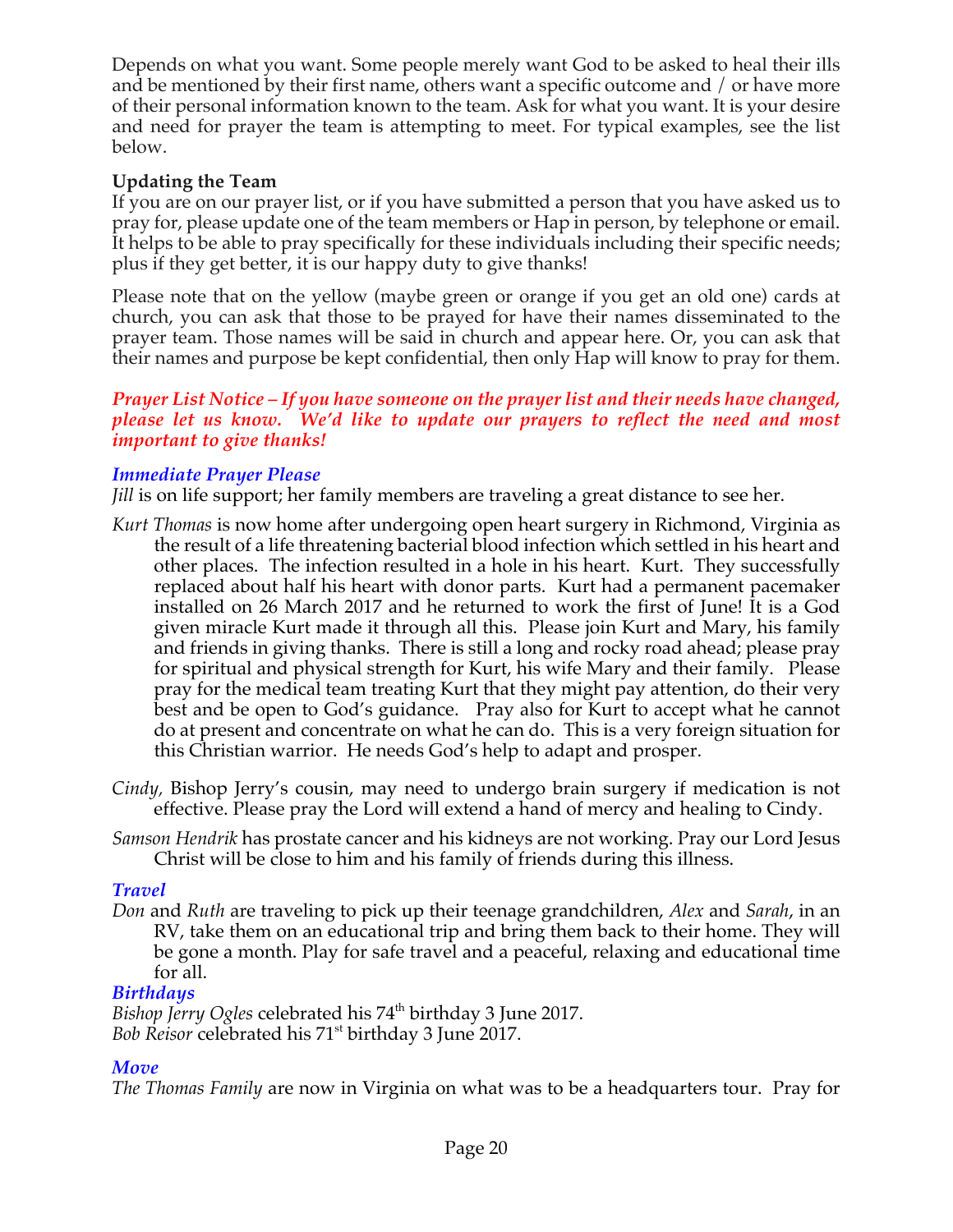peace of mind for Kurt and for Mary and the kids.

## *Departed*

*Betty Hoffman* left for home the afternoon of 6 May 2017.



For the past fifty years, our National Secretary, Mrs. Betty Hoffman, took on the responsibility to post prayers and spiritual requests to our mailing list. She was most faithful in executing that task, and following up thereto, in spite of an otherwise heavy workload at our National Office. She let nothing stop her, she did not give up. Betty followed Christ and led others, she did not just point the way.

Please join us in prayer.

May her family let God carry their sorrow at the temporary separation and rejoice in the example she set while here on earth.

*Jerry L. Ogles* Presiding Bishop Anglican Orthodox Communion Worldwide

## *Nearing the end of their time here on earth*

- *Neal* has heart problems and is very weak, he also has COPD, kidney problems, his potassium is too high, he came back from the point of death. He is now home and permanently on oxygen. He is doing well, for that he and his family are grateful and ask your thanksgiving prayers. More importantly, please pray Neal will accept salvation through our Lord and Savior.
- *Paul* is in hospice and ready to meet His Lord. Please pray for Paul as he prepares to go home to be with his family who have gone before him. Pray for the faith of his family to build and the transition to be good.
- *Dot* is an elderly woman with liver cancer. Please pray for Dot as she prepares to go home to be with her family who have gone before her. Pray for the faith of her family to build and the transition to be good.
- *Mrs. Tiffany (90)* has chosen to refuse extraordinary care as it will not gain much earthly time. The Tiffanys have been together for a long, long, long time. Pray for Mrs. Tiffany and her husband as together they begin this Journey to be with their Lord.
- *Saundra* is in ICU with congestive heart failure after a heart operation. She is aged and frail. Saundra is near the end of her time here on earth. Please pray for comfort, understanding, strength and guidance for Saundra and her family who will of necessity remain behind. Pray for the love of God to stay foremost in their hearts.
- *Polly* is in hospice care with dementia and spinal stenosis. Please pray for her as she prepares to go home to be with her family who have gone before her. Pray for the faith of her family to build and the transition to be good.

*In need of a miracle or understanding of God's Plan*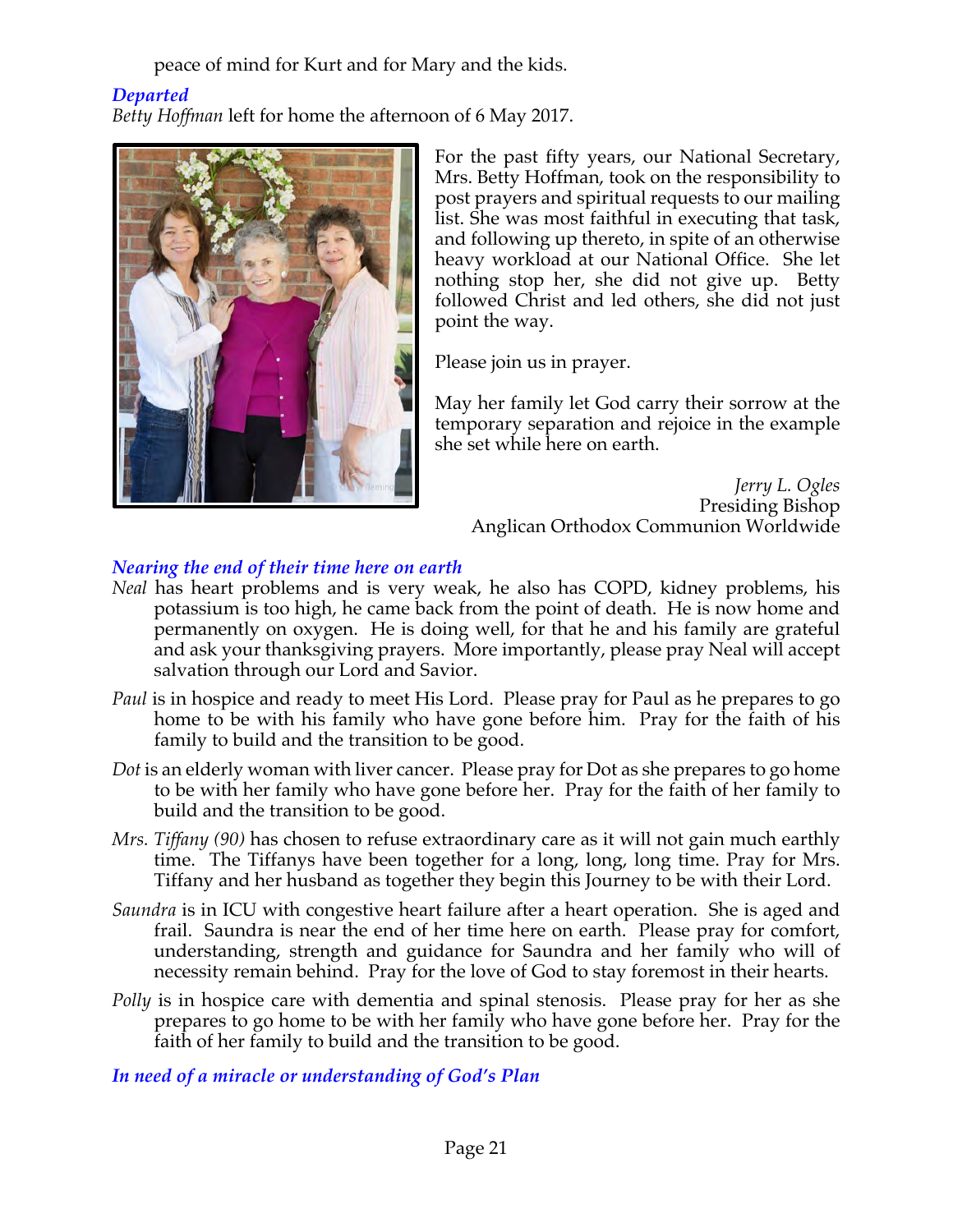- *Kathy Cox Merritt* has been receiving Chemo and 12 November 2016, had bowel resection surgery and was given a very bad prognosis. Kathy just retired as an RN in Orthopedics at a local hospital; sometimes a little medical knowledge can be dangerous to the patient but she remains positive. PLEASE pray for Kathy's healing and peace and comfort for her and her family, both spiritually and physical
- *Krysti* is off life support and able to talk, please give thanks for the good news. She is still unable to feel her legs. When that comes back she will go to a rehabilitation facility. Krysti has used drugs, has high blood pressure, is diabetic and has organ failure. Her families are with her and will appreciate your prayers.
- *Pat* has metastatic osteosarcoma; there is little that can be done. Please pray for a miraculous remission; that Pat's remaining time here on earth might be good. Help Pat and family put their trust in the Lord and let Him carry their sadness, fear, worry and terror.
- *Amy* has been diagnosed with metastatic melanoma and has cancer all over her body, and in one of her kidneys which are no longer functioning. Amy and her family have asked for prayer to stop the growth and to aid the family financially with the medical bills. At present she has to have surgery every two months to place stents. Pray Jesus will be close to all.
- *Gemma Dillinger* has been treating for breast cancer for over a year now, after surgeries, radiation and chemotherapy, she is reaching the limit of her tolerance with no end in sight. Please pray for her to gain strength and ground on the cancer. Help her to continue with her faith in our Lord, she is not afraid to go home, but wants to make sure it is time. Pray she will be encouraged to not give up until it is her time to go and that her time here on earth with her family will be good.
- *Janet* has had a blood borne cancer for several years. Her faith in the Lord is great and she is ready to be with Him. Pray she will be encouraged to not give up until it is her time to go.
- *Holly* has had Colon Cancer, Breast Cancer and now it is in her spine. Please pray for guidance for the medical personnel treating Holly, for a miraculous remission; that Holly's remaining time here on earth might be good. Help Holly and her family put their trust in the Lord and let Him carry their sadness, fear, worry and terror. Pray for strength and courage for Holly.
- *Tim* was on a kidney transplant list and started dialysis and was taken off the transplant list for a heart problem that required stents, while putting in stents a leaking valve was found. A port was put in and something happened and it has to be redone. In several days he will have a valve replaced, after heart surgery and recover he will go back on the transplant liPlease remember him in prayer in the days and weeks ahead. Pray he will put his worry on God's shoulders so he might be at peace and re Pray for those treating him that they might pay attention and do their best.
- *Marilyn* has been diagnosed with non-operable pancreatic cancer. Please pray for a miraculous remission; that Marilyn's remaining time here on earth might be good. Help Marilyn and her family put their trust in the Lord and let Him carry their sadness, fear, worry and terror.
- *June* found she has a recurrence of colon cancer, which is now Stage Four, that is it has spread. Please pray for a miraculous remission; that June's remaining time here on earth might be good. Help June and her family put their trust in the Lord and let Him carry their sadness, fear, worry and terror.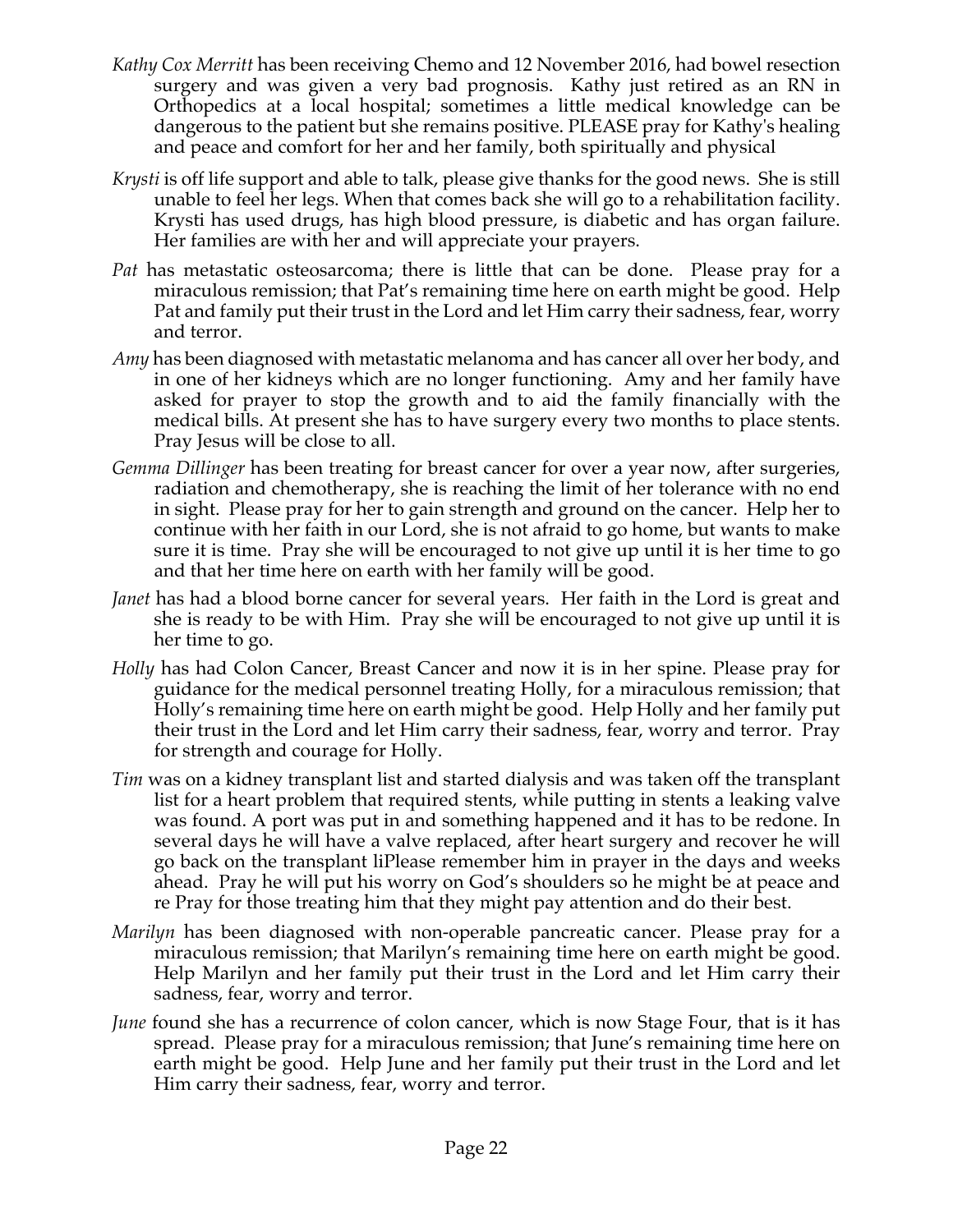- *Cindy* has been diagnosed with two aggressive malignant brain tumors. We have been praying for a miraculous remission; one shrank and the other disappeared; now the shrinking one has started to grow agian. Please pray for a miraculous remission; that Cindy's remaining time here on earth might be good. Help Cindy and and her family will continue to put their trust in the Lord and let Him carry their sadness, fear, worry and terror.
- *Leon McKay* suffered a stroke a few weeks back that has left him unable to speak and while undergoing evaluation the doctors also found he has a very aggressive cancer. Please pray for a miraculous remission; that Leon's remaining time here on earth might be good. Help Leon and his family put their trust in the Lord and let Him carry their worry.
- *Rev. Thomas Brooks* is not improving and being kept alive by artificial machines. Please pray for a miraculous recovery and if that not be God's Will, a rapid passing to home. Help Thomas' family put their trust in the Lord and let Him carry their worry
- *Ronnie* has kidney cancer that has spread and the surgeons are very concerned. Please pray the medical team to formulate a successful treatment plan and for a miraculous remission; that Ronnie's remaining time here on earth might be good. Help Ronnie and family put their trust in the Lord and let Him carry their worry.
- *Levi* was cancer free for 4 years and just discovered he has kidney cancer. Levi has a great deal of faith and said whether he is healed or God takes him home he will be fine. Please pray for the medical team to pay attention and to their best and for a good outcome. Pray also that Levi and family will be able to put their worry on God's shoulders. In particular, please pray for pain relief; Levi is 22 years old.
- *Ray Daley* is a member of the Royal Canadian Legion and served his country during the Korean War era. Ray is taking chemotherapy treatments for cancer. Meanwhile his son Trevor is in the hospital in a coma and seems to have lost the will to live.
- *Pat* has been under treatment for colon cancer for sometime. He has had major complications the last few days and your prayers will be appreciated by family and friends.
- *Dorothy* had pneumonia, on checking her lungs they found tumors which permeated the lung area. Further investigation found a primary site in the colon, with the lung being secondary. It would appear there is no viable treatment at this time. Please pray for a miraculous remission; that her remaining time here on earth might be good. Help Dorothy and her family put their trust in the Lord and let Him carry their worry.
- *Becky* has fourth stage metastasized lung cancer and is not doing well with chemotherapy treatments. Please pray for Becky and her husband as they are together during this difficult time in their lives.
- *Jane* has fourth stage cancer and is not doing well. Please pray for Jane and her family as they are together during this difficult time in their lives.
- *Colleen* has been battling pancreatic cancer over the last year and it has now spread to one of her lungs. Please keep her and her family in your prayers.
- *Christine* has cancer of the colon, which spread to her liver; she is receiving chemotherapy and is having difficulty eating. Please pray for the medical team treating her to pay attention and do their very best; pray also for confidence in our Lord for Christine and her family.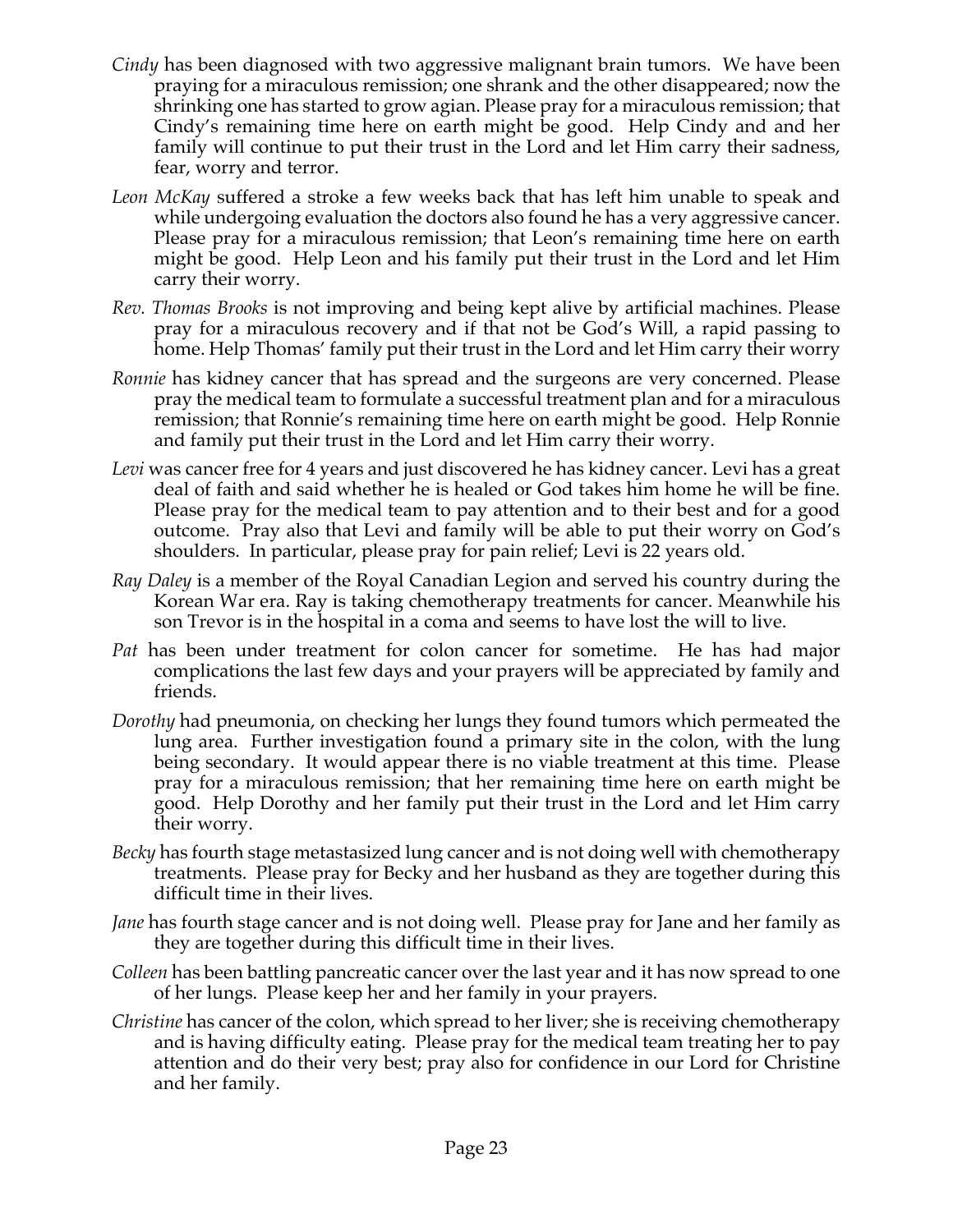*Todd* and *Kenny* have both been fighting osteocarcinoma for over five years and have been told their time here on earth is nearing its end, absent a miracle from God. Both are ready to go home and leave the pain, but would like to stay. Please pray for them and their families.

## *Homebound or Infirm*

- *Sarah* had to move to an Assisted Living Home and has found the adjustment very difficult. Please pray she will come to terms with the situation and that her Lord Jesus will be close to her. She recently lost 30 pounds and her eyesight is deteriorating. Pray her appetite will improve and her eyesight will return to normal. Most of all, please pray our Lord Jesus Christ will be close to her at this difficult time.
- *Larry H* has general weakness as the result of extreme fatigue. Larry is now up and about, walking without assistance. The depression is still a part of his life. Due to several chronic illnesses, he will never be able to live on his own. On the other hand, he has been transferred to a facility near his former home so he will be nearer his friends. Larry has difficulty with the lack of what he considers fairness in the Word. Please pray for help for Larry to put his trust in the Lord, relax and build strength and give Pastor Roy guidance on helping him.
- *Laurel Bessessen* (95) has begun to lose her mental abilities to recall people, places and things around her. Her family is no longer able to care for her at home and she is in a skilled care facility. She is the last of that family's generation. Please pray for the mental degradation to stop or for her to leave for home. Pray for her family who do their best to care for her, visiting every day; for her children Cookie, John and Bill, as well as the other members of the family.
- *Judith Clingwall* is afflicted with Multiple Sclerosis (MS). She is currently in Laurel Place, an extended care facility in Surrey, British Columbia. Please pray for remission of the disease so she might return home to her family. Pray also for strength for her husband Martin as he deals with all the problems and stress of Judith's situation.
- *John* has Alzheimer's, pray he will call on God to help him as he deals with this.
- *Steve,* brother in law of Paul Martin, appears to have early onset dementia. Steve had teenage children and is very concerned for them. Please pray for the disease to stall or abate and for peace of mind for Steve and his family.
- *James* is on oxygen all the time, this is bothersome to him and terrifying as well. Please pray for James to put his worry, his bother and his terror on the Lord. Pray for strength and guidance for James and his family. They suggest this verse, I am thine, save me, for I have sought thy precepts.
- *Joan* has had serious medical problems that have kept her confined. Please pray her health will remain stable.
- *Norma, Sara's mother* is in a state of deteriorating health, both physically and mentally, with both dementia and Alzheimer's. She is slowly drifting away, though she still recognizes Sara and prayer gives her a sense of peace. Please pray for both Sara and her mother to put their cares and worries on God's shoulders so they can deal with the many problems involved.

*Surgery*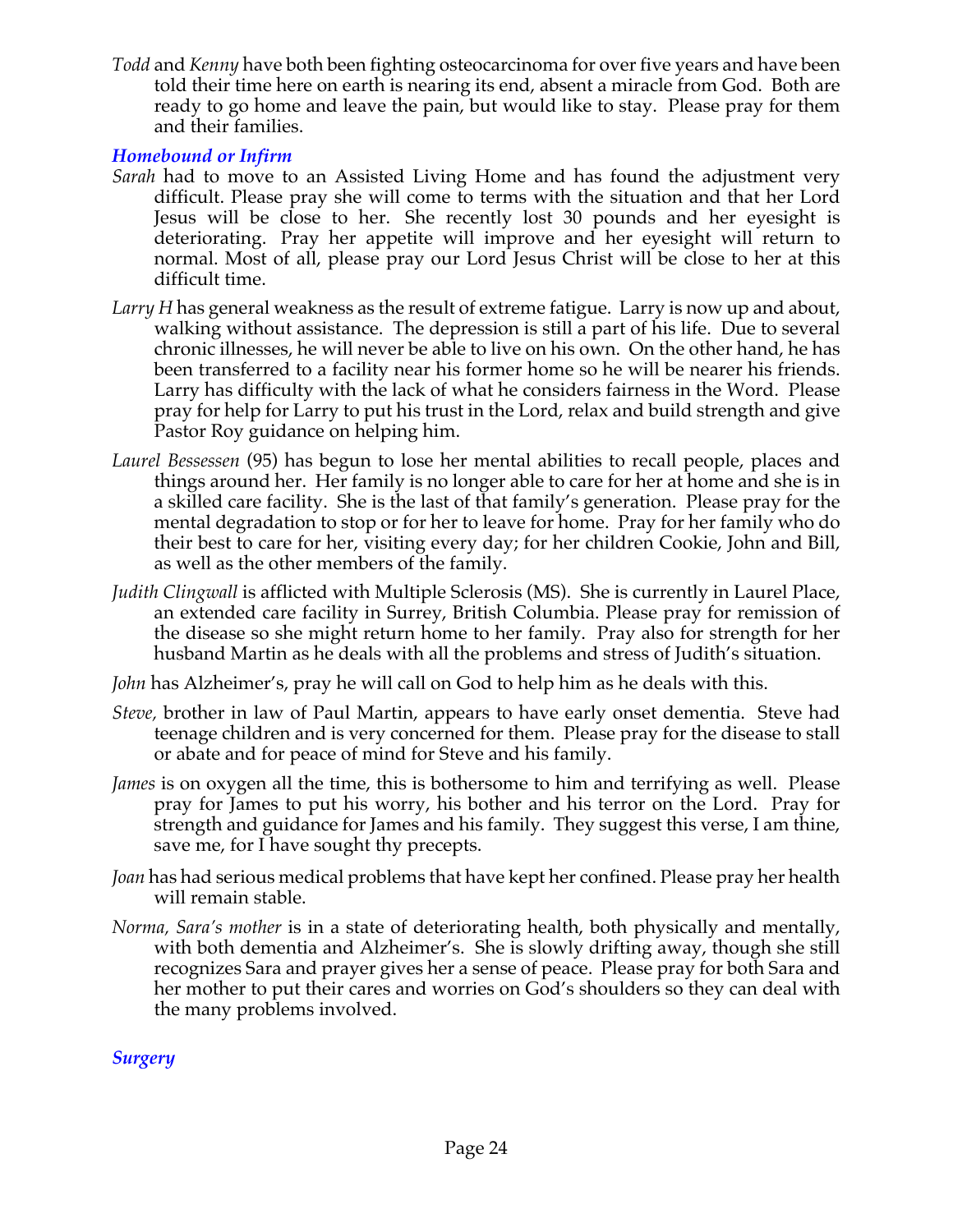- *Chief Mike Wysocki* is having heart valve surgery on 29 May 2017. Pray the surgical team will be open to God*'s* guidance, pay close attention and do their very best. Pray for peace of mind and trust in God for Mike, his lovely wife Wendy and his family.
- *Maria Carla* is going to the hospital for corrective surgery. Pray our Lord Jesus Christ will be close to her as she has this operation. Pray for her father who will be taking her a long distance for the operation.
- *Bob Apple* is having surgery for a squamous cell carcinoma. Pray the surgical team will be open to guidance, pay close attention and do their very be Pray for peace of mind and trust in God for Bob and his family.
- *Marcia* has had a biopsy of a mass in her breast which indicated a tumor that must be removed. Pray the surgical team will be open to guidance, pay close attention and do their very be Pray for peace of mind and trust in God for Marcia and her family.
- *Edware* is having his fourth back surgery (in the last four years) Please pray for the medical team to pay attention and to their best and for a good outcome. Pray also that Edware and his family will be able to put their worry on God's shoulders.
- *Jeff* has been undergoing surgery, chemo and radiation since October for pancreatitis and Pancreatic cancer. Please pray for the medical team to pay attention and to their best and for a good outcome. Pray also that Jeff, his wife and family will be able to put their worry on God's shoulders.
- *Albert* had a pacemaker installed recently. He will require surgery soon for a leaking heart valve and has just been told he has esophageal cancer. Pray he will turn to God and come to know Him on a more personal basis as the days go by.
- *Mario* has early-diagnosed prostate cancer and had surgery. Pray for complete remission and that Mario and his family will be able to put their worry on God's shoulders.
- *Eddie* has upcoming bladder surgery. Please pray for the surgical team to pay attention and to their best and for a good outcome. Pray also that Eddie and family will be able to put their worry on God's shoulders.

## *Testing and Treatment*

- *Michael Moriarty* has been diagnosed with upper duodenal cancer which is the upper section of the small intestine. It is fairly rare and they have not decided how to treat him. Pray with Michael, his family and friends that the medical insurance people will fulfill their obligations and the physicians treating him will be guided in their assessment and treatment plan, for a full and speedy recovery to good health and for continued trust in the Lord for Michael, his family and friends in this worrisome time.
- *Chloe Mayo*, granddaughter of Justice Roy and Kayla Moore, good friends of Bishop Jerry, suffered a serious kidney attack possibly resulting from strep. Pray her family and friends the physicians treating her will be guided in their assessment and treatment plan, for a full and speedy recovery to good health and for continued trust in the Lord for Chloe, her family and friends in this worrisome time.
- *Josh* has two little children and just discovered he has a rare form of Cancer. Please keep him and his family in your prayers in the days ahead.
- *Ross* an elderly gentleman has been diagnosed with Leukemia. Ross has had good health until now, your prayers at this time will be appreciated by his family and friends.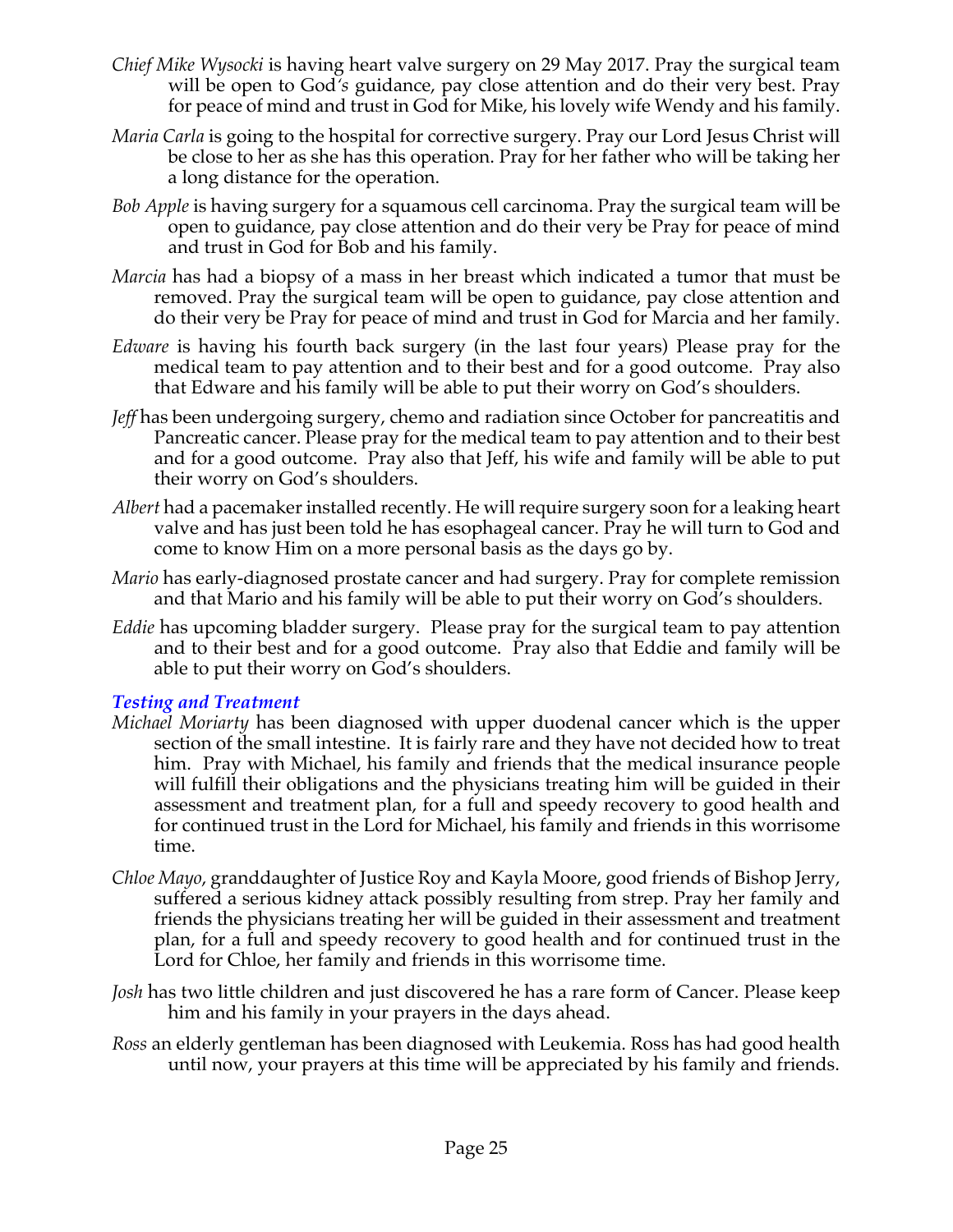- *Carman* was just diagnosed with breast cancer. Pray for her family as they continue to help her get the proper care. Pray with Carman, her family and friends that the physicians treating her will be guided in their assessment and treatment plan, for a full and speedy recovery to good health and for continued trust in the Lord for Carman, her family and friends in this worrisome time.
- *Kathie Lynn Holter* sister of Rev Phil Ternahan, was just diagnosed with Stage Four lung cancer (never smoked) which spread to the brain. She was operated on 26 June 2016. Please pray with Kathie, her family and friends that the physicians treating her will be guided in their assessment and treatment plan, for a full and speedy recovery to good health and for continued trust in the Lord for Kathie, her family and friends in this worrisome time.
- *Tina* just found out she has cancer on her left kidney. Please pray for guidance for the people treating her and for trust in our Lord for Tina and her family.
- *Martha* is now home after testing and she does not have cancer, but she does have bad kidneys and is adjusting and getting ideas to work with that. Please pray for guidance for the people treating her and for trust in our Lord for her.
- *Spencer* has been diagnosed with Autism. Please pray for guidance for the people treating him and for trust in our Lord for him and his mother Lorna.
- *Patrice Li* is in the early stages of Congestive Heart Failure. Please pray with Patrice, her husband William, family and friends the physicians treating her will be guided in their assessment and treatment plan, for a full and speedy recovery to health and for trust in the Lord for Patrice, her husband William, family and friends in this worrisome time.
- *Jane* has Multiple Myeloma and is set for back surgery on Monday 9 May2016. Please pray with Jane, her family and friends the physicians treating her will be guided in their assessment and treatment plan, for a full and speedy recovery to good health and for continued trust in the Lord for Jane, her family and friends in this worrisome time.
- *Michael* has cancer of the blood and is starting chemotherapy. Please pray for the physicians treating him to be guided in their assessment and treatment plan, for a full and speedy recovery to good health and for trust in the Lord for Michael.
- *Clay* has a large gallstone; he is in poor health and not currently a surgical candidate. Please pray for the physicians treating him to be guided in their assessment and treatment plan, for a full and speedy recovery to good health and for trust in the Lord for Clay.
- *Jim Sevier* has been in the hospital for heart related troubles. Please pray with Jim and his family the physicians treating him will be guided in their assessment and treatment plan, for a full and speedy recovery to good health and for trust in the Lord for Jim and his family in this worrisome time.
- *Claude* has been falling and he does not know why. Pray doctors will discover what the problem is and he can continue without any more difficulties.
- *Gretchen* has been diagnosed with severe osteoporosis and is now being treated with exercise, nutrition and vitamins. Please pray with Gretchen and her family the physicians treating her will be guided in their assessment and treatment plan, for a full and speedy recovery to good health and for trust in the Lord for Gretchen and her family in this worrisome time.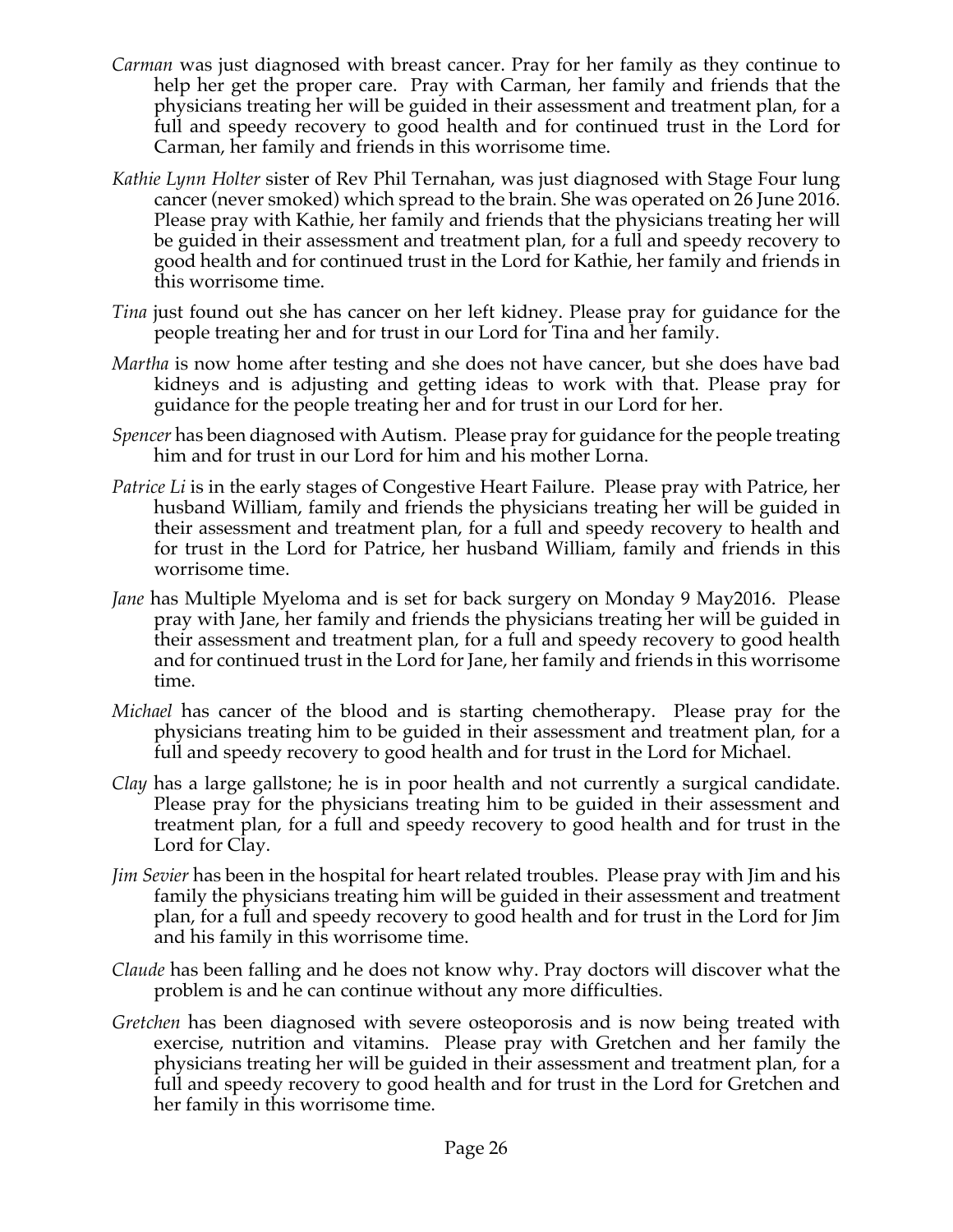- *Pete* has not been well and is back in the hospital with another stroke. Please pray for the physicians treating him to be guided in their assessment and treatment plan, for a full and speedy recovery to good health and for trust in the Lord for Pete and his family in this worrisome time.
- *Kamil* has heart problems and they are trying to stabilize his medication, now he been admitted to the hospital because of breathing problems. Please pray for the physicians treating him to be guided in their assessment and treatment plan, for a full and speedy recovery to good health and for trust in the Lord for Kamil and his family in this worrisome time.
- *Mary Lee* has bleeding into her stomach and they cannot find the sources. Mary Lee is in CCU and her husband *Maurice* is not eating until she returns home for is so upset. Please pray for the physicians treating her to be guided in their assessment and treatment plan, for a full and speedy recovery to good health and for trust in the Lord for her, Maurice, as well as the rest of the family in this worrisome time.
- *Glenn Porter, MAJ USMC Retired,* has Interstitial Pulmonary Fibrosis, which causes him to be unable to get enough oxygen into his system without supplemental oxygen all the time. The only real treatment is a lung transplant, without a transplant he has between two to five years here on earth. Please pray for him to continue in his faith and for a set of lungs to become available.
- *Kathy Cardin* appears to have macular telangiectasia, a degenerative eye condition which ultimately results in blindness for which there is no apparent cure. Please pray for the physicians treating her to be guided in their assessment and treatment plan, for no loss of vision and trust in the Lord for her, her husband Ron, as well as the rest of the family in this worrisome time.
- *Pat* has an aneurism of the brain, Pray she will make the right decision on how to treat this problem and it will be healed.
- *Dan* is very sick with cancer and is starting an experimental treatment. This treatment will take Dan away from their family business and put even more stress on him and his family. Please pray for Dan's wife who is meeting with Steve who plans to keep the family business going while Dan is ill. Pray for Steve as he has many new responsibilities.
- *Timothy* has brain cancer. He had surgery and is waiting for the pathology report to find out what kind of chemo he will need. Please pray for continued guidance for the medical team treating Timothy and patience and trust in God for Timothy and his family. Pray also for a full recovery for Timothy.
- *Helen* was admitted from her doctor's office 15 July 2015, as the result of a blood test, to the University of Pennsylvania Hospital with an extremely high white blood count. She and her husband are very active in the ministry of their church and are asking for believers to pray for them and their family, as they are facing very serious problems in the days to come. Please pray for guidance for the medical team and patience and trust in God for Helen and her family. Pray also for a full recovery for her.
- *Elma* has been suffering with headaches for a long time. Doctors have not been able to discover the reason for them. Pray for strength, courage and understanding for Elma and her family; as well as for God's guidance for the medical people caring for her that they might find the best treatment method to banish the headaches completely.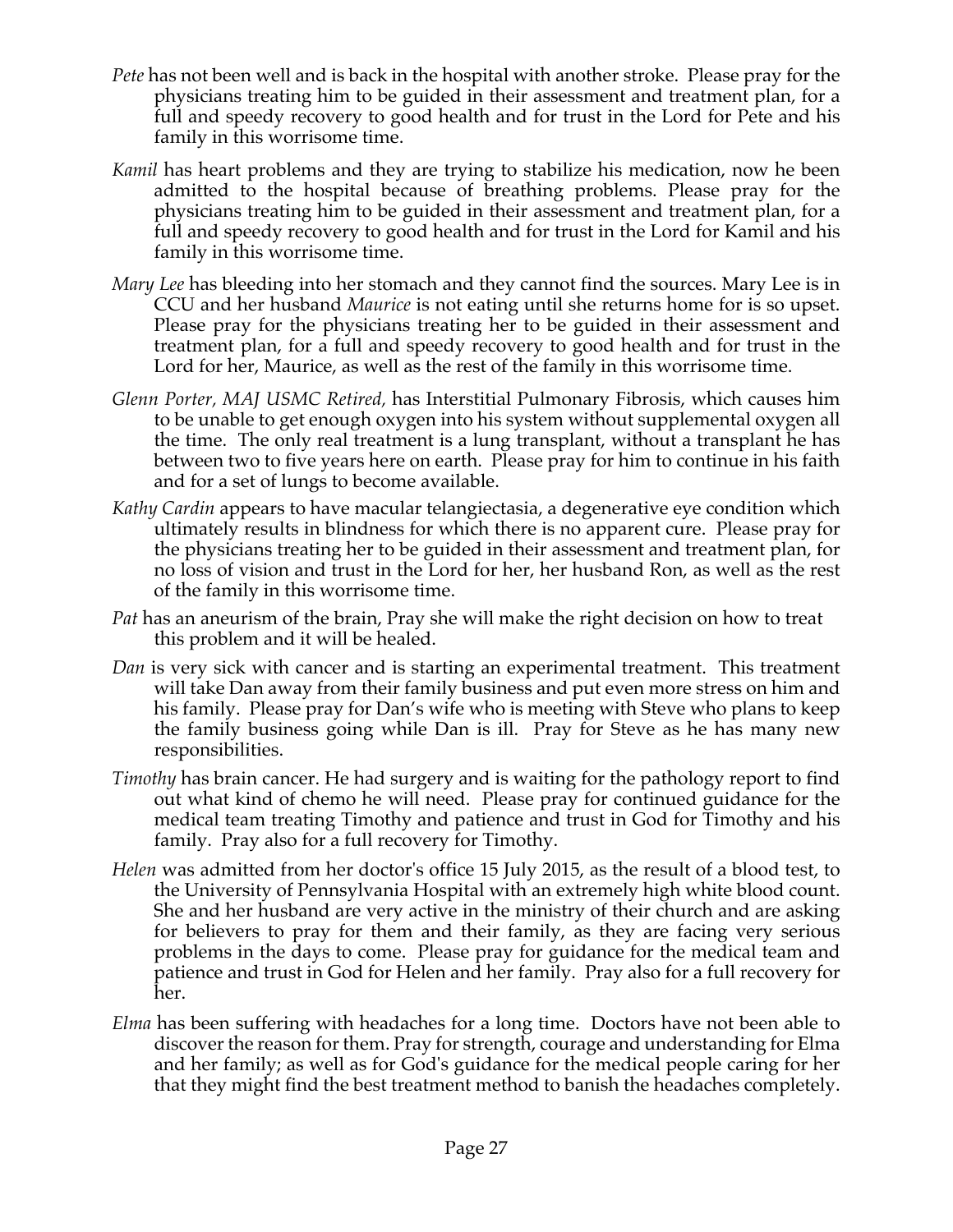- *Corissa* has been diagnosed with a blockage. As soon as the Physicians determine the exact problems they expect Major Surgery will proceed.
- *Barbara Apple* is bedridden after a fall which left her with two paralyzed limbs. She continues to experience pain in the effected limbs and will be totally bed bound for the remainder of her life. Your continuing prayers for her are appreciated and are great comfort to her. Please pray for Barbara to put her trust in the Lord, look to Him for strength and for her to gain energy so she does not lose the mobility she has; pray for a miraculous full and rapid recovery. Also, please continue to pray for her husband Bob who is taking care of her that he be comforted and strengthened in this time of stress.
- *Deborah* has had a stroke, she is doing much better and out of the hospital. She has a problem with anemia and is taking supplements for that. Pray our Lord will be close to her and her family. Pray for strength, courage and understanding for Deborah and her family; as well as for God's guidance for the medical people caring for her that they might find the best treatment method to allow her to heal completely.
- *Rev. Steve Boardman* has been diagnosed with stage 3 cancer. Pray that Jesus will be close and comfort his family and members of his congregation*.*
- *Hang So Ryu* has cancer. Please pray for medical team contemplating and evaluating the treatment that they might be guided to the correct choice and do their very bePray also for peace of mind and trust in God for him and his family, as well as physical strength.
- *Olivia,* age 7, has been diagnosed with Stage 3 Lymphoma. The prognosis is good at this time, please pray for medical team contemplating and evaluating the treatment that they might be guided to the correct choice and do their very bePray also for peace of mind and trust in God for Olivia and her family, as well as physical strength.
- *Paul* has been hospitalized recently several times because of persistent high fevers. He is being tested and checked by physicians and seems to have a slight scoliosis, a node and Schuermann's disease. Please pray it will be discovered how to treat these problems and healing will begin so he will be inspired to continue his education.
- *Carol Anne* needs God's comfort and healthy test results as she is anxiously undergoing tests related to previous hysterectomy and experiencing symptoms in the surrounding area.
- *Rick* has heart problems. Please pray for guidance for the medical people treating him that they might pay attention, do their very best and make the right recommendations regarding treatment. Pray for help for Rick and his wife Wanda to keep their trust in the Lord and let Him carry their worry.
- *Stacy* has Multiple Sclerosis and was hospitalized for what turned out to be food poisoning. Pray for trust in God for Stacy and Chris as they deal with Stacy's illness.
- *Faye* is in the hospital because she is weak has been receiving blood transfusions. Pray for strength, courage and understanding for Faye and her family; as well as for God's guidance for the medical people treating her that they might find the best course of treatment and allow Faye to heal completely.
- *Tom* has heart and kidney problems. Pray for strength, courage and understanding for Tom and his family; as well as for God's guidance for the medical people treating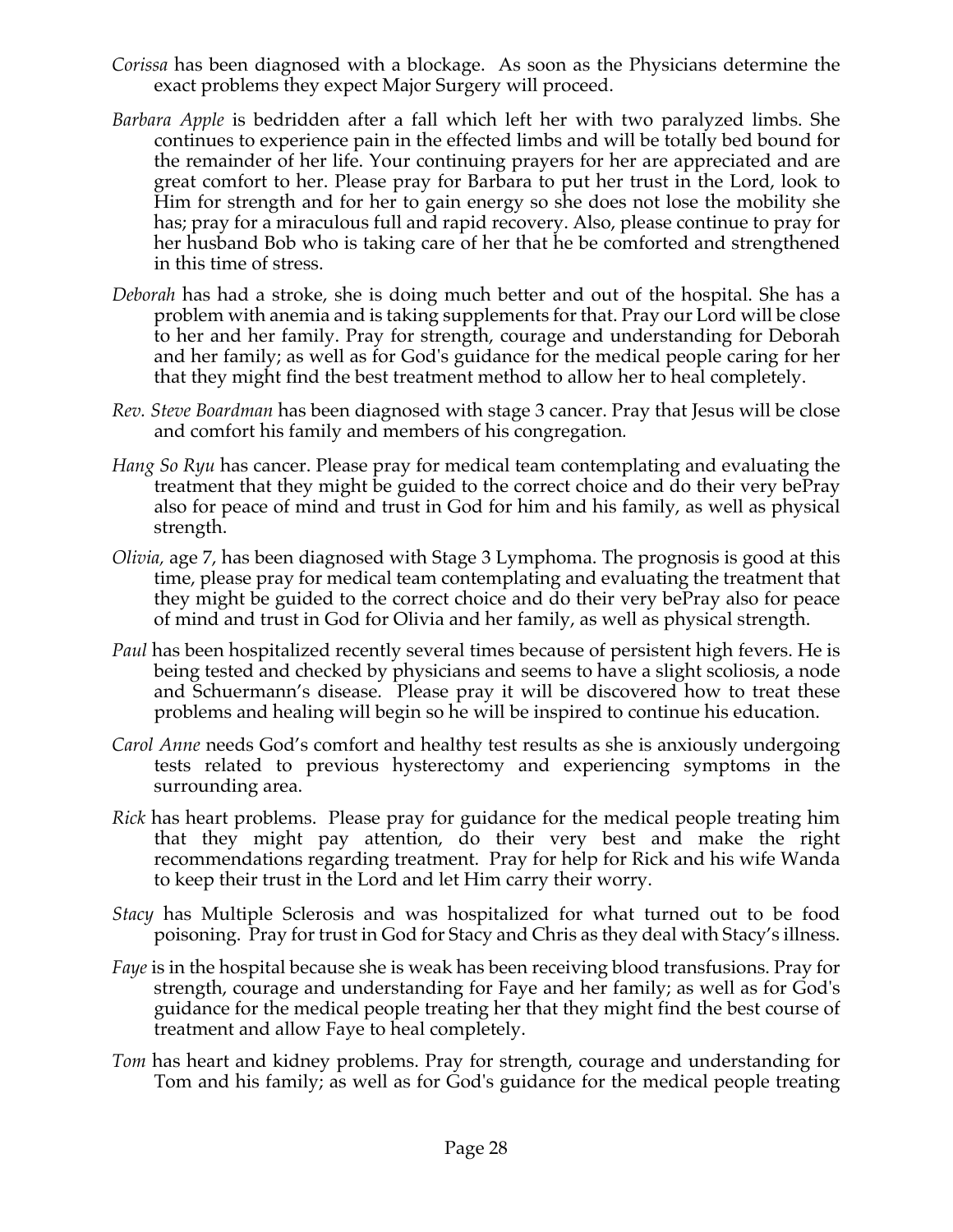him that they might find the best course of treatment and allow Tom to heal completely.

- *Harold* is having surgery on 30 September 2016 to repair a hole in his aorta bleeding into the abdomen which caused stroke like symptoms.
- *Joe* has had a preliminary ALS diagnosis. Pray the final diagnosis will something that will allow him to continue taking care of his devoted young family. Pray for strength, courage and understanding for Joe and his family; as well as for God's guidance for the medical people treating him that they might find the best course of treatment.
- *Preston* is reacting poorly to recent neck surgery and now has problems with his liver count; Physicians feel that dialysis will help. There may be a blockage in the bowel and an operation might be necessary. Please pray for the medical team to pay attention and to their best to determine how to help Preston and for a good outcome. Pray also that Preston and family will be able to put their worry on God's shoulders while Preston does his best to facilitate a return to good health.
- *Erica* has a non-malignant Brain Tumor which cannot be surgically removed due to the size and location. They are going to attempt chemotherapy. Please pray for peace of mind and trust in the Lord for Erica, as well as for her family, and for God's guidance for the medical people treating her that they might find the best course of treatment.
- *Brenda* is in the hospital because of bleeding on her brain. Please pray for peace of mind and trust in the Lord for Brenda, as well as for her family, and for God's guidance for the medical people treating her that they might find the best course of treatment.
- *Mackenzie* is a young girl with leukemia. Please pray for peace of mind and trust in the Lord for Mackenzie, as well as for her family, and for God's guidance for the medical people treating her that they might find the best course of treatment.
- *Mack* has had diabetes most of his adult life. Circulation in his legs is very bad and doctors are considering amputation. Please pray his medication will help and he will not face amputation. Please pray for peace of mind and trust in the Lord for Mack and for God's guidance for the medical people treating him that they might find the best course of treatment.
- *Michael* has been diagnosed with lung cancer recently after making it through gastro intestinal cancer last year. Please pray for peace of mind and trust in the Lord for Michael and his wife Gayle; as well as for God's guidance for the medical people treating him that they might find the best course of treatment.
- *Adriano* is in the hospital due to high sugar and high blood pressure. He is very weak and will appreciate your prayers.
- *Heather* recently found out she has cancer. Please pray for peace of mind for her and for the medical team treating her will be guided to the right solution.
- *Jim* has had an aneurism and blood clots. Pray that healing will come.
- *Georgia* has liver and pancreatic cancer. The doctors are evaluating whether to do surgery and how to tackle the disease. Georgia is a faithful Christian and appreciates your prayers. Pray for God's guidance for the medical people treating her that they might find out the source of the problem and best course of treatment. Pray also for peace of mind and trust in God for Georgia and her family.
- *Lana's* doctor found something on her lymph nodes and ovaries. Pray for God's guidance for the medical people treating her that they might find out the source of the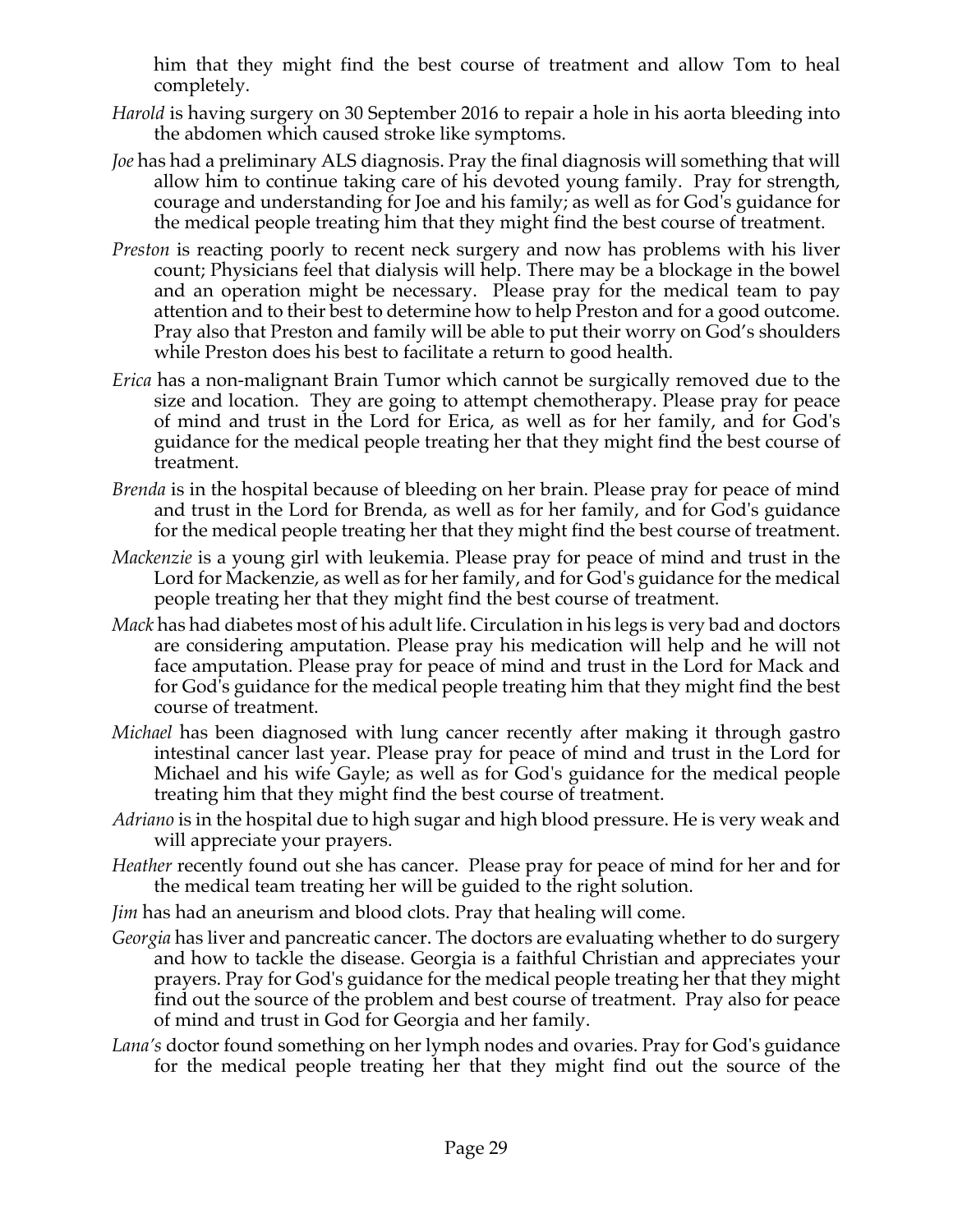problem and best course of treatment. Pray also for peace of mind and trust in God for Lana and her family.

## *Healing*

- *Jim Thornell (Jet)* recovered from the five stomach ulcers, then was found to have bowel cancer, that was removed and he was doing pretty well all things considered. They just found another tumor and have changed his chemotherapy at the City of Hope. He remains on the same schedule as his wife Mary; he is still dealing with blocked coronary arteries and taking care of Mary. Jim is doing considerably better with the side effects of the chemotherapy. Please pray for remission of the cancer, for tolerance of the chemotherapy and give thanks for the strength, guidance and peace of mind our Lord gives Jet and his wife Mary, as well as daughter Janice and son Jimmy, through these difficult times.
- *Madisun Hanks* (14) has Tourette's Syndrome and suffers from horrible migrane headeaches. There are various very high risk treatments which provide some relief. None of them are close and none are easy. Madisun is truly one of the most inspiring young ladies we have ever come across, her attitude and actions are almost unbelievable. No one should have to go through what she does, but she makes it through and performs incredibly when others just get by. Please pray for Madisun, her mom Hilda who guides her through all this and those treating her.
- *Linda* has a melanoma just forming and she needs to have it removed. She has had severe medical problems the last 15 years and needs help coping. Pray for all of her family at this time as new problems have come to light.
- *Chris Hill* (close friend of Jon Weston) suffered a brain aneurysm and needs your prayers. He came out of a coma he had been in since the week before Christmas 2016. He is now in a stepdown facility. Every day is a new day to him; his memory seems to have been damaged to a point where it is not recovering so far. Pray for the doctors, nurses and technicians treating him to pay attention, to be open to God's guidance and do their very best. Pray for trust in our Lord and peace of mind for Chris and his family.
- *Dylan Klein,* 10, grand-nephew of Chet O'Brien, lost his 41 year old father last April, there was no insurance; his grandmother died in December with brain cancer. Dylan is the middle boy of Chet's niece, Erin. On 18 January 2016, Dylan was found to have a brain tumor; an operation on 25 January 2016, appears to have been successful in removing all of the tumor. The biopsy showed it was cancerous. Dylan is still going back and forth to Mass. General Hospital for chemo and blood transfusions. He gets healthy and eats well, and then there is a relapse. The doctors do not give a firm positive or negative indication of his prognosis. His mother is a saint. The doctors at Mass General are fantastic. Dylan is almost always upbeat. (He hates the blood transfusions). Please pray for healing and for trust in the Lord and peace of mind for Dylan, Erin and the rest of the family.
- *Mark Wilson* is still dealing with all of problems connected with COPD; he had cataract surgery, which had problems. Due to reduced vision, he lost his job. Please pray the medical people treating him will find a reasonable way to deal with the COPD and allow him a lung transplant if that is best for him; pray also his vision might return. Give Mark trust in the Lord and strength to deal with all his health and other problems.
- *Rev Bill* had a stroke. Pray he will stay comfortable and Jesus will be close by, please pray for a full and rapid recovery.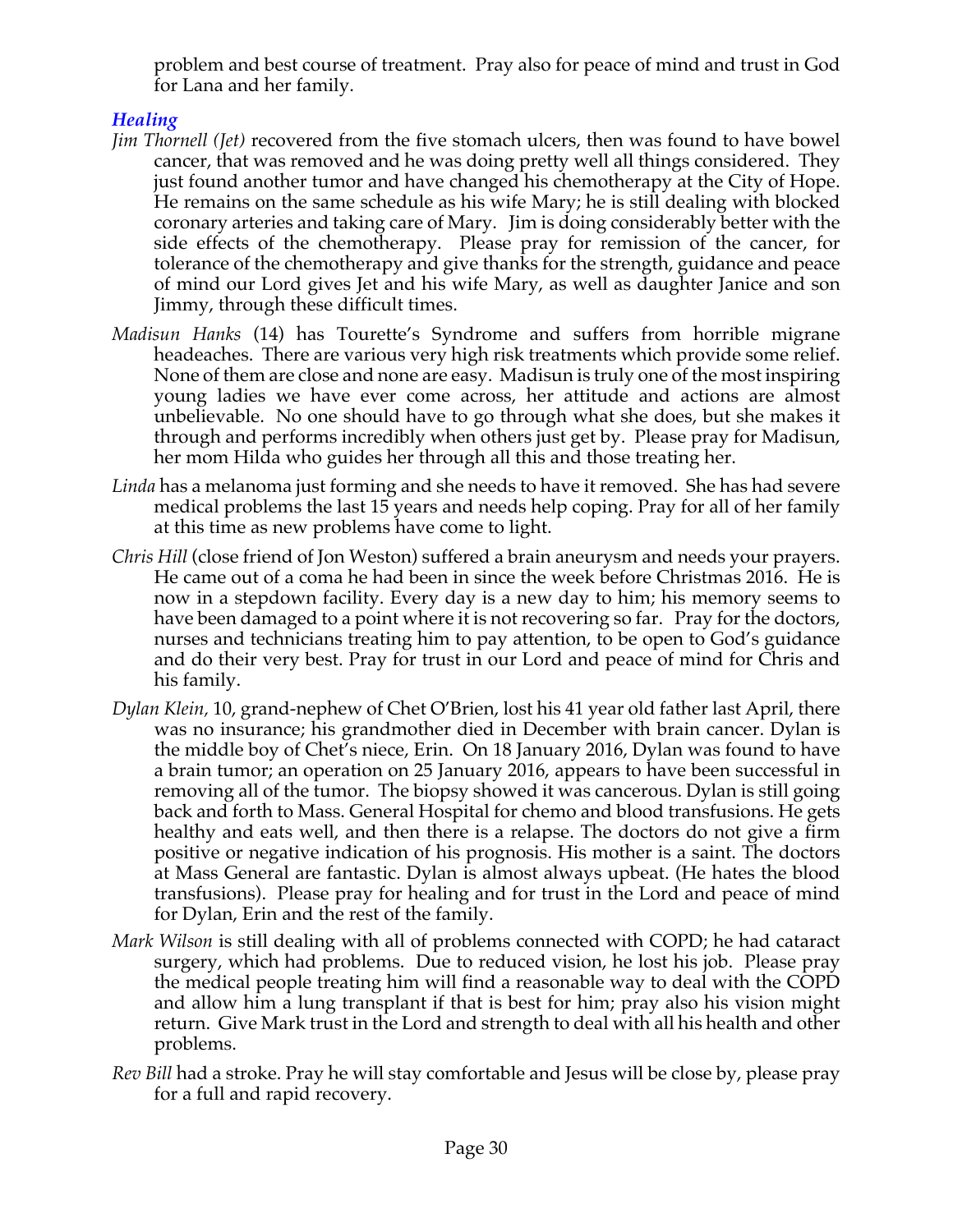- *Dennis* will begin chemotherapy for an active cancer spot on his spine on 17 September 2015. Please pray for a good result and tolerance of the treatment for him.
- *Vickie* has been bothered with Migraines and all that go with the headaches. Please pray for relief from the pain for Vickie.
- *Amelia Perez* had a small stroke on 11 July 2015 and drove herself to the emergency room, she was admitted for three days, had her carotid artery opened up and is recovering. Amelia's faith and spirit are strong. Please give thanks for the progress so far, for her continued and full recovery and her faith to continue to support her. Pray also for her family who are still quite worried for her.
- *Jon* has Stage 4 mantle cell lymphoma. There is good news in that he is in remission; however the chemotherapy is producing neuropathy in his legs so it is a challenge for him to get around. Please pray that he will be as comfortable as possible; he has been a Marathoner runner so this is especially difficult.
- *Margaret,* from California, fell and broke her on 7 July 2015, while visiting her daughter in Arizona. She will stay in Arizona for the rehabilitation and return to her home when able. Furthermore, Margaret is in good spirits; however she will be away from her church family which is important to her for an extended period of time.
- *Cindy* is very ill, she is young and has children, she and her family need your prayers that they might stay close to our Lord and Saviour Jesus Christ as she heals.
- *Diana*, age 15, broke her leg while in school and now has a cast on. Pray she will adjust and be healed soon
- *Amy* has melanoma in her lungs, liver and kidneys; they have found a treatment for her that has a high success rate however the side effects are debilitating. Please pray she will be able to tolerate the side effects and the treatment is successful. Amy has full trust in the Lord, but would still appreciate your prayers.
- Liz had a massive stroke at age thirty-seven. The prognosis is good but she has a long road ahead. Please pray for guidance for those treating her, for trust in our Lord for Liz and her family, for healing.
- *Ebick* is suffering from a severe ulcer but the Doctors cannot give her the proper dosage of the medicine due to her six month pregnancy. Please pray doctors will find an alternative avenue for treatment or that God will provide.
- *Stan* is going through chemotherapy and radiation treatments for cancer. He is elderly and the treatments are tiring him. Please pray for his wife *Marvelene* as they do this together.
- *Donald* is in the hospital and had his leg amputated on 14 April 2014. Pray he will adjust and healing will begin.
- *David* has many concussions and unable to go to school, read books, watch TV and has headaches and migraines. He has trouble sleeping and his family will appreciate your prayers for this 10 year old young man.
- *Gladys* has breast cancer and has had a lumpectomy. She needs to take a year off of her work to have chemo treatments.
- *Alwin Jack* has had a stroke and recently has had a relapse. Please pray for those who treat Alwin that they might choose the best possible treatment and pray for peace of mind for Alwin during the recovery phase.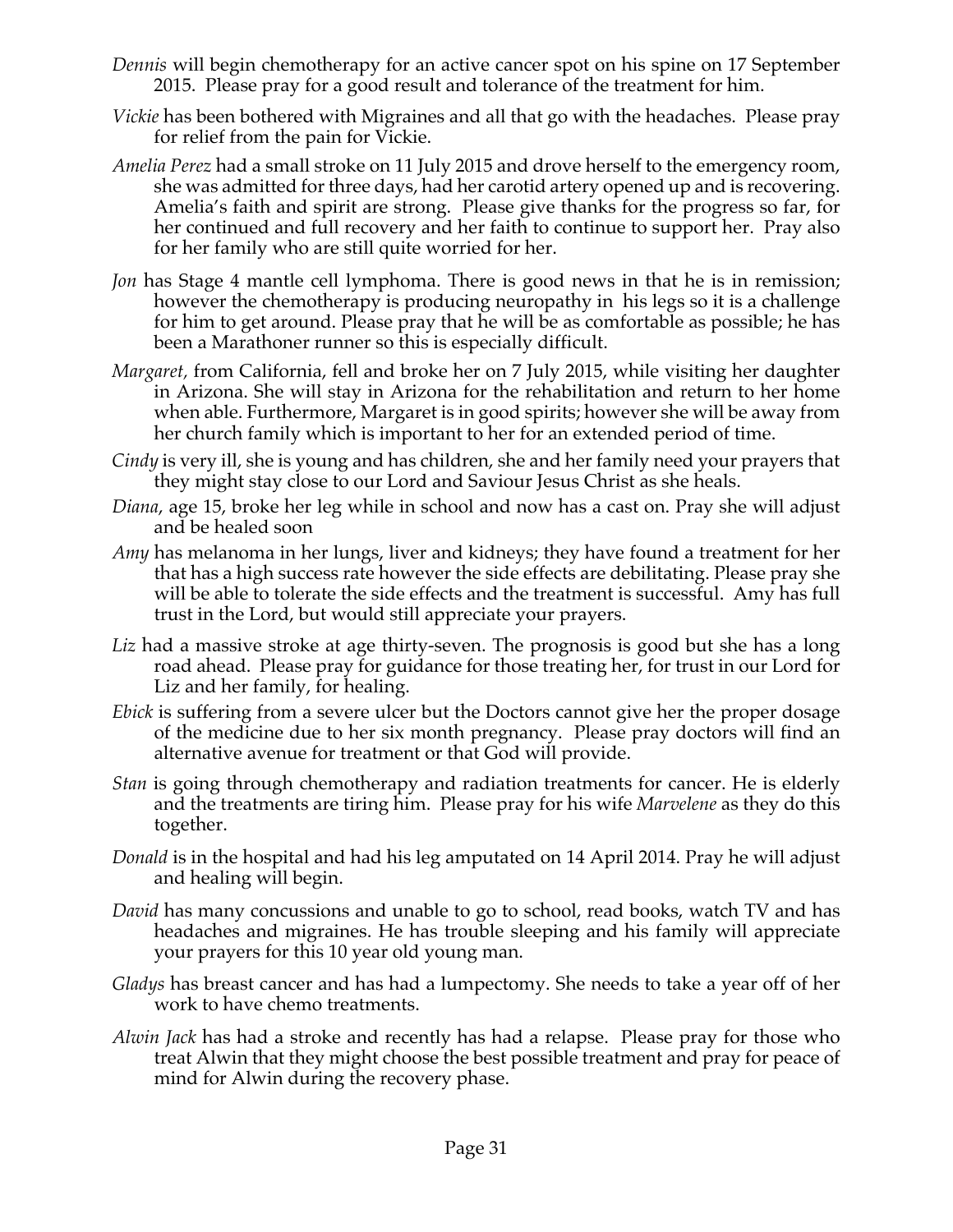- *Carolyn* has Multiple Sclerosis with complications. Pray Carolyn and her children will be close to our Lord Jesus Christ as they and family members help to ease the problems.
- *Bill* had malignant growth removed from a lip last month and seems to be experiencing a re-growth of the cancer. He asks your prayer for the medical team treating him and for peace of mind for himself.
- *Hank* has osteoporosis, which has caused him a great deal of pain and inconvenience in the past few years. Pray for his healing and that his medical bills will be met.
- *Evelyn is* an elderly woman who has had problems with her eyes and is now blind. It appears some sight will return shortly, pray for that to happen!
- *Joanne* has begun kidney dialysis as a result of kidney failure due to extensive chemotherapy. Additionally she cares for an adopted drug addicted baby who is now nine years old. Please pray for her to keep her faith, to let the Lord carry her worry and concern and to give her strength. Pray also for those treating her that they might pay attention and do their best.
- *Mr. N. Anand* is in the hospital and is seriously ill. He is being encouraged to pray for repentance of his sins and to depend upon our dependable God for a cure and recovery of his health. Pray that he will be a strong witness for Christ.
- *Jacob* has been going through some dental procedures and has some pain and aggravation with the numbness. Please pray for comfort and strength for him, as well as for guidance for the medical team treating him that they might pay attention and do their best.
- *Bud and his wife* for their continued welfare and enthusiasm. Bud has been advised of an aneurism in his heart of a size not mandating immediate surgery. This comes at a time when he has sole care of his wife who recently broke two vertebrae and thereafter sustained pneumonia.
- *Virginia* has sinus and allergy issues giving her severe problems. Pray that the Doctor will discover why it continues and find a cure.
- *Arlen* is receiving treatment for lung cancer and recently experienced a ruptured colon during treatment. She is alone in Oregon but does have a friend who has traveled a great distance to be at her side. Please pray for guidance for the medical team treating her and for strength and trust for Arlen.
- *Oscar* discovered some time ago he had blood clots in his leg and lung. He has been treated for them and has not been cured. He now will be facing surgery. Please keep him in your prayers.
- *Angela* had an ischemic stroke (clot). Please pray for guidance for the medical team treating her and for strength and trust for Angela. Please pray also that she and her family might put their worries on our Lord's back so she can work hard towards recovery.
- *Nora* had a stroke mid February 2013. Please pray for guidance for the medical team treating her and for strength and trust for Nora. Please pray also that she and her family might put their worries on our Lord's back so she can work hard towards recovery.
- *Linda* has been hospitalized for several days with a gastrointestinal problem. Please pray for guidance for the medical team treating her and for strength and trust for Linda.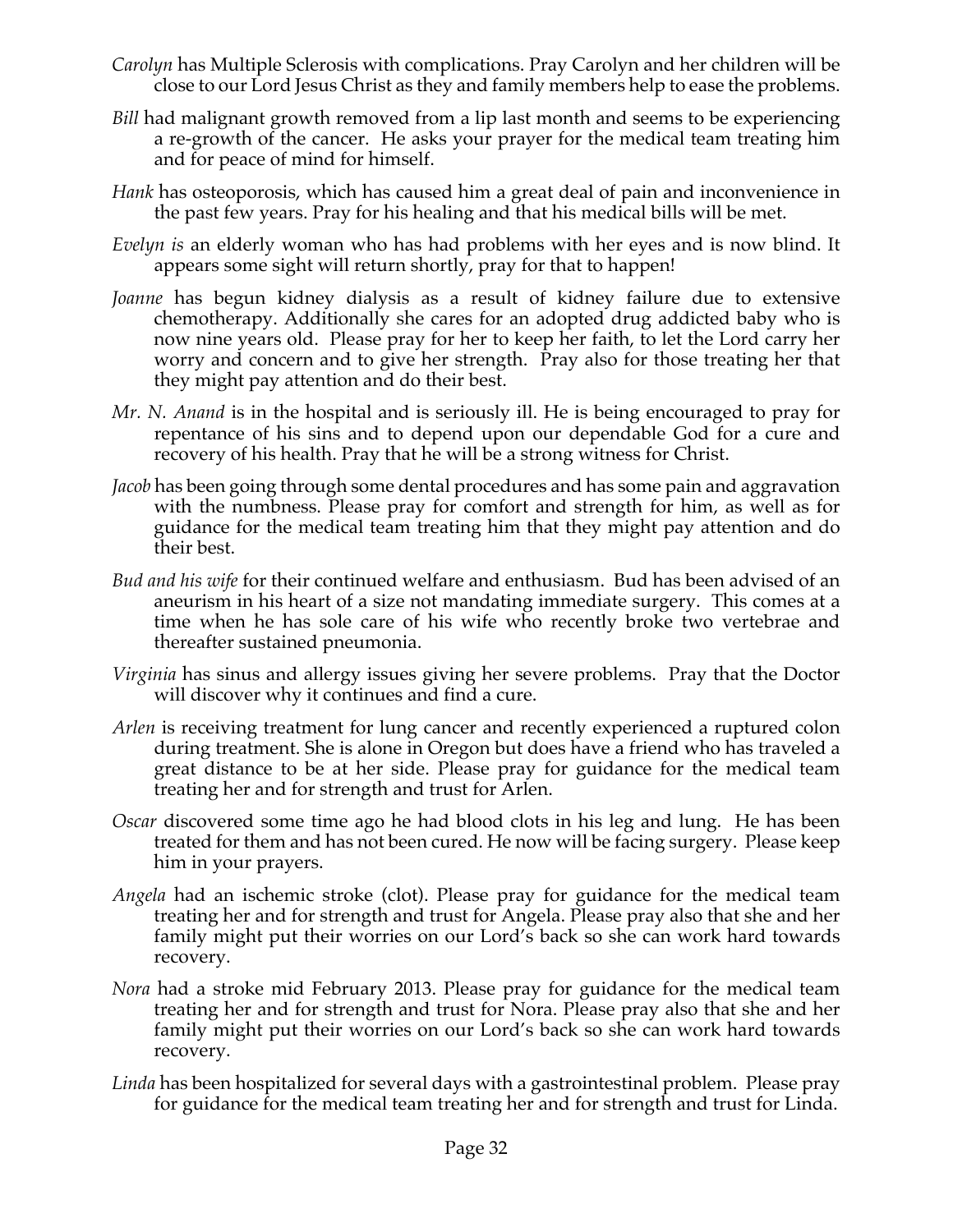- *Dester* is suffering from unknown skin and diseases. Please guide the medical team treating him to find out what the problem is and cure it. Pray also for Dester to trust in the Lord.
- *Lee* has Arterial Fibrillation, she is doing much better and she and her family thank you for your prayers. Her pain level is high and some medications have bad side effects. Please continue her in Prayer in the weeks ahead as she heals.
- *Nell* recently adopted two children and has just been diagnosed with multiple myeloma.
- *Mary Lou* has been suffering with seizures. She was in the hospital with a 24 hour monitor and is being sent home from the hospital with two medications and orders to return in 2 months for another MRI to review whatever is going on in her brain. Please pray for guidance for the medical people treating her, as well as peace of mind and trust in God for her and her family.
- *Kathleen* has spent the last two weeks in the hospital. She has been diagnosed with colitis, shingles and possibly colon cancer. Pray she will be comfortable and begin to heal.
- *Rachel* has Mitochondrial Myopathy. This is a hereditary disease of the muscles and they do not have a cure for it. Part of her pain is her family does not believe she is indeed ill, as she appears to be just fine. Please pray her family will learn the truth and be supportive of her; pray also the medical people treating her will find the right measures to minimize the disease. Most particularly pray for Rachel's trust in God.
- *Nicolas* is in the hospital with serious symptoms of a heart disorder. Please pray for peace of mind for him and guidance for the medical team looking for the cause and cure.
- *Juanita* is a young girl who was in a coma because of a blood disease. She has not come out and is gaining strength. They are awaiting results from blood samples. Her family thanks you for your prayers and asks that you continue.
- *George* had foot surgery. Please give thanks for the surgery and pray for a full and rapid recovery.
- *Nellie* is in the emergency room of a hospital in a great deal of pain. Please pray for peace of mind for her and guidance for the medical team looking for the cause and cure.
- *Lauralee Meade* underwent a lumpectomy on Friday after Thanksgiving. A further anomaly has been discovered and she had additional preventative radiation treatment. Please pray for a complete remission of the cancer. Pray also Lauralee will maintain her great attitude and trust in God.
- *Kay Denton* (Mrs. Kay) was able to get a hip replacement in spite of her heart and kidney problems and is recovering remarkably! Please give thanks for this great event and result! Please pray for continued peace of mind for Mrs. Kay and her family. Give thanks for her trust in the Lord and her positive attitude.

### *Healing and Patience*

- *Kym* (43) has various hip problems which seems to be related to osteoarthritis. And, her mother *Ruth* is in the early stages of dementia. Pray for guidance for those treating both of them, as well as patience and trust in the Lord for both of them.
- *Christopher* has had problems with his leg for some time. Now he has to have it casted and it will stay that way for what to him seems an interminable time. Pray for patience and peace of mind for this young man who has much he wants to do.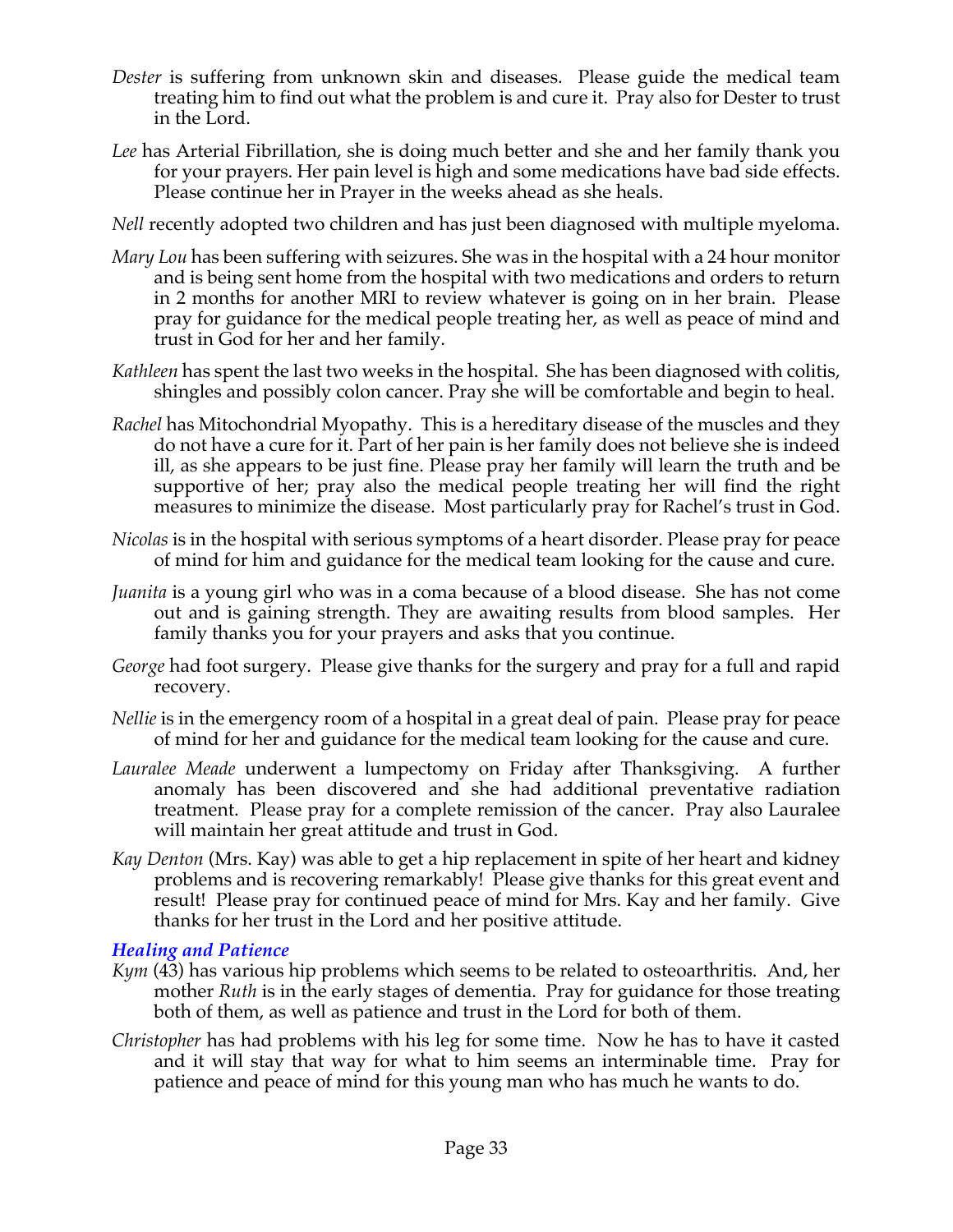*James* for the Lord's healing of health issues and give a remedy for many personal challenges at the moment

## *Thanksgiving and Continued Healing*

- *John Young* had three way heart bypass surgery on Thursday, 23 March 2017, in Alabama, which was apparently successful. Please join the Young family in thanksgiving for the good result and pray for a complete recovery and return to flight status for John.
- *Bill* had surgery November 2016 for a kidney tumor; he is one kidney short, but recovering very well for the present. It appears the cancer has spread to another spot. Please pray for Bill as he undergoes chemotherapy and perhaps other treatment. Pray Bill and his family will stay strong in their faith and draw the strength they need from our Lord.
- *Anita* had surgery on 4 November 2016 to remove what they thought were five tumors in her right lung, but turned out to be eight. They removed all eight. In addition, her lung was folded from her previous coil embolization. They removed the coils, unfolding her lower right lobe and oversewed the area. In reality she may come away with increased lung capacity. Anita, her husband Michael and family express for the power of your continued prayers and expressions of love. Please join them in giving thanks for God's Grace and pray for her continued healing.
- *Bob Reisor* had surgery on 19 September 2016 for a kidney tumor; he is one kidney short, but recovering very well for the present. The cancer has spread to his lung and another spot. Five years ago there was no treatment, but now it appears there is an oral medication that has shown great effectiveness on this particular cancer. As of 12 January 2017, the main spot shrank from 3.3 cm (1 1/3 inch) to 2.2 cm (7/8 inch) and the spots on his lungs have receded even more. And as of 7 April 2017, they have shrunk further. Please give thanks to the Lord for such wonderful progress. Please pray for Bob as he undergoes chemotherapy and perhaps other treatment. Pray he and his family will be drawn closer to our Lord.
- *Shamu* had surgery on 12 May 2017, her seventeenth, to reconstruct the damage done her by Walter Reed Medical Center. The surgery apparently went well and we ask you give thanks for that. Please pray she will now have a chance to recover. She gives thanks for the treatment at John Hopkins. She looks forward to going home. Please pray for strength; physical, mental and spiritual for her. Pray for guidance for the new medical team treating her and for her to know how to proceed with regard to the damage done her by Walter Reed Medical Center. Pray also for her to continue her trust in our Lord as she goes through this difficult time.
- *Jan Jessup* is recovering reasonably well from surgery to place a new knee joint in her right leg. Pray for her family to be able to properly care for her as she returns home and for Jan and her husband Roger to be able to put their worry on God's shoulders.
- *Ashiei* had surgery on Tuesday 1 December 2015, to remove a tumor from her chest; complications ensued. Please continue Ashiei in your prayers and pray for the medical team to be open to God's guidance on further treatment, to their best and for a good outcome. Pray also Ashiei and her family will be able to put their worry on God's shoulders.
- *Atina* has skin cancer, which is now in remission. Please give thanks for the remission, pray for continued remission of the cancer; pray also for continued faith for Atina and her family.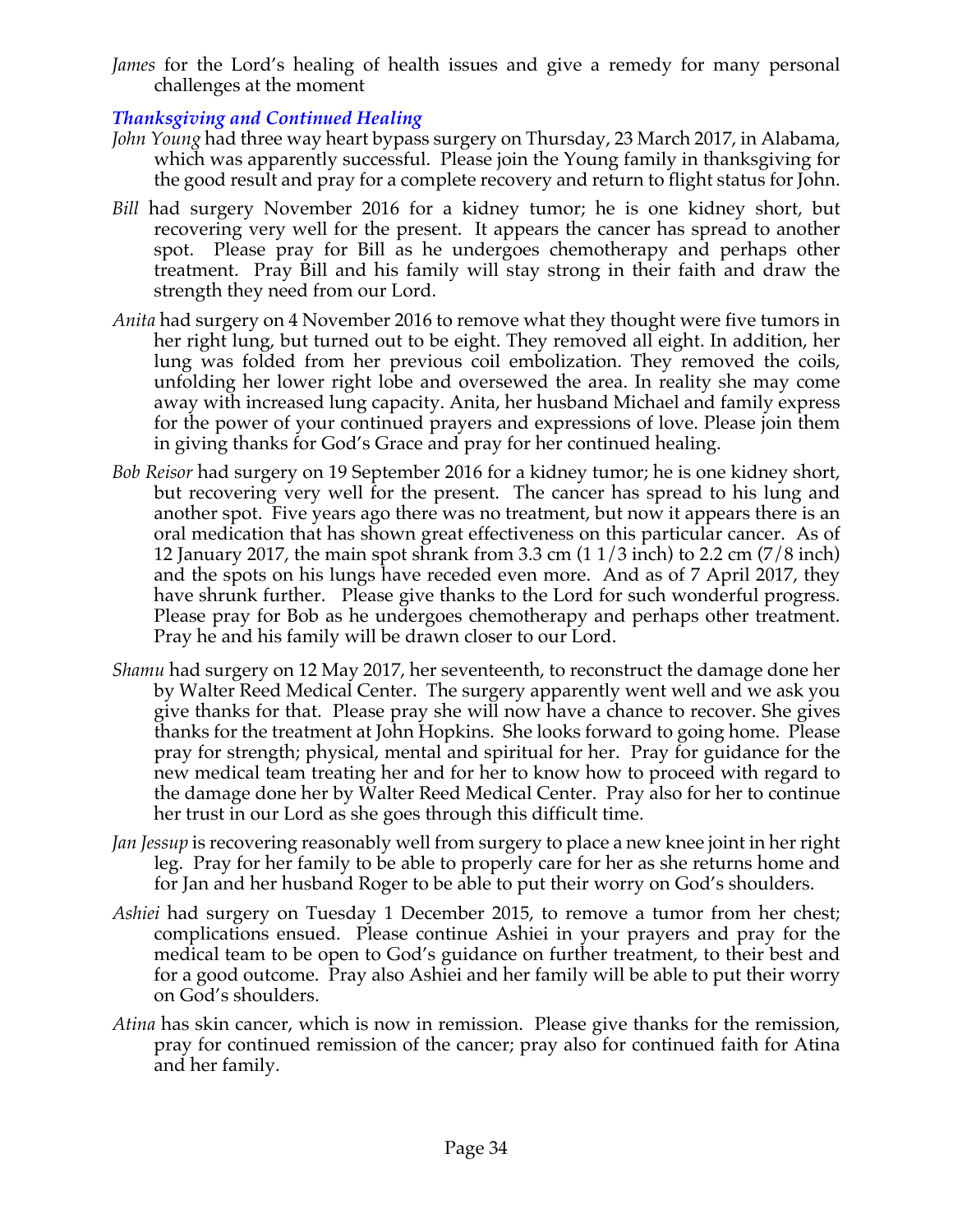- *Clay* has melanoma which is now in remission. Please give thanks for the remission, pray for continued remission of the cancer; pray also for continued faith for Clay and his family.
- *Cindy (81)* had an operation to remove a cancerous growth in her stomach which was successful. She is now home, but in a bit of pain. Please give thanks for the good result, pray for full and complete healing and remission of the cancer, as well as cessation of the pain; pray also for continued faith for Cindy and her husband Les (91).
- *Jim Flanagan,* Bishop of Pennsylvania (AOC) had a Lumbar Laminectomy and fusion on Tuesday 7 June 2016, to help with pain in his L3, L4 & L5 areas. The surgery appears to have been successful, but he had difficulty recovering from the anesthetic, which has now resolved Please give thanks for the successful surgery, recovery from the anesthetic and the start of healing. Please pray for strength, physical, mental and spiritual for Jim and his lovely wife Mary Lou. Pray for guidance for the medical team treating him, that they will pay attention and do their very be Pray also for Jim and Mary Lou to continue their trust in our Lord as they goes through this difficult time, letting Him carry their worry.
- *Brett Gregr* had surgery on Tuesday, 22 March 2016, to remove a bleeding brain lesion. The surgery, which had potential to end his life, was apparently completely successful. Please give thanks for the great outcome and great work by the surgeons and medical team and please pray for Brett's peace of mind, as well as that of his wife Karin and the rest of his family during his recovery.
- *Linda* had successful dental surgery on 15 December 2015, she is also on a course of chemotherapy and this type of surgery was not recommended for people while they are taking chemotherapy. But, it was an emergency and had to be done. Please give thanks all went well and pray for continued healing and for peace of mind and trust in God for Linda and her family.
- *Ruby* broke her hip on 10 December 2015, surgery was successful. Please give thanks for the successful surgery and pray for her full and rapid recovery.
- *Terry* was undergoing radiation treatment for cancer, which he had to stop to amputate his leg below the knee due to diabetes. The surgery was successful, he has been fitted with a prosthetic leg and foot. He is in good spirits and positive about the remainder of his treatment. Please join Terry and his family in giving thanks for the successful surgery and continue to pray for his return to radiation treatment and then to chemotherapy, ask God to give Terry, his wife and seven year old son trust in him for peace of mind and heart, as well.
- *Janet Jessup* had a stroke on 3 July 2014 and heart problems that were causing huge issues for her. They seem to have gotten her stabilized and she is going home from the hospital. Please join the entire family in giving thanks for this wonderful development. Please pray for those treating her to find the appropriate treatment and for trust in God and peace of mind for Janet and her family, in particular her husband of 43 years, Rev Roger Jessup, retired minister of Saint Joseph of Arimathea Anglican Orthodox Church.
- *Sam* had surgery on his entire large intestine that had become infected. At the time of the operation he was just hours away from a complete organ shutdown. He had had turmoil in his life over the years. Sam is now in the ICU and his Minister visited him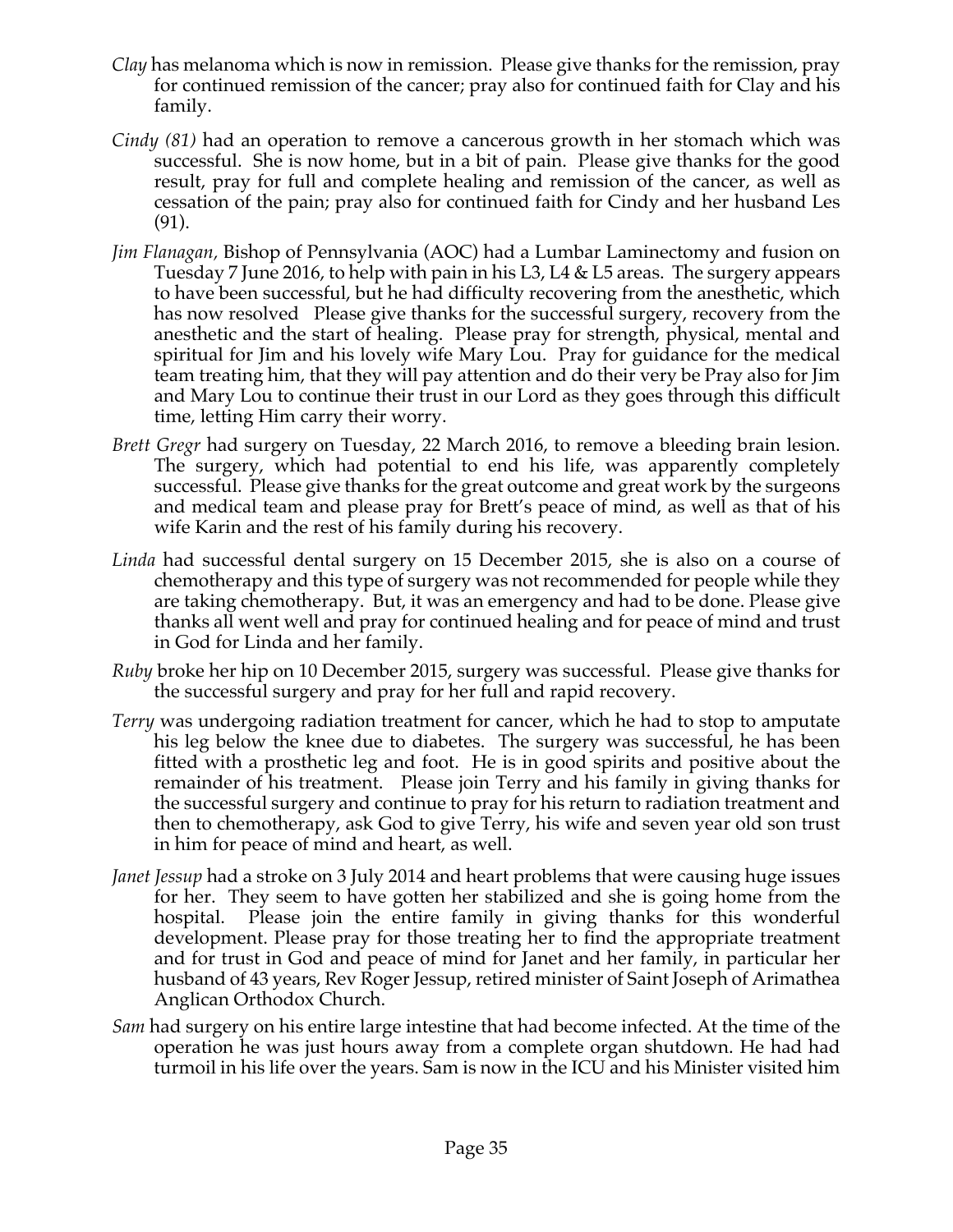and explained to him God had given him another chance for him to make things right with his Lord. Pray for his good health and his spiritual life with Jesus.

- *Ian* had surgery to remove excess skin rendered a nuisance by controlled lost of 200 pounds. Please give thanks for the successful result and for those treating him to have paid attention and done their very best on the lengthy surgery, taking the best possible care of him. Please pray for his continued recovery and strength for his Mother who will be in charge of his after care.
- *Jenniffer* had surgery for breast cancer on 15 October 2014, which seemingly went well; please give thanks for that. She has had other complications which preclude her from making a full recovery in particular, the reconstructive surgery seems to have gravely affected her back muscles and nerves, resulting in both very limited mobility and extreme pain, the drugs are making her terribly sick; please pray those will be overcome. Pray for help for Jenniffer to keep her trust in the Lord and let Him carry her worry and concern as she recovers. Please pray also for strength and courage for her family as they try their best to help her.
- *Mary Thornell* has been battling colon cancer for three years now, she is currently treating at the City of Hope. Things seem to be going well, the numbers seem headed in the right direction. Please pray for guidance for those treating her, as well as strength, guidance and peace of mind for Mary and her husband Jim, as well as daughter Janice and son Jimmy, as she undergoes treatment.
- *Elma* is suffering from cancer. She was taken home from the hospital on the advice of her Doctor. We were asked to pray Elma's remaining time here on earth might be good and Elma and family might put their trust in the Lord and let Him carry their worry. Since then, Elma's Bishop told us a great Miracle of the Lord is working over Elma. Doctors sent her home to die, but now she seems to be doing all right. On behalf of her, thank you for all of your prayers. Please continue praying for her complete healing.
- *Dennis* has heart problems; now the medical people treating him discovered a large mass on his liver which turned out to be a cyst! Please give thanks for this great development and pray for peace of mind and trust in the Lord for Dennis and for God's guidance for the medical people treating him that the contemplated surgery might go well.
- *Dwight* had major oral surgery, for which he gives thanks. He is recovering slowly and asks your prayers to speed the process.
- *Mike* is a veteran who has served his country when she called. Please pray he will open his heart to God so He can make Mike's crooked road straight and pull him towards the summit rather than to the pit.

### *Business*

*James* and *Sarah* who have recently moved to a new area and have new positions in employment. They are finding much stress in the new surroundings and will appreciate your prayers as they adjust.

## *Financial Guidance and Employment*

- *Kona* is applying for a job in the hospital. Pray our Lord will find the right position for her and she will glorify Him in the work.
- *Doug* recently became unemployed from his job of 18 years. He has been applying for jobs, but unable to get one at this time. His wife is working; this is not enough for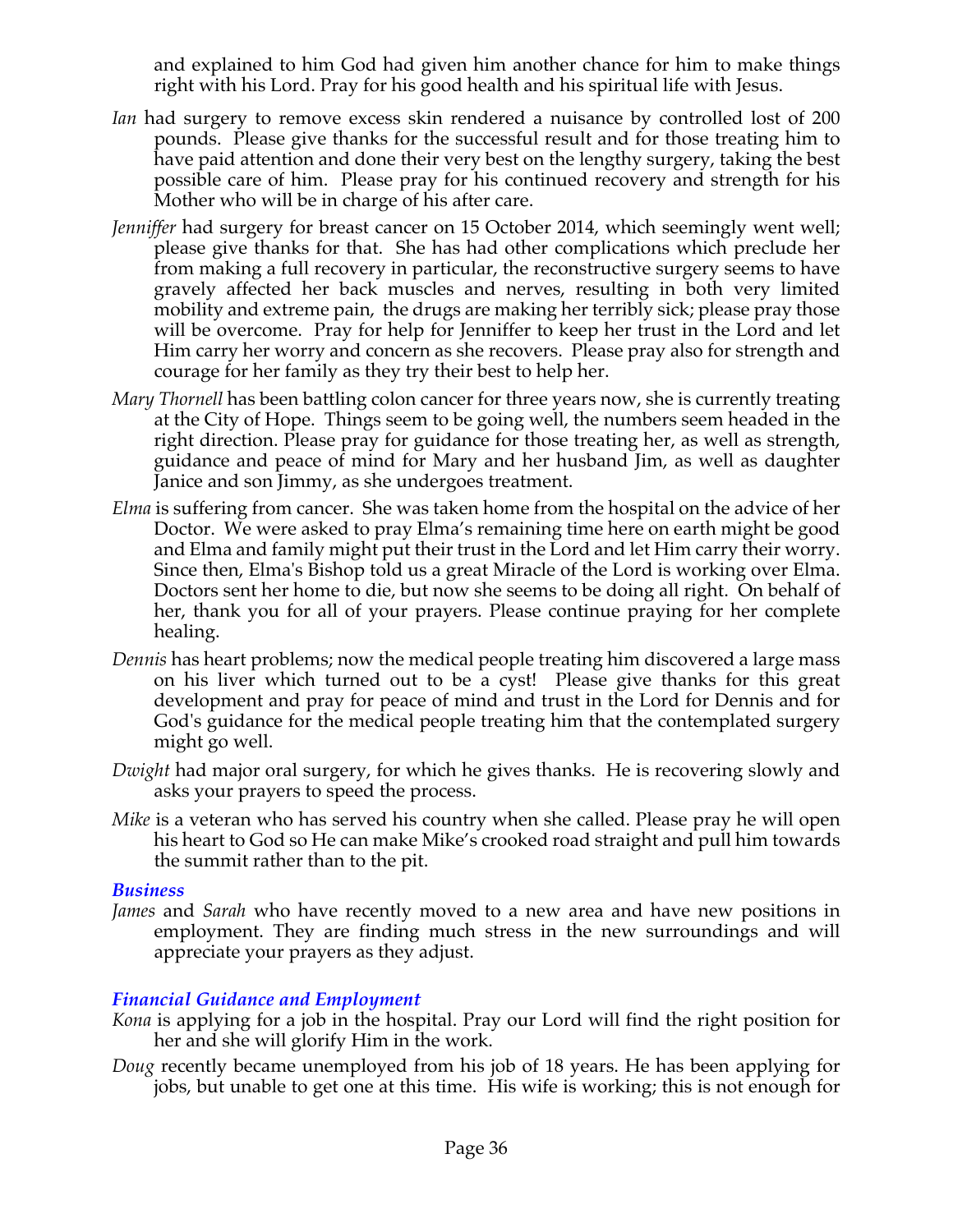the family. Please pray he will find employment with a firm that will be able to use his considerable skill and hard work to benefit both the firm and the family.

- *Catherine and Lewis* are at a low ebb due to a struggle for employment. Your fervent prayers will be appreciated.
- *Lori* is considering a potential change in her employment. Please pray for God's guidance in considering all aspect of her potential work.
- *Sara* is concerned about the future with her company. She would appreciate prayers for her continued employment and that her firm might find more and better ways to use her considerable skills.

### *Financial Guidance and Healing*

- *Clark* is in need of salvation; for God's Will to be done in his life. Pray his family will be blessed with the financial miracles that come from doing His Will.
- *Timothy and Sharon* had their home foreclosed the morning of 15 April 2014. They are experiencing spiritual, emotional and financial crisis at the current time. Please pray for God's guidance as to how they might handle the financial difficulties in which they have found themselves and more importantly have them draw closer to God and each other.
- *Linda, Rick, Christian and Sawyer* are a family experiencing spiritual, emotional and financial crisis at the current time. Please pray for God's guidance as to how they might handle the financial difficulties in which they have found themselves and more importantly have them draw closer to God and each other.
- *David and Lorna* are having financial problems. They are trying to find a smaller home which may be more affordable. *Lorna* has had an ongoing battle with brain cancer, her trips back and forth to the hospital have drained their finances to the point they sometimes struggle to have enough food in the house. Pleaser pray for Lorna's healing and guidance on how they might handle the financial difficulties in which they have found themselves.

## *God's Strength and Peace of Soul*

- *Ronnie* lost his son Scott on 22 January 2017. His heart is very troubled and he needs the peace of mind and soul that only God can give him. Please pray for Ronnie to let the Lord carry his sorrow, worry and sadness so he can do what needs to be done here on earth. Pray also for his good friend Richard who is trying to help Ronnie find peace and for his family and friends who want to help.
- *Hyo Son Pak*, a high school student, suffers from depression and anxiety. He cannot say why; on the one hand knowing rationally things are okay and on the other hand feeling what he knows to be irrationally that doom is impending. He asks your prayer the Holy Ghost might fill his heart with light and drive the darkness far away.
- *Thomas Schopp* is currently in the Lemon Creek Correctional Center, Juneau, Alaska. He asks that you pray for guidance for him and for him to open his heart fully to the Holy Ghost that he might be guided to be a force of good in this world and be able to be a productive member of our society. He adds that he much appreciates your prayer on his behalf as he is confident the Lord listens.
- *Adrian Heywood (17)* (friend of *Thomas Schopp)* is living with an abusive alcoholic stepfather, while his mother looks the other way, seemingly because she needs the stepfather's money. Thomas asks you pray for guidance for *Adrian*, that he might be helped to open his heart fully to the Holy Ghost to be guided to be a force of good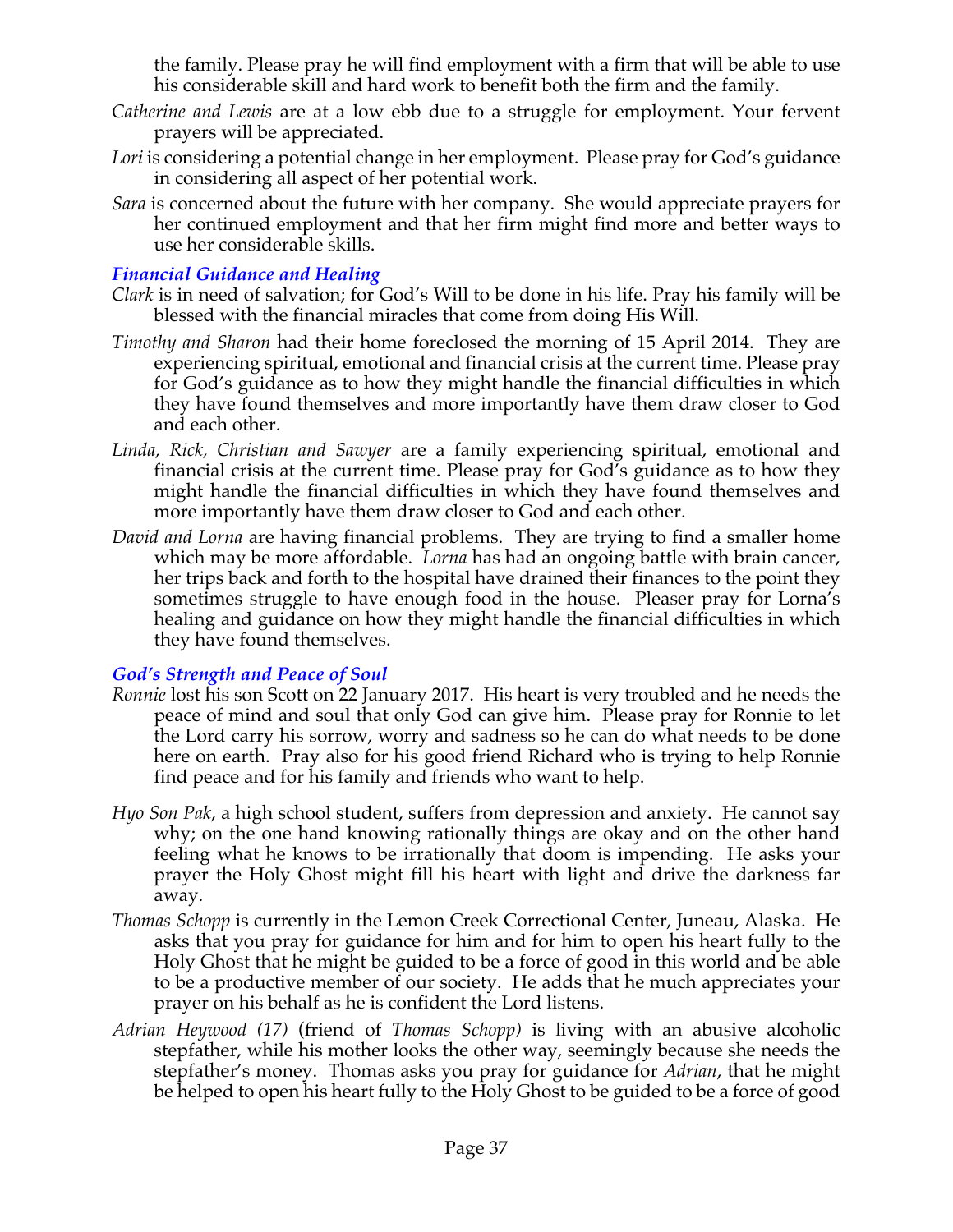in this world and be able to be a productive member of our society. *Thomas* adds he much appreciates your prayer on Adrian's behalf as he is confident the Lord listens.

- *Krysti* has issues stemming from habitual drug abuse. Pray she will take help from God through Christians trying to lead her to our Lord.
- *Charlie McCormack* is really feeling down again. He cannot say why; on the one hand knowing rationally things are pretty darn good and on the other hand feeling what he knows to be irrationally that doom is impending. He asks your prayer the Holy Ghost might fill his heart with light and drive the darkness far away.

### *Guidance*

- *Zachary* is having huge problems growing up. He has let the wrong people guide his life and thinks he is the smartest person in the world. He cannot or will not see the destructive power of drugs and lies in his life. Pray his parents Lee and Shamu will come to see what course of action that they can take to help Zachary and safeguard his brother and sister. Please pray for God's guidance for all of them and in particular for Zachary to open his heart to God and his parents help.
- *Judy* seemingly does not want to allow the Holy Ghost into her heart so she might come to know our Lord and Savior, despite the efforts of her family. Please pray for her to open her heat and for her family to be at peace with their efforts.
- *Barbara* has been recovering from cancer for the last three years. Pray for her husband Bill who has come down with a mental illness that may have been caused by much stress the last few years. Barbara and Bill will appreciate your prayers.
- *Larry* is very weak and has periods of confusion and depression. Larry has been in the hospital and recently moved to a rehab. Please keep him in prayer as he begins to gain strength in the days ahead.
- *Thomas* recently learned as the result of a parole violation he will not be allowed to return to society for the remainder of his life. He is despairing and fearful of his inability to cope with this new news and God's plan for his life. Please pray he will be able to work with God to live with the choices he has made and go forward.
- *Cam* has gotten into some of the issues being with the wrong crowds, too much dinking and making the wrong decisions. Pray he will ask God to send the Holy Ghost in to straighten things out and he will listen when He speaks to him.
- *Paul* recently had his large toe amputated due to diabetes and is having a difficult recovery filled with fear about dying. He recently accepted Jesus as his savior and his family Rosie and Brenda are very grateful. Pray for strength for both Rosie and Brenda who are staying by his side through it all encouraging him on.
- *Steve* is addicted to alcohol, pain pills and gambling. Pray for wisdom, courage and strength to stick with treatment and follow God's plan for his life.
- *Eli* has some mental issues and has lost his way. He has yet to come to grips with the demons chasing him. Pray he will return to the Lord and his family. Eli's brother *Carl* has gotten little to no support from the family, he being the one to get Eli into treatment. Daughter Katie seems to be the least helpful. Pray they will ask God to send the Holy Ghost in to straighten things out and they will listen when He speaks to them. The family has been open to the Prince of Darkness and needs help.
- *Michael and his Family* ask your prayers for wisdom as they are under trial and affliction to follow the law of the land and yet honor God in so doing.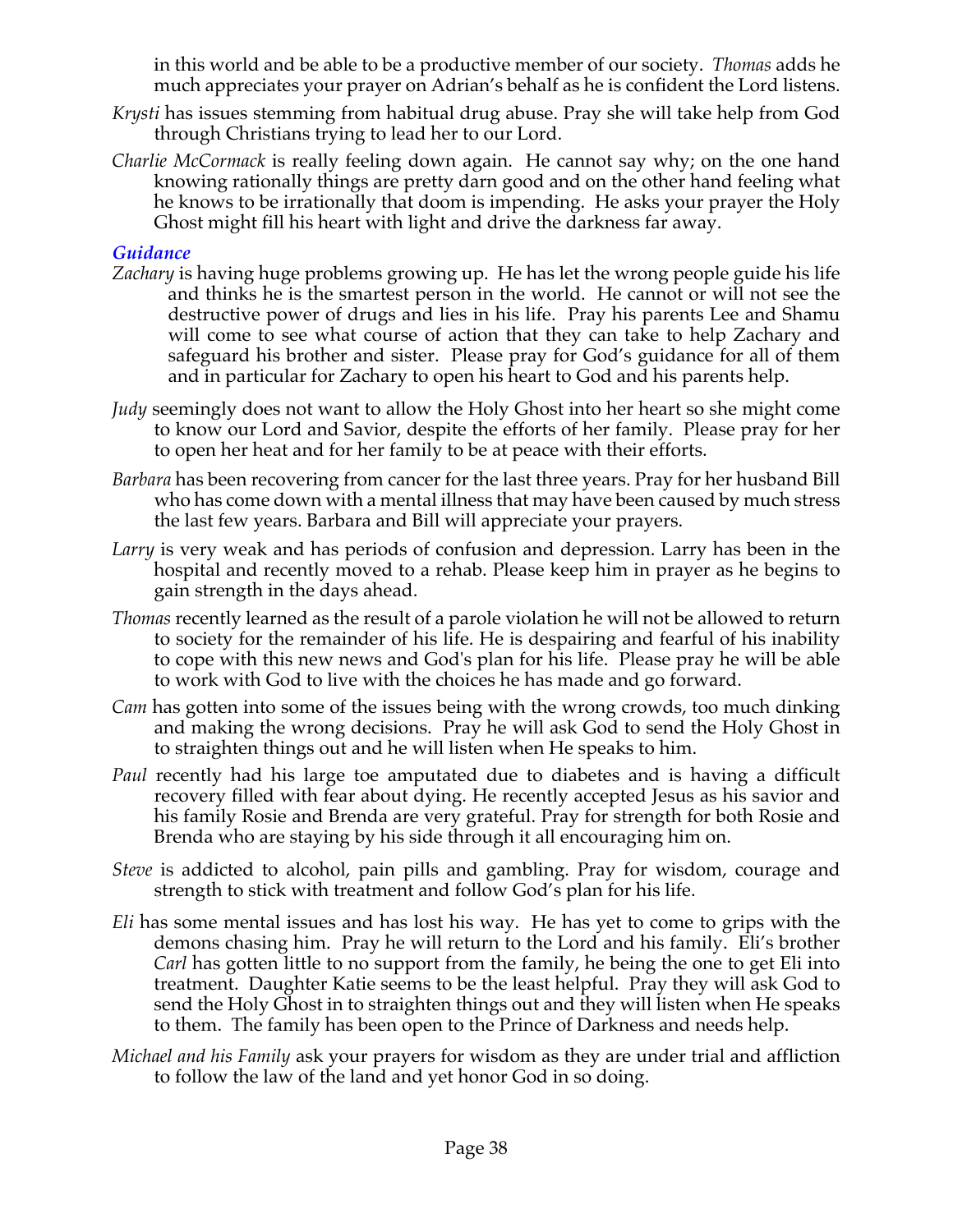- *Flora* is in remission with cancer, but has high blood pressure and fatigue. Flora's Mother recently died and this has caused added stress. Please pray she will be able to let God carry her worry and sorrow so she can do the things she must do.
- *Elizabeth* needs your prayers for her general well being. Pray she might see the Light of the Lord and let Him guide her life.
- *Gunner* need your prayers for his general well being. Pray he might see the Light of the Lord and let Him guide his life.
- *Eli* has lost his way both spiritually and mentally, please pray for him and his parents Ed and Barb, who are having great struggles seeing their son, go through these afflictions having brought up in a Christian home. Please pray his parents can find a way to help Eli.
- *Mitten* has a Christian talking to him about ChriMitten does not believe and does not seem to care. Please pray Mitten will see the light.
- *Kristen, Rickey and their two children* ask you to pray for grace, wisdom and understanding as they attempt to cope with infidelity, separation and possibly divorce as a result of backsliding from the Lord into the World.
- *Helene and her family* ask your prayers for them as they deal with the loss of Alan, husband and father.
- *Stephanie* seems to be very deeply into post partum depression after her baby was born prematurely. Please pray for her Mother in Law who is going a great distance to help Stephanie and her new Grandson. Pray that Stephanie will be able to direct her attention outward, rather than inward.
- *Caitlin* is in the grip of the Prince of Darkness; she thinks there is escape from reality in drugs. The saddest part is that reality is not as she sees it. Her family is despairing as they can do nothing to help her and ask that you pray for the Holy Ghost to enter into heart and show her the need for change before it is too late.
- *Nathaniel* is in spiritual turmoil. His family and friends will appreciate it if you will keep him in your prayers for him to find the root of his trouble and accept God's help.
- *Sam* and her *two children* have been living in a shelter and are to lose their place there. Please pray a place will be found they can stay in and recover.
- *Norrie* is facing daily exams in the weeks ahead. Pray for calmness and concentration and to do the best possible.
- *Jonathan* is addicted to drugs. He is now in jail awaiting trial. His parents and friends will appreciate it if you will keep him in your prayers for him to find the root of his trouble and accept God's help to heal addiction.
- *Beth* is suffering from ungodly treatment in her marriage. Please pray God will guide her in her behavior, actions and thoughts that she might be able to lead her husband to God so her marriage might prosper to the benefit of them.
- *Jeanette* has had many members of her family die from diabetes and several are near death now. Jeanette does not know the Lord and is despondent and perplexed about her family and herself. Please pray she can open her heart to allow the Holy Ghost in to bring her knowledge and understanding.
- *Sara* asks that you pray for guidance for her as she deals with the stresses of her family and life. Pray that she can separate those things which she can affect from those things which she cannot and give her grace to accept that she cannot do everything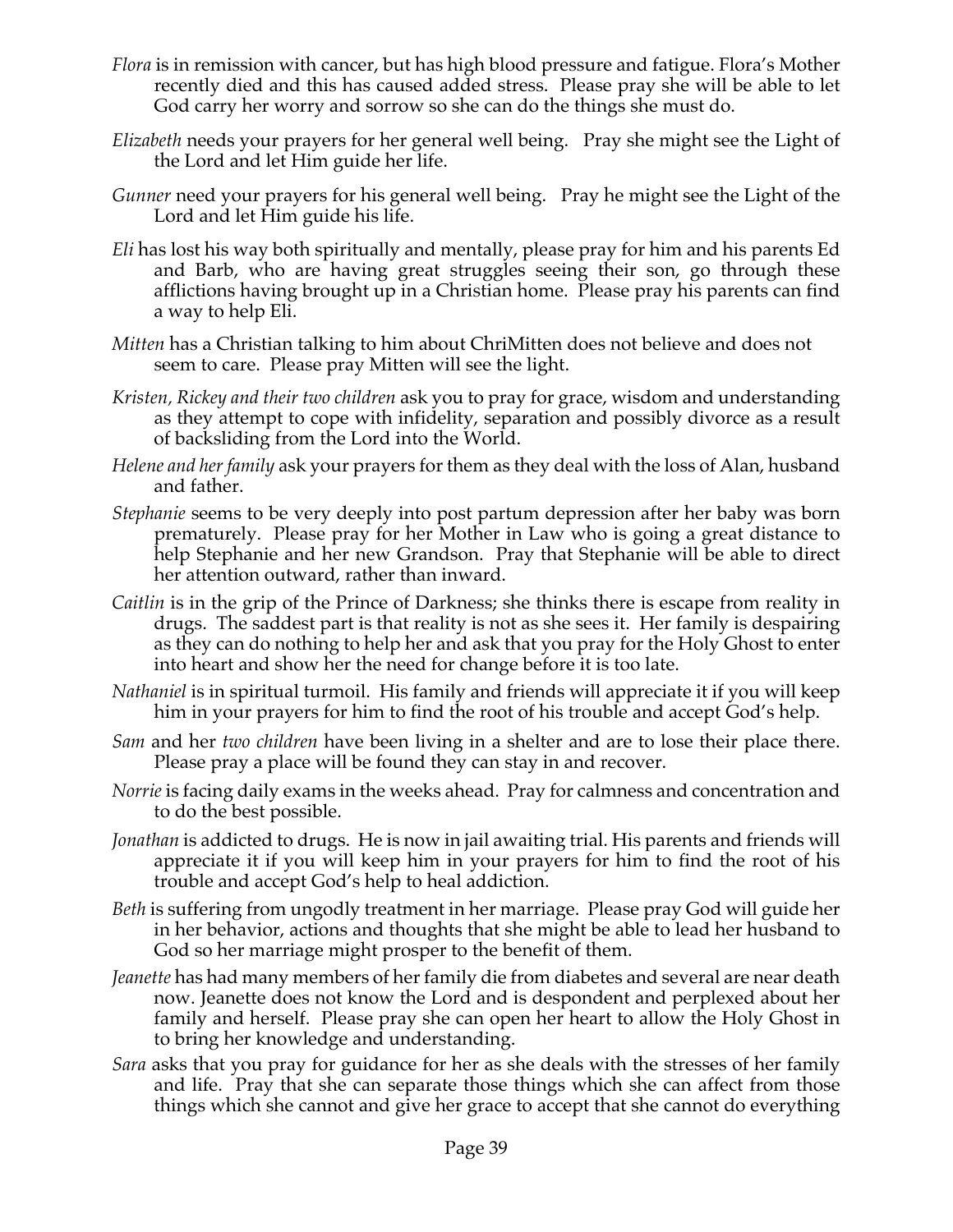and can only change those things within her control. She asks for God's help for her business so that she might remain gainfully employed while keeping up with the needs of her mother and husband and healing her own problems.

*Jacquie* to open her heart to God and accept His Love and Grace.

### *School Challenges*

Destiny, Blake and Janet

### *Anglican Orthodox Church*

#### *Madagascar*

Please pray for the people in Madagascar, in particular for the members of the Anglican Orthodox Church there, who are being subjected to terrible flooding and unceasing rain.

### *Indonesia*

Please pray for the Lord's will regarding the establishment of an AOC church in Indonesia.

### *Pakistan*

*General and Ongoing -* The forces of evil are strong in Pakistan. The force of God stronger. Pray for our Christian family there.

*Ernest Jacob* Presiding Bishop Pakistan

### *Congo*

Jimmy is a missionary in the Congo. There has been violent unrest in this country and also a water shortage. Please pray people will find water to drink and Jimmy will be a means of helping others to find the Lord.

### *Serbia*

Bishop Igor Djurcik asks us to pray for peace between Serbia and the country of Kosovo which broke away from them in 2008. Kosovo is a muslim country and seems to be willing to provoke conflict; Serbia is a primarily Christian country which seems to be ready to return the conflict. Pray Serbia will look for the long term best interests of its people.

## *Philippines*

Please pray a *Minister* will be found who would like to serve in Tabuk, in the Philippine Islands. The Anglican Orthodox Church has an established Church there and in the surrounding areas and need a Shepherd to lead the flock*.*

## *Diocese of the Epiphany*

*Saint Paul's, Moberly, Missouri* would like your prayers that the Holy Ghost might enter more fully into their hearts so that they might be more effective in spreading the Word of God.

## *Diocese of Virginia*

*Saint Joseph of Arimathea Anglican Orthodox Church* is under a lot of stress. We all are, but they need even more prayer. Rev Roger Jessup, their wonderful minister, had to retire as he was so pressed by the duties of a primary care giver, in addition to all the worries of this world. Pray for trust in God for each member of the parish and for them to find economic relief.

*Armed Forces & Contractors*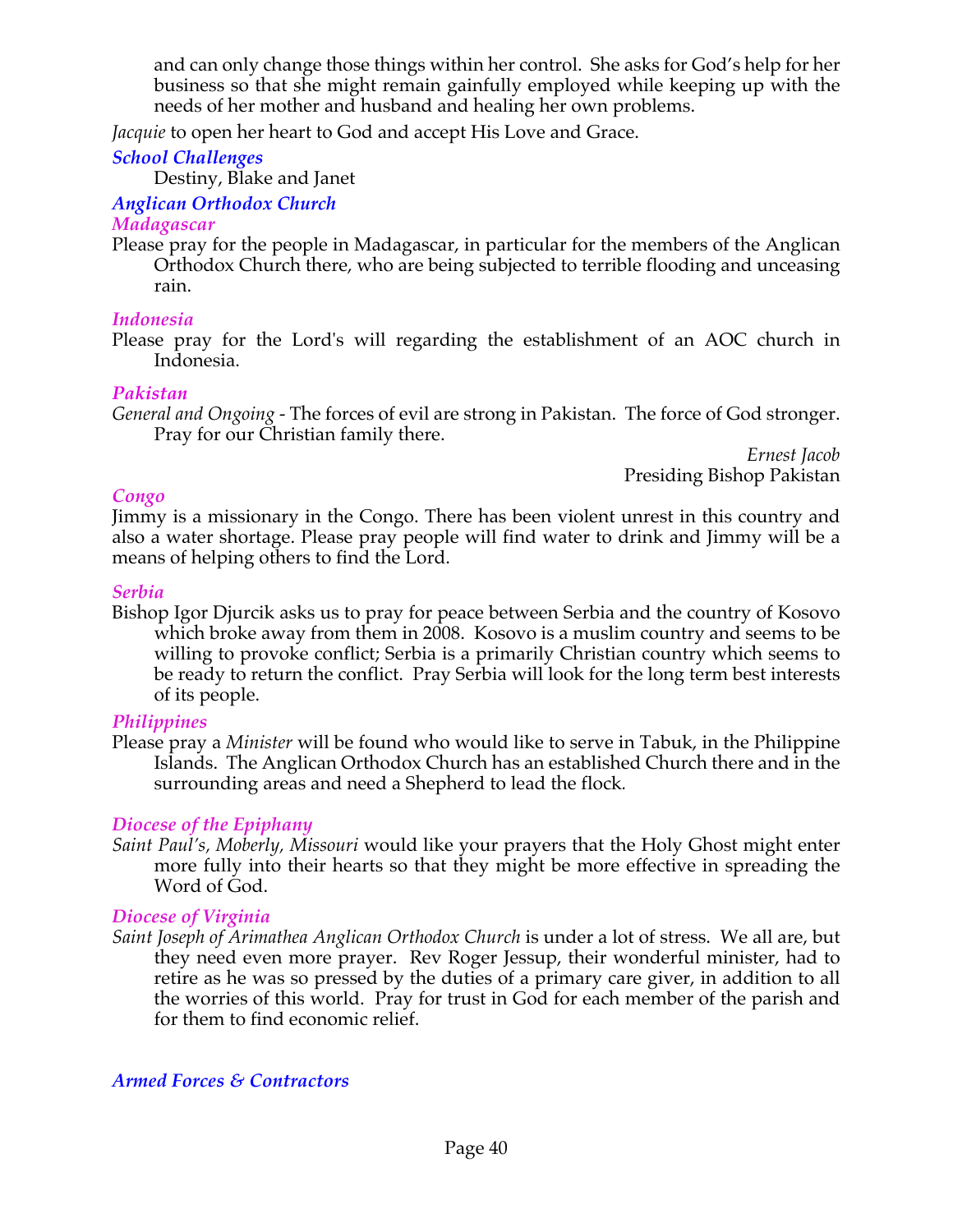Dustin (USAF - Stateside), Kristyna and Luis Aviles (Army – Fort Lewis, Washington), Airman Donny Patton (USAF - Hulbert Field, Florida), Jordan Brown (USMC – Recruiter – Iowa City, Iowa), Trevor Jennings (USAF - KC-10 Boom Operator – New Jersey), Trevor Di Marco (USN – Whidbey Island, EF-18 Pilot), Kurt Thomas (USN – Virginia), Ethan (US Army Airborne – Southwest Asia)

## *For Our Country*

Our country has lost its way. Over half the people that vote, voted for a government that promises them things it cannot deliver in return for their souls which it can, will and does take. Our foreign policy backs the rise of Islam, we turn our backs on those who would follow God and arm those who murder them. Pray God will raise up a leader from among the people who can turn the country's course 180° and attempt to come back to God. Pray the people will recognize that they are headed down a smooth wide road into the pit, a road that will get smoother and smoother, steeper and steeper until the only possible way is down. Down, into the depths of the pit. Pray people will recognize there is:

- One True and Triune God who is goodness in and of Himself
- All religions are not equal
- All ways of life are not equal;
- The Bible holds the Key to Life;
- All rights come from God, not the State;
- Good;
- Bad;
- Evil;
- Right;
- Wrong;
- Allah is the Devil:
- Abortion is no more than sacrifice of children to Baal.

Pray this recognition will not come too late. Pray we will, each of us, do our duty to God, Country and Family, putting His Honor above all.

## *Persecuted*

- The Islamist group (ISIS) took over Quaragosh, the biggest Christian city in Iraq; 164 men, women and children were beheaded. People ask where is God? The real question is where are the people to enforce God's will? Pray the people of the world will see Allah for who he is, the Devil. Pray for those who remain behind that they might find a way to safety.
- Around the world, Christians are under attack, not only in the Muslim world, but from Hindus and others in India. Also, they are under continual attack in the name of Separation of Church and State in the western world, as it becomes actively atheist or pro-devil buddy. Please pray for God's guidance and protection for all persecuted Christians and those around them.

## *Education*

- *Aaron* is in need of God's guidance to see what he needs to do to fulfill his potential and live his life in a manner which will bring true happiness to him.
- *Thomas Dabney* is attending Delta State University in Cleveland, Mississippi, to finish his Bachelor's Degree. Please pray for Thomas to focus on education and do his very best at school.